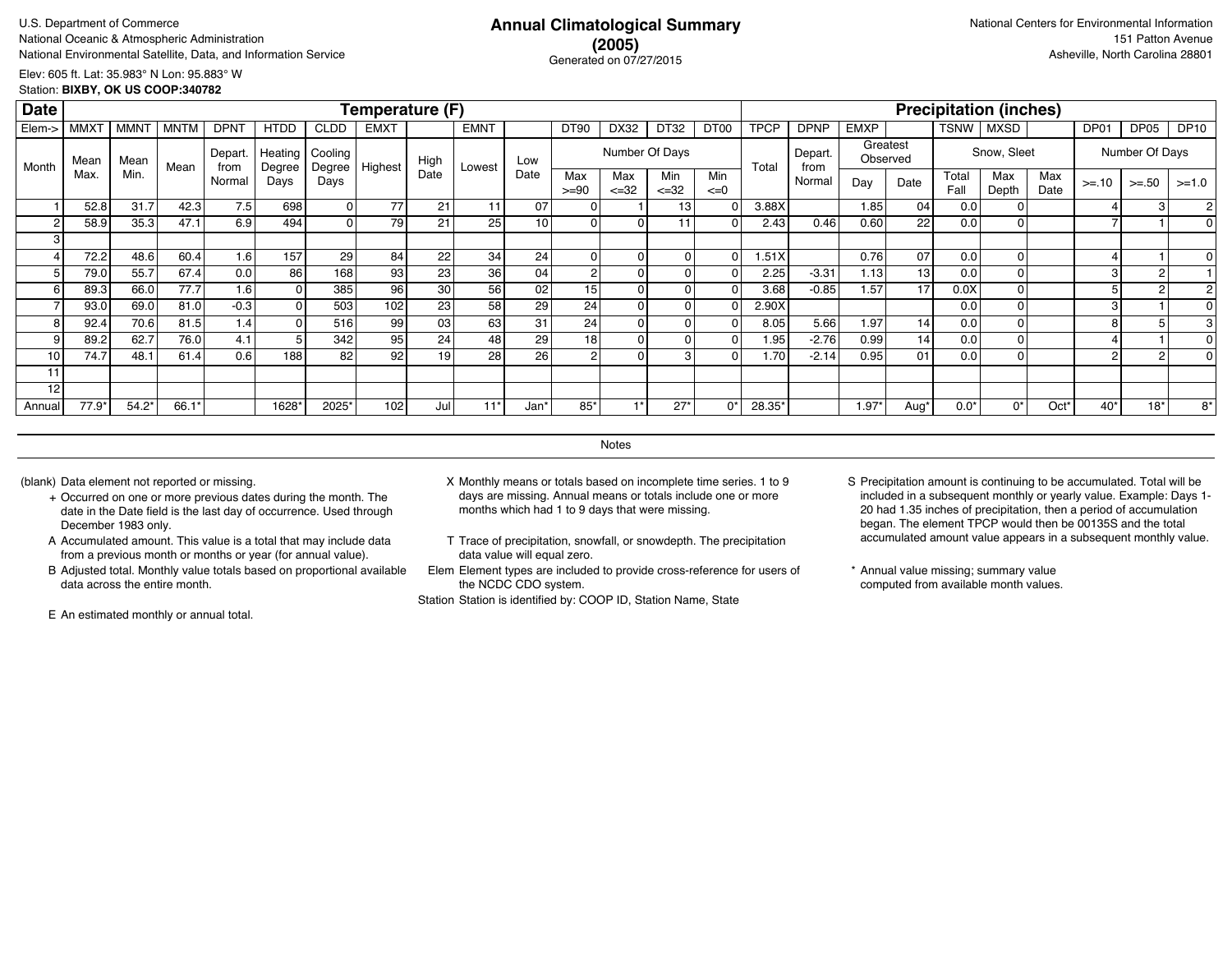# **(2004)** Generated on 07/27/2015

Elev: 605 ft. Lat: 35.983° N Lon: 95.883° W Station: **BIXBY, OK US COOP:340782**

| <b>Date</b> |                        |             |             |                 |                   |                    | Temperature (F) |                 |             |                 |                |                   |                          |                  |             |                 |                      |      |               | <b>Precipitation (inches)</b> |             |         |                |             |
|-------------|------------------------|-------------|-------------|-----------------|-------------------|--------------------|-----------------|-----------------|-------------|-----------------|----------------|-------------------|--------------------------|------------------|-------------|-----------------|----------------------|------|---------------|-------------------------------|-------------|---------|----------------|-------------|
| Elem->      | <b>MMX<sub>1</sub></b> | <b>MMNT</b> | <b>MNTM</b> | <b>DPNT</b>     | <b>HTDD</b>       | <b>CLDD</b>        | <b>EMXT</b>     |                 | <b>EMNT</b> |                 | DT90           | DX32              | DT32                     | DT <sub>00</sub> | <b>TPCP</b> | <b>DPNP</b>     | <b>EMXP</b>          |      | <b>TSNW</b>   | <b>MXSD</b>                   |             | DP01    | DP05           | <b>DP10</b> |
| Month       | Mean                   | Mean        | Mean        | Depart.<br>from | Heating<br>Degree | Cooling<br>Degree' | Highest         | High            | Lowest      | Low             |                | Number Of Days    |                          |                  | Total       | Depart.<br>from | Greatest<br>Observed |      |               | Snow, Sleet                   |             |         | Number Of Days |             |
|             | Max.                   | Min.        |             | Normal          | Davs              | Days               |                 | Date            |             | Date            | Max<br>$>= 90$ | Max<br>$\leq$ =32 | <b>Min</b><br>$\leq$ =32 | Min<br>$\leq=0$  |             | Normal          | Day                  | Date | Total<br>Fall | Max<br>Depth                  | Max<br>Date | $>= 10$ | $>=.50$        | $>=1.0$     |
|             | 49.6                   | 25.4        | 37.5        | 2.7             | 848               |                    | 76              | 03 <sub>1</sub> |             | 07              |                |                   | 21                       |                  | 2.08X       |                 | 1.05                 | 17   | 0.0X          |                               |             |         |                |             |
| 2           | 51.2                   | 25.6        | 38.4        | $-1.8$          | 763               |                    | 73              | 20 l            | 15          | 14              |                |                   | 25                       |                  | 1.28        | $-0.69$         | 0.43                 | 01   | 0.0           |                               |             |         |                |             |
| 3           | 67.2                   | 45.3        | 56.3        | 6.9             | 293               | 28                 | 81              | 21              | 33          | 02              | 0              |                   |                          |                  | 5.08X       |                 | 2.55                 | 04   | 0.0           |                               |             |         |                |             |
|             | 73.6X                  | 49.7X       | 61.7X       | 2.9             | 150B              | 59B                | 85              | 17              | 35          | 15 <sup>1</sup> |                |                   |                          |                  | 3.07        | $-0.56$         | 1.36                 | 22   | 0.0           |                               |             | 6       | $\overline{2}$ |             |
|             | 83.6X                  | 61.8X       | 72.7X       | 5.3             | 32B               | 278B               | 91              | 24              | 42          | 03              |                |                   |                          |                  | 3.23        | $-2.33$         | 2.78                 | 14   | 0.0           |                               |             |         |                |             |
| ĥ           | 84.0                   | 65.0        | 74.5        | $-1.6$          |                   | 293                | 92              | 14 <sub>1</sub> | 55          | 01              |                |                   |                          |                  | 5.63        | 1.10            | 1.73                 | 20   | 0.0           |                               |             |         |                |             |
|             | 89.7                   | 68.3        | 79.0        | $-2.3$          |                   | 441                | 98              | 15 I            | 58          | 27              | 18             |                   |                          |                  | 7.22        | 4.44            |                      |      | 0.0           |                               |             |         | 3              |             |
| 8           | 88.1X                  | 64.3X       | 76.2X       | $-3.9$          | 0B                | 353B               | 98              | 27              | 54          | 14              | 14             |                   |                          |                  | .65X        |                 | 0.76                 | 20   | 0.0           |                               |             |         |                |             |
| 9           | 88.4                   | 59.5        | 74.0        | 2.1             | $\Omega$          | 273                | 96              | 19              | 51          | 10 <sup>1</sup> | 13             |                   |                          |                  | .10         | $-3.61$         | 1.10                 | 06   | 0.0           |                               |             |         |                |             |
| 10          | 76.4                   | 52.3        | 64.4        | 3.6             | 93                | 80                 | 87              | 19 <sup>1</sup> | 38          | 15 <sup>1</sup> | O              |                   |                          |                  | 4.55X       |                 | 1.77                 | 11   | 0.0           |                               |             |         | 3              |             |
| 11          |                        |             |             |                 |                   |                    |                 |                 |             |                 |                |                   |                          |                  |             |                 |                      |      |               |                               |             |         |                |             |
| 12          | 54.4                   | 29.1        | 41.8        | 3.1             | 712               |                    | 73              | 31              | 10          | 25              | 0              | 3                 | 20                       |                  | 1.55        | $-0.84$         | 0.78                 | 07   | 0.0X          |                               |             | 3       |                | 0           |
| Annual      | 73.3*                  | $49.7*$     | $61.5*$     |                 | 2891*             | 1808*              | 98              | Aug I           | 8*          | Jan'            | $53*$          | 6*                | 66*                      | $\mathsf{O}^*$   | 36.44*      |                 | $2.78*$              | May  | $0.0*$        | $0^*$                         | $Dec^*$     | 48*     | $24*$          | $10*$       |

**Notes** 

- + Occurred on one or more previous dates during the month. The date in the Date field is the last day of occurrence. Used through December 1983 only.
- A Accumulated amount. This value is a total that may include data from a previous month or months or year (for annual value).
- B Adjusted total. Monthly value totals based on proportional available data across the entire month.

E An estimated monthly or annual total.

- (blank) Data element not reported or missing. X Monthly means or totals based on incomplete time series. 1 to 9 days are missing. Annual means or totals include one or more months which had 1 to 9 days that were missing.
	- T Trace of precipitation, snowfall, or snowdepth. The precipitation data value will equal zero.
	- Elem Element types are included to provide cross-reference for users of the NCDC CDO system.

- S Precipitation amount is continuing to be accumulated. Total will be included in a subsequent monthly or yearly value. Example: Days 1- 20 had 1.35 inches of precipitation, then a period of accumulation began. The element TPCP would then be 00135S and the total accumulated amount value appears in a subsequent monthly value.
- \* Annual value missing; summary value computed from available month values.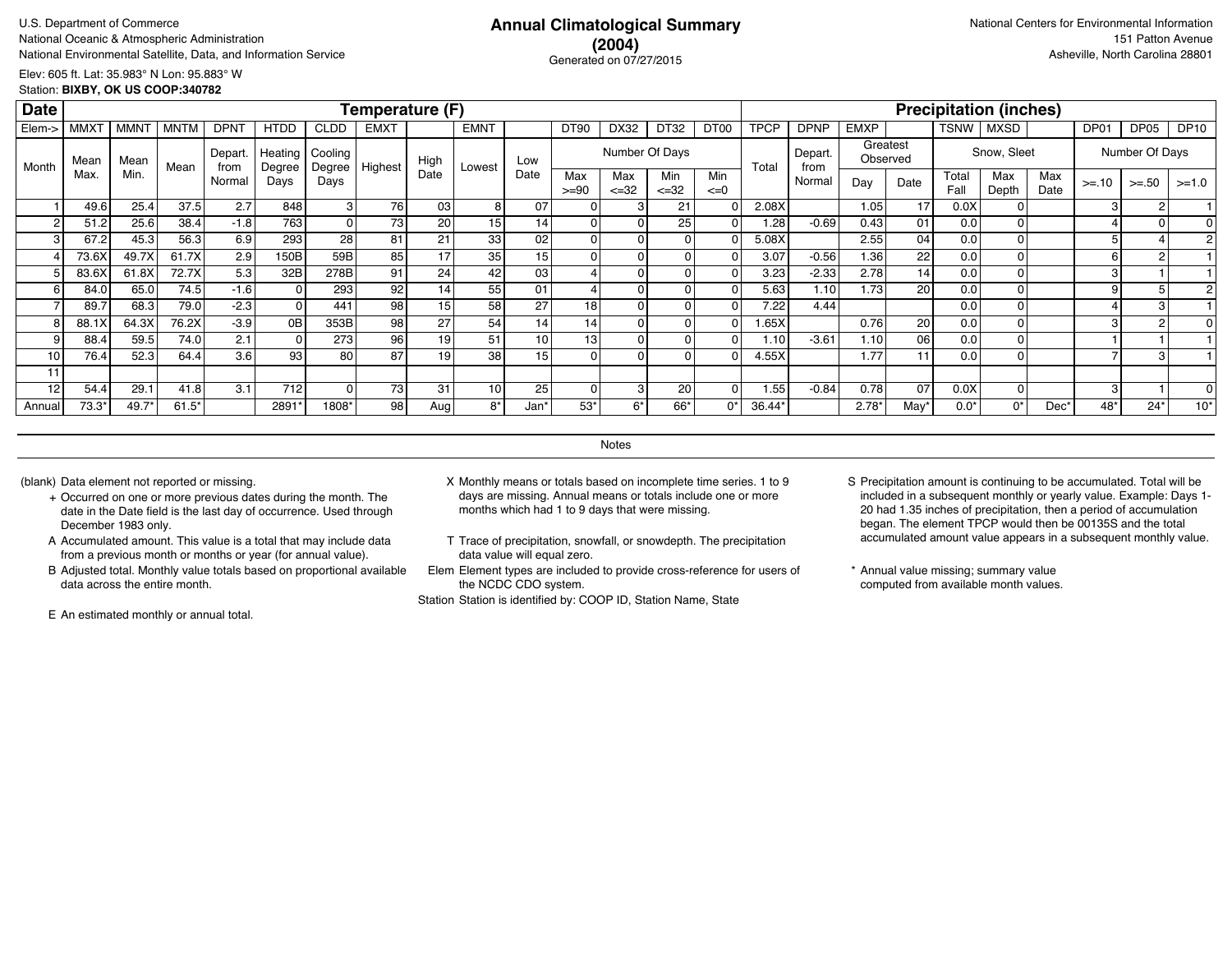# **(2003)** Generated on 07/27/2015

Elev: 605 ft. Lat: 35.983° N Lon: 95.883° W Station: **BIXBY, OK US COOP:340782**

| <b>Date</b> |                 |             |             |                  |                   |                             | <b>Temperature (F)</b> |                 |                 |                 |                |                  |                   |                  |             |                 |                      |                 |               | <b>Precipitation (inches)</b> |             |         |                |             |
|-------------|-----------------|-------------|-------------|------------------|-------------------|-----------------------------|------------------------|-----------------|-----------------|-----------------|----------------|------------------|-------------------|------------------|-------------|-----------------|----------------------|-----------------|---------------|-------------------------------|-------------|---------|----------------|-------------|
| Elem->      | <b>MMX7</b>     | <b>MMNT</b> | <b>MNTM</b> | <b>DPNT</b>      | <b>HTDD</b>       | <b>CLDD</b>                 | <b>EMXT</b>            |                 | <b>EMNT</b>     |                 | DT90           | DX32             | DT32              | DT <sub>00</sub> | <b>TPCP</b> | <b>DPNP</b>     | <b>EMXP</b>          |                 | TSNW          | <b>MXSD</b>                   |             | DP01    | DP05           | <b>DP10</b> |
| Month       | Mean            | Mean        | Mean        | Depart.<br>from  | Heating<br>Degree | Cooling<br>Degree   Highest |                        | High            | Lowest          | Low             |                | Number Of Days   |                   |                  | Total       | Depart.<br>from | Greatest<br>Observed |                 |               | Snow, Sleet                   |             |         | Number Of Days |             |
|             | Max.            | Min.        |             | Normal           | Days              | Days                        |                        | Date            |                 | Date            | Max<br>$>= 90$ | Max<br>$\leq 32$ | Min<br>$\leq$ =32 | Min<br>$\leq=0$  |             | Normal          | Day                  | Date            | Total<br>Fall | Max<br>Depth                  | Max<br>Date | $>= 10$ | $>= 50$        | $>=1.0$     |
|             | 48.6            | 23.5        | 36.1        | 1.3              | 891               |                             | 74                     | 09              |                 | 24 <sub>1</sub> |                |                  | 29                |                  | 0.00        | $-1.46$         | 0.00                 | 31              | 0.0           |                               |             |         | $\Omega$       |             |
| 2           | 48.0            | 26.3        | 37.2        | $-3.0$           | 774               |                             | 76                     | 15              | 12              | 25 <sub>1</sub> |                |                  | 23                |                  | 2.04X       |                 | 0.95                 | 23              | 0.0T          | 0T                            | 24          |         |                |             |
| 3           |                 |             |             |                  |                   |                             |                        |                 |                 |                 |                |                  |                   |                  |             |                 |                      |                 |               |                               |             |         |                |             |
|             | 73.7            | 48.2        | 61.0        | 2.2              | 178               | 62                          | 87                     | 30              | 26 <sub>1</sub> | 10 <sup>1</sup> | 0              |                  | 3                 |                  | 1.64        | $-1.99$         | 0.71                 | 06              | 0.0           |                               |             |         |                |             |
| 5           | 82.3            | 57.0        | 69.7        | 2.3              | 10 <sup>1</sup>   | 162                         | 95                     | 31              | 47              | 12              |                |                  |                   |                  | 4.16        | $-1.40$         | 2.00                 | 16              | 0.0           |                               |             |         |                |             |
| 6           | 84.9            | 63.4        | 74.2        | $-1.9$           | 0                 | 285                         | 95                     | 23              | 55              | 26              |                |                  |                   |                  | 6.09        | 1.56            | 1.90                 | 26              | 0.0           |                               |             |         |                |             |
|             | 96.4            | 71.2        | 83.8        | 2.5 <sub>1</sub> |                   | 589                         | 104                    | 22              | 60              | 23              | 30             |                  |                   |                  | 0.41        | $-2.37$         | 0.41                 | 09              | 0.0           |                               |             |         |                |             |
| 8           | 95 <sub>c</sub> | 70.6        | 82.8        | 2.7              | 0                 | 560                         | 103                    | 01              | 64              | 12              | 25             |                  |                   |                  | 11.64       | 9.25            | 5.62                 | 30 <sup>1</sup> | 0.0           |                               |             |         |                |             |
| 9           | 79.8            | 58.5        | 69.2        | $-2.7$           | 30 <sup>1</sup>   | 162                         | 90                     | 11              | 44              | 30              |                |                  |                   |                  | 2.81        | $-1.90$         | 0.72                 | 01              | 0.0           |                               |             | 6       |                |             |
| 10          | 77.1            | 48.2        | 62.7        | 1.9              | 110 l             | 45                          | 91                     | 24              | 36              | 27              |                |                  |                   |                  | 2.97        | $-0.87$         | 2.65                 | 09              | 0.0           |                               |             |         |                |             |
| 11.         | 62.4            | 40.8X       | 51.6X       | 3.3              | 422B              | 19B                         | 82                     | 03 <sub>1</sub> | 23              | 28              | $\Omega$       |                  |                   |                  | 1.97        | $-1.70$         |                      |                 | 0.0           |                               |             | -5      | $\Omega$       |             |
| 12          | 52.7            | 32.0        | 42.4        | 3.7              | 695               |                             | 67                     | 16              | 20              |                 | O              |                  | 15                |                  | 1.73        | $-0.66$         |                      |                 |               |                               |             | 3       | $\Omega$       |             |
| Annual      | $72.8*$         | $49.1*$     | $61.0*$     |                  | $3110*$           | 1884*                       | 104                    | Jul             | 8*              | Jan*            | $67*$          | ճ*               | $75*$             | $\Omega^*$       | 35.46*      |                 | $5.62*$              | Aug'            | $0.0*$        | $0^*$                         | Nov*        | $42*$   | $20*$          | $10*$       |

**Notes** 

- + Occurred on one or more previous dates during the month. The date in the Date field is the last day of occurrence. Used through December 1983 only.
- A Accumulated amount. This value is a total that may include data from a previous month or months or year (for annual value).
- B Adjusted total. Monthly value totals based on proportional available data across the entire month.

E An estimated monthly or annual total.

- (blank) Data element not reported or missing. X Monthly means or totals based on incomplete time series. 1 to 9 days are missing. Annual means or totals include one or more months which had 1 to 9 days that were missing.
	- T Trace of precipitation, snowfall, or snowdepth. The precipitation data value will equal zero.
	- Elem Element types are included to provide cross-reference for users of the NCDC CDO system.

- S Precipitation amount is continuing to be accumulated. Total will be included in a subsequent monthly or yearly value. Example: Days 1- 20 had 1.35 inches of precipitation, then a period of accumulation began. The element TPCP would then be 00135S and the total accumulated amount value appears in a subsequent monthly value.
- \* Annual value missing; summary value computed from available month values.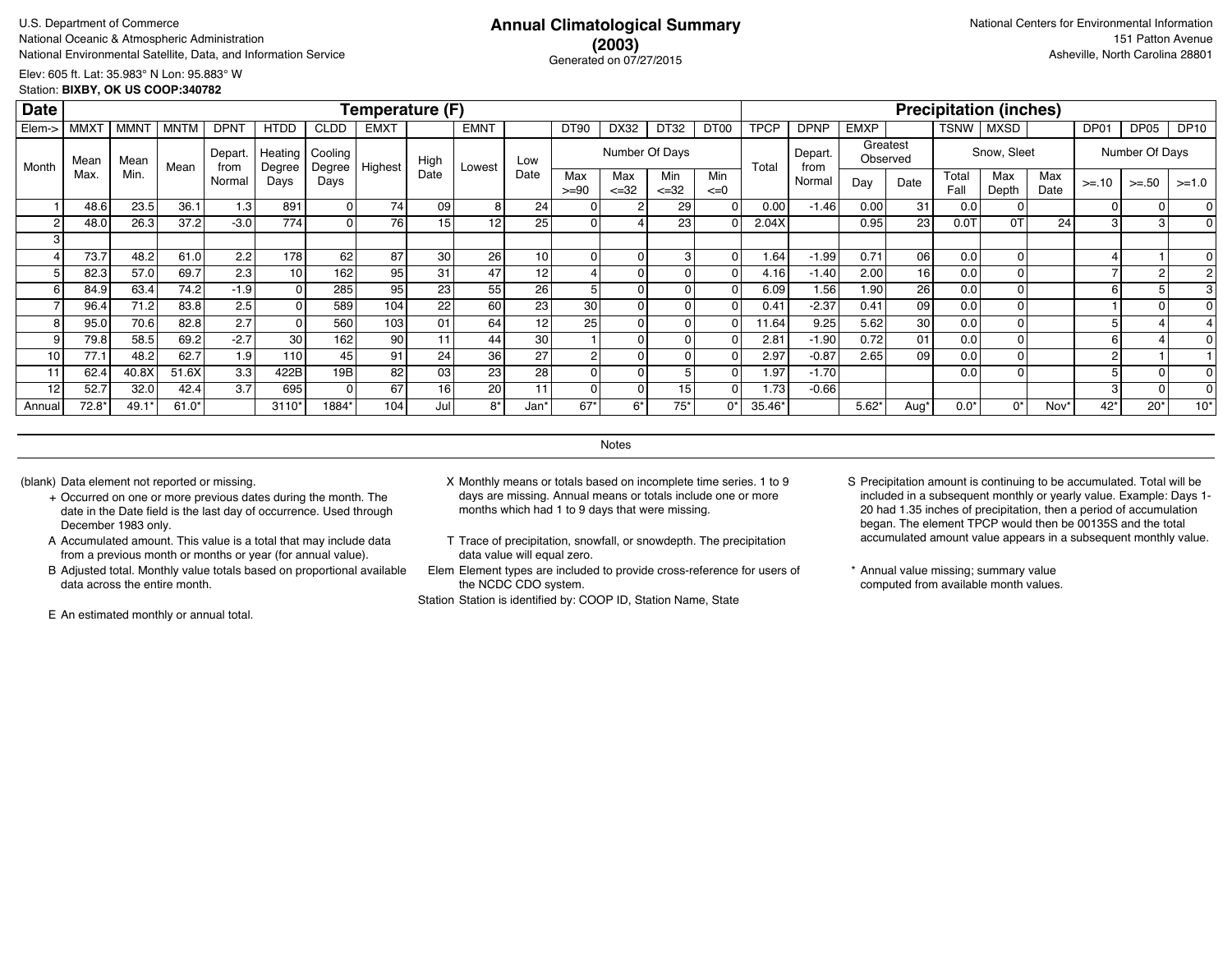# **(2002)** Generated on 07/27/2015

Elev: 605 ft. Lat: 35.983° N Lon: 95.883° W Station: **BIXBY, OK US COOP:340782**

| <b>Date</b> |                  |                  |         |                |                   |                   | Temperature (F) |                 |             |      |                |                   |                  |                  |             |                 |                      |                 |               | <b>Precipitation (inches)</b> |             |         |                |             |
|-------------|------------------|------------------|---------|----------------|-------------------|-------------------|-----------------|-----------------|-------------|------|----------------|-------------------|------------------|------------------|-------------|-----------------|----------------------|-----------------|---------------|-------------------------------|-------------|---------|----------------|-------------|
| Elem->      | MMX <sub>1</sub> | MMN <sup>-</sup> | MNTM    | <b>DPNT</b>    | <b>HTDD</b>       | <b>CLDD</b>       | <b>EMXT</b>     |                 | <b>EMNT</b> |      | DT90           | DX32              | DT32             | DT <sub>00</sub> | <b>TPCP</b> | <b>DPNP</b>     | <b>EMXP</b>          |                 | <b>TSNW</b>   | MXSD                          |             | DP01    | DP05           | <b>DP10</b> |
| Month       | Mean             | Mean             | Mean    | Depart<br>from | Heating<br>Degree | Cooling<br>Degree | Highest         | High            | Lowest      | Low  |                |                   | Number Of Days   |                  | Total       | Depart.<br>from | Greatest<br>Observed |                 |               | Snow, Sleet                   |             |         | Number Of Days |             |
|             | Max.             | Min.             |         | Normal         | Days              | Days              |                 | Date            |             | Date | Max<br>$>= 90$ | Max<br>$\leq$ =32 | Min<br>$\leq 32$ | Min<br>$\leq=0$  |             | Normal          | Day                  | Date            | Total<br>Fall | Max<br>Depth                  | Max<br>Date | $>= 10$ | $>= 50$        | $>=1.0$     |
|             | 52.7             | 27.1             | 39.9    | 5.1            | 770               |                   | 73              | 29              | 81          | 03   |                |                   | 23               |                  | 2.35        | 0.89            | 0.76                 | 31              | 0.0           |                               |             |         | 3              |             |
|             |                  |                  |         |                |                   |                   |                 |                 |             |      |                |                   |                  |                  |             |                 |                      |                 |               |                               |             |         |                |             |
|             | 61.3             | 35.4             | 48.4    | $-1.0$         | 517               | 8                 | 84              | 15              | 3 I         | 04   | $\Omega$       |                   | 10 <sup>1</sup>  |                  | 3.42        | $-0.11$         | 1.46                 | 24              | 0.0           |                               |             |         | $\overline{2}$ |             |
|             | 73.4             | 52.0             | 62.7    | 3.9            | 130               | 69                | 85              | 28              | 33          | 04   | $\Omega$       |                   | $\Omega$         |                  | 3.63        | 0.00            | 2.00                 | 07              | 0.0           |                               |             | 6       |                |             |
|             | 76.9             | 56.8             | 66.9    | $-0.5$         | 53                | 118               | 92              | 01              | 45          | 19   | $\overline{2}$ |                   | $\Omega$         |                  | 6.38        | 0.82            | 3.50                 | 28              | 0.0           |                               |             | 5       |                |             |
|             | 88.1             | 66.9             | 77.5    | 1.4            |                   | 385               | 93              | 28              | 57          | 15   | 10             |                   | $\Omega$         |                  | 4.29        | $-0.24$         | 2.50                 | 12 <sub>1</sub> | 0.0           |                               |             |         |                |             |
|             | 92.7             | 70.7             | 81.7    | 0.4            |                   | 524               | 104             | 26 <sub>1</sub> | 63          | 18   | 23             |                   | $\Omega$         |                  | 2.61        | $-0.17$         | 1.29                 | 28              | 0.0           |                               |             |         | 2              |             |
|             | 93.9             | 70.0             | 82.0    | 1.9            |                   | 533               | 99              | 24              | 63          | 08   | 26             |                   | $\Omega$         |                  | 4.17        | 1.78            | 2.70                 | 14              | 0.0           |                               |             |         | 2              |             |
|             | 89.7             | 61.2             | 75.5    | 3.6            |                   | 322               | 99              | 04              | 46          | 23   | 17             |                   | 0                |                  | 0.70        | $-4.01$         | 0.66                 | 19              | 0.0           |                               |             |         |                |             |
| 10          | 68.0             | 48.6             | 58.3    | $-2.5$         | 260               | 61                | 93              | 02              | 32          | 14   |                |                   |                  |                  | 4.03        | 0.19            | 1.07                 | 29              | 0.0           |                               |             | 6       |                |             |
|             | 61.6X            | 35.2X            | 48.4X   | 0.1            | 488B              | 1B                | 83              | 10              | 22          | 28   |                |                   | 11               |                  | 0.70        | $-2.97$         | 0.31                 | 02 <sub>1</sub> | 0.0           |                               |             | 3       |                |             |
| 12          | 53.3             | 30.6             | 42.0    | 3.3            | 706               | $\Omega$          | 71              | 03              | 13          | 25   | $\Omega$       |                   | 17               |                  | 4.04        | 1.65            | 1.70 <sub>1</sub>    | 31              | 0.0           |                               |             | 3       |                |             |
| Annual      | 73.8*            | $50.4*$          | $62.1*$ |                | 2926*             | 2021*             | 104             | Jul             | $3^*$       | Mar* | $82*$          | $3^*$             | $62*$            | $0^*$            | 36.32*      |                 | $3.50^{\circ}$       | May'            | $0.0*$        | 0*                            | Dec'        | $45*$   | $20*$          | $12*$       |

**Notes** 

- + Occurred on one or more previous dates during the month. The date in the Date field is the last day of occurrence. Used through December 1983 only.
- A Accumulated amount. This value is a total that may include data from a previous month or months or year (for annual value).
- B Adjusted total. Monthly value totals based on proportional available data across the entire month.

E An estimated monthly or annual total.

- (blank) Data element not reported or missing. X Monthly means or totals based on incomplete time series. 1 to 9 days are missing. Annual means or totals include one or more months which had 1 to 9 days that were missing.
	- T Trace of precipitation, snowfall, or snowdepth. The precipitation data value will equal zero.
	- Elem Element types are included to provide cross-reference for users of the NCDC CDO system.

- S Precipitation amount is continuing to be accumulated. Total will be included in a subsequent monthly or yearly value. Example: Days 1- 20 had 1.35 inches of precipitation, then a period of accumulation began. The element TPCP would then be 00135S and the total accumulated amount value appears in a subsequent monthly value.
- \* Annual value missing; summary value computed from available month values.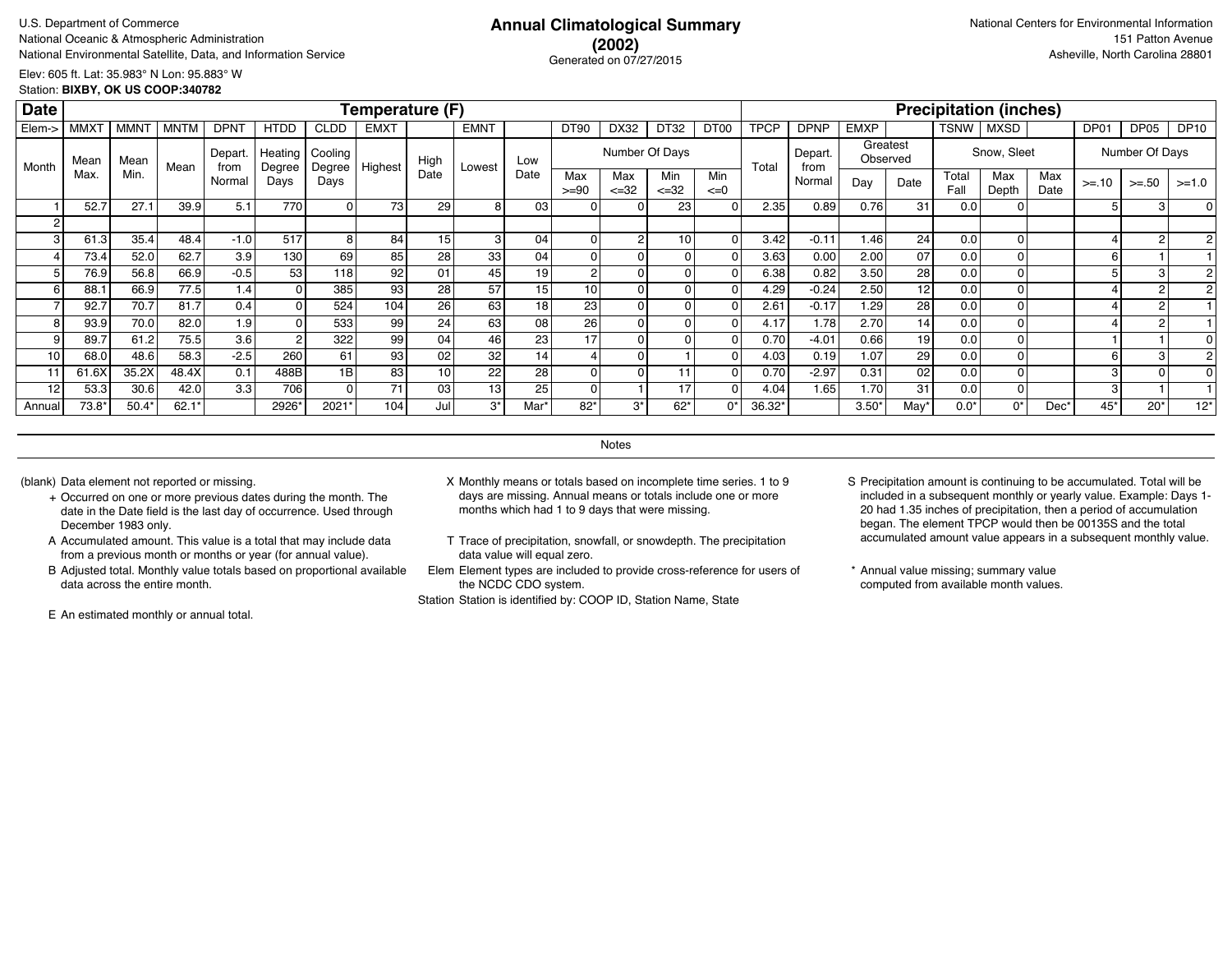# **(2001)** Generated on 07/27/2015

Elev: 605 ft. Lat: 35.983° N Lon: 95.883° W Station: **BIXBY, OK US COOP:340782**

| <b>Date</b> |                  |                  |             |                 |                   |                   | Temperature (F) |                 |                 |                 |                |                  |                  |                 |                   |                 |             |                      |               | <b>Precipitation (inches)</b> |             |         |                |             |
|-------------|------------------|------------------|-------------|-----------------|-------------------|-------------------|-----------------|-----------------|-----------------|-----------------|----------------|------------------|------------------|-----------------|-------------------|-----------------|-------------|----------------------|---------------|-------------------------------|-------------|---------|----------------|-------------|
| Elem->      | MMX <sub>1</sub> | MMN <sup>-</sup> | <b>MNTM</b> | <b>DPN1</b>     | <b>HTDD</b>       | <b>CLDD</b>       | <b>EMXT</b>     |                 | <b>EMNT</b>     |                 | DT90           | DX32             | DT32             | DT00            | <b>TPCP</b>       | <b>DPNP</b>     | <b>EMXP</b> |                      | TSNW          | <b>MXSD</b>                   |             | DP01    | DP05           | <b>DP10</b> |
| Month       | Mean             | Mean             | Mean        | Depart.<br>from | Heating<br>Degree | Cooling<br>Degree | Highest         | High            | Lowest          | Low             |                | Number Of Days   |                  |                 | Total             | Depart.<br>from |             | Greatest<br>Observed |               | Snow, Sleet                   |             |         | Number Of Days |             |
|             | Max.             | Min.             |             | Normal          | Days              | Days              |                 | Date            |                 | Date            | Max<br>$>= 90$ | Max<br>$\leq 32$ | Min<br>$\leq 32$ | Min<br>$\leq=0$ |                   | Normal          | Day         | Date                 | Total<br>Fall | Max<br>Depth                  | Max<br>Date | $>= 10$ | $>=.50$        | $>=1.0$     |
|             | 45.0             | 23.0             | 34.0        | 0.0             | 953               |                   | 59              | 07              | 3               | 03              |                |                  | 27               |                 | 3.27              | 1.70            | 2.35        | 28                   | 0.0           |                               |             |         |                |             |
|             | 52.6             | 28.8             | 40.7        | 1.8             | 675               |                   | 73              | 09              | 17              | 03              |                |                  | 16               |                 | 1.85              | 0.02            | 0.45        | 14                   | 0.0           |                               |             | 6       |                |             |
|             | 58.5             | 36.1             | 47.3        | $-1.2$          | 542               |                   | 77              | 22              | 29              | 19              |                |                  | 12               |                 | 1.16              | $-1.99$         | 0.72        | 11                   | 0.0           | $\Omega$                      |             | 3       |                |             |
|             | 76.3             | 50.6X            | 63.5X       | 4.1             | 133B              | 91B               | 89              | 05              | 31              | 01              |                |                  |                  |                 | 1.94              | $-1.59$         | 0.90        | 14                   | 0.0           |                               |             | 3       |                |             |
|             | 80.5             | 57.2X            | 68.9X       | 1.3             | 25B               | 153B              | 88              | 17              | 46              | 22              |                |                  |                  |                 | 7.22              | 2.22            | 2.62        | 30 <sup>1</sup>      | 0.0           | 01                            |             | 8       |                |             |
|             | 88.5             | 65.8             | 77.2        | 1.3             |                   | 372               | 92              | 28              | 51              | 01              | 17             |                  |                  |                 | 3.23              | $-1.39$         | 1.80        | 28 <sup>1</sup>      | 0.0           |                               |             | 3       |                |             |
|             | 97.1             | 73.7             | 85.4        | 4.4             |                   | 640               | 103             | 30              | 67              | 14 <sub>1</sub> | 28             |                  |                  |                 | 0.46              | $-2.41$         | 0.32        | 15 <sup>1</sup>      | 0.0           |                               |             |         |                |             |
|             | 97.2             | 71.1             | 84.2        | 4.9             |                   | 601               | 104             |                 | 67              | 31              | 29             |                  |                  |                 | 1.16 <sub>1</sub> | $-1.59$         | 0.46        | 16 <sup>1</sup>      | 0.0           |                               |             | 3       |                |             |
|             | 83.9             | 58.9             | 71.4        | $-0.1$          | 19                | 219               | 95              | 03              | 42              | 27              | 8              |                  |                  |                 | 2.42              | $-2.29$         | 0.90        | 17                   | 0.0           |                               |             |         |                |             |
| 10          | 73.8             | 45.5             | 59.7        | $-0.8$          | 192               | 35                | 86              | 24              | 31              | 28              |                |                  |                  |                 | 3.35              | $-0.35$         | 1.93        | 10 <sup>1</sup>      | 0.0           |                               |             |         |                |             |
|             | 65.3             | 42.6             | 54.0        | 5.6             | 330               |                   | 79              | 02              | 26              | 29              |                |                  |                  |                 | 3.28              | 0.14            | 1.90        | 04                   | 0.0           | ΩI                            |             |         |                |             |
| 12          | 54.4             | 31.2X            | 42.8X       | 4.6             | 678B              | 4B                | 75              | 05 <sub>1</sub> | 14 <sub>1</sub> | 31              |                |                  | 19               |                 | 2.32              | 0.36            | 1.40        | 16 <sup>1</sup>      | 0.0           | ΩI                            |             |         |                |             |
| Annual      | 72.8*            | 48.7*            | 60.8        | 2.2             | 3547*             | 2120              | 104             | Aug             | 3 <sub>l</sub>  | Jan'            | $82*$          | $6*$             | $86*$            | 0*              | 31.66             | $-7.17$         | $2.62*$     | May*                 | $0.0*$        | 0*                            | Dec*        | $52*$   | $18*$          | 9*          |

**Notes** 

- + Occurred on one or more previous dates during the month. The date in the Date field is the last day of occurrence. Used through December 1983 only.
- A Accumulated amount. This value is a total that may include data from a previous month or months or year (for annual value).
- B Adjusted total. Monthly value totals based on proportional available data across the entire month.

E An estimated monthly or annual total.

- (blank) Data element not reported or missing. X Monthly means or totals based on incomplete time series. 1 to 9 days are missing. Annual means or totals include one or more months which had 1 to 9 days that were missing.
	- T Trace of precipitation, snowfall, or snowdepth. The precipitation data value will equal zero.
	- Elem Element types are included to provide cross-reference for users of the NCDC CDO system.

- S Precipitation amount is continuing to be accumulated. Total will be included in a subsequent monthly or yearly value. Example: Days 1- 20 had 1.35 inches of precipitation, then a period of accumulation began. The element TPCP would then be 00135S and the total accumulated amount value appears in a subsequent monthly value.
- \* Annual value missing; summary value computed from available month values.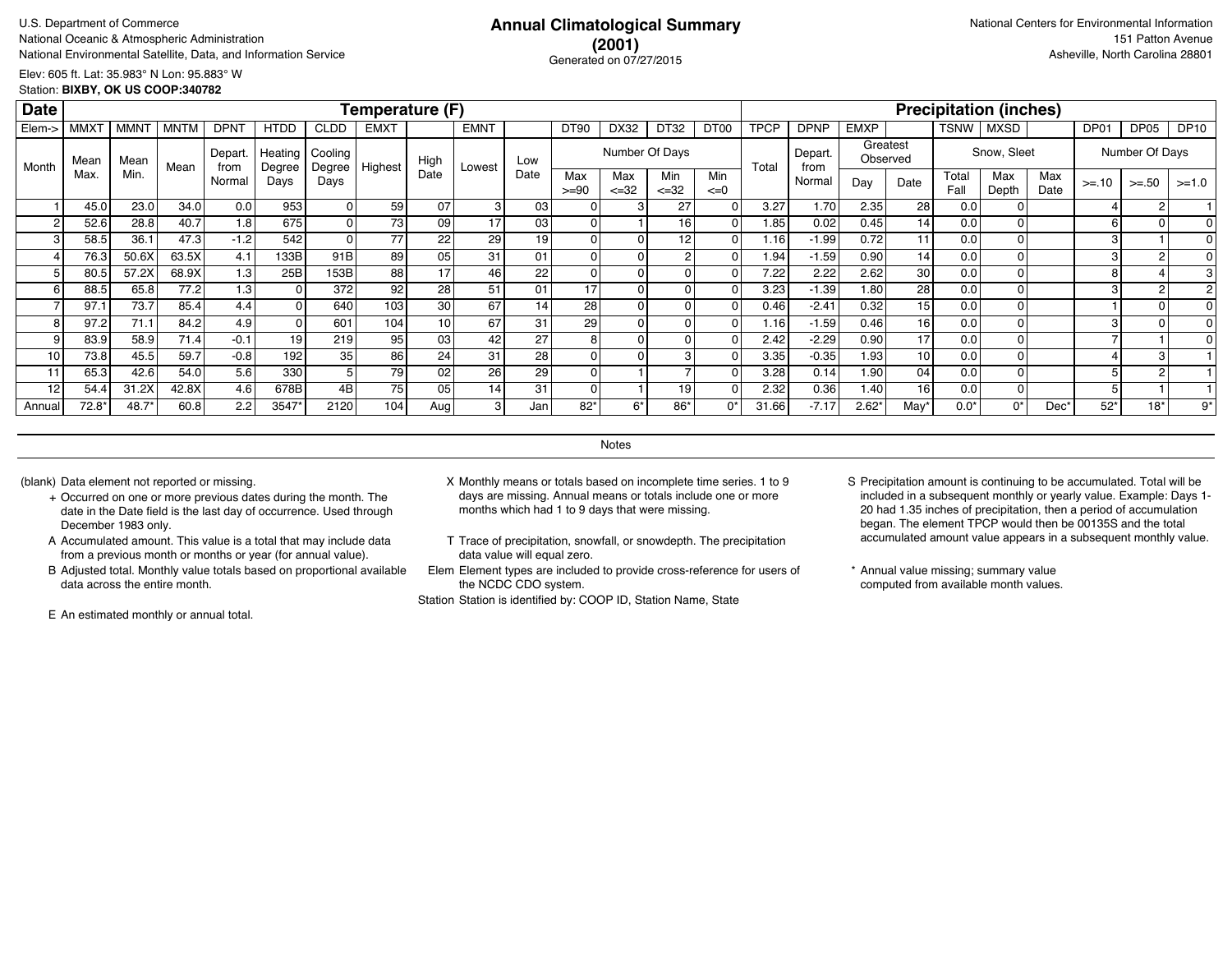# **(2000)** Generated on 07/27/2015

Elev: 605 ft. Lat: 35.983° N Lon: 95.883° W Station: **BIXBY, OK US COOP:340782**

| <b>Date</b> |                        |             |             |                 |                   |                   | Temperature (F) |                 |             |                 |                |                  |                   |                  |             |                 |             |                 |               | <b>Precipitation (inches)</b> |             |                 |                |             |
|-------------|------------------------|-------------|-------------|-----------------|-------------------|-------------------|-----------------|-----------------|-------------|-----------------|----------------|------------------|-------------------|------------------|-------------|-----------------|-------------|-----------------|---------------|-------------------------------|-------------|-----------------|----------------|-------------|
| Elem->      | <b>MMX<sub>1</sub></b> | <b>MMNT</b> | <b>MNTM</b> | <b>DPN1</b>     | <b>HTDD</b>       | <b>CLDD</b>       | <b>EMXT</b>     |                 | <b>EMNT</b> |                 | <b>DT90</b>    | DX32             | DT32              | DT <sub>00</sub> | <b>TPCP</b> | <b>DPNP</b>     | <b>EMXP</b> |                 | <b>TSNW</b>   | <b>MXSD</b>                   |             | DP01            | DP05           | <b>DP10</b> |
| Month       | Mean                   | Mean        | Mean        | Depart.<br>from | Heating<br>Degree | Cooling<br>Degree | Highest         | High            | Lowest      | Low             |                |                  | Number Of Days    |                  | Total       | Depart.<br>from | Observed    | Greatest        |               | Snow, Sleet                   |             |                 | Number Of Days |             |
|             | Max.                   | Min.        |             | Normal          | Days              | Days              |                 | Date            |             | Date            | Max<br>$>= 90$ | Max<br>$\leq 32$ | Min<br>$\leq$ =32 | Min<br>$\leq=0$  |             | Normal          | Day         | Date            | Total<br>Fall | Max<br>Depth                  | Max<br>Date | $>= 10$         | $>=.50$        | $>=1.0$     |
|             | 51.8                   | 28.5        | 40.2        | 6.2             | 764               |                   | 74              | 13 <sub>1</sub> | 16          | 30 <sup>1</sup> |                |                  | 22 <sub>1</sub>   |                  | 0.38X       |                 | 0.38        | 03              | 0.0X          | 8                             | 28          |                 |                |             |
| 2           | 59.3                   | 33.4        | 46.4        | 7.5             | 533               |                   | 77              | 16              | 18          | 03              |                | οI               |                   | 01               | 1.83        | 0.00            | 1.40        | 23 <sub>l</sub> | 0.0           |                               |             | 2               |                |             |
| 3           | 63.4                   | 40.4X       | 51.9X       | 3.4             | 402B              | 3B                | 82              | 24              | 25          |                 |                | Οl               |                   |                  | 3.59        | 0.44            | 1.34        | 03              | 0.0           |                               |             | 11              |                |             |
|             | 71.7                   | 46.3        | 59.0        | $-0.4$          | 188               | 17                | 87              | 19              | 34          | 0 <sub>5</sub>  |                | οI               |                   | ΩI               | 1.49        | $-2.04$         | 0.34        | 10 <sup>1</sup> | 0.0           |                               |             | 6               |                |             |
| 5           | 80.7                   | 59.6        | 70.2        | 2.6             | 25                | 192               | 95              | 24              | 43          | 14              |                | οI               |                   |                  | 9.33        | 4.33            | 4.04        | 0 <sub>5</sub>  | 0.0           |                               |             |                 |                |             |
| 6           | 82.2                   | 64.8        | 73.5        | $-2.4$          |                   | 267               | 91              | 24              | 51          | 07              |                | Οl               |                   |                  | 7.21        | 2.59            | 2.50        | 25              | 0.0           |                               |             | 12              |                |             |
|             | 91.3X                  | 69.7        | 80.5X       | $-0.5$          | 0B                | 489B              | 101             | 17              | 62          | 24              | 19             | 01               |                   |                  | 4.78        | 1.91            | 2.01        | 20              | 0.0           |                               |             | 6               |                |             |
| 8           | 98. <sub>0</sub>       | 70.5        | 84.3        | 5.0             |                   | 605               | 106             | 31              | 66          | 02              | 29             | ΩI               |                   |                  | 0.00        | $-2.75$         | 0.00        | 31              | 0.0           |                               |             |                 |                |             |
| 9           | 90.6                   | 59.1        | 74.9        | 3.4             | 27                | 330               | 108             | 01              | 39          | 27              | 16             | Οl               |                   |                  | 0.45        | $-4.26$         | 0.40        | 24 <sub>1</sub> | 0.0           |                               |             |                 |                |             |
| 10          | 75.7                   | 53.5        | 64.6        | 4.1             | 116               | 110               | 93              | 05              | 26          | 10 <sup>1</sup> |                | ΩI               |                   |                  | 3.74        | 0.04            | 0.87        | 27              | 0.0           |                               |             | 8               |                |             |
| 11          | 53.6                   | 31.6        | 42.6        | $-5.8$          | 662               |                   | 76              | 02 <sub>2</sub> | 19          | 22              |                | ΩI               | 19                |                  | 5.74        | 2.60            | 1.00        | 01              | 0.1X          |                               |             | 10 <sub>1</sub> |                |             |
| 12          | 37.3                   | 21.1        | 29.2        | $-9.0$          | 1100              |                   | 62              | 08              |             | 12              |                | 14 <sub>l</sub>  | 30                |                  | 2.35X       |                 | 1.07        | 13              | 0.7X          |                               | 13          | $\overline{2}$  |                |             |
| Annual      | $71.3*$                | 48.2*       | 59.8        | 1.2             | 3821              | 2013              | 108             | Sep             |             | Dec             | 73*            | 18*              | $96*$             | ሰ*               | 40.89       |                 | 4.04        | May'            | $0.8*$        | 8*                            | Jan*        | 66*             | $26*$          | $10*$       |

**Notes** 

- + Occurred on one or more previous dates during the month. The date in the Date field is the last day of occurrence. Used through December 1983 only.
- A Accumulated amount. This value is a total that may include data from a previous month or months or year (for annual value).
- B Adjusted total. Monthly value totals based on proportional available data across the entire month.

E An estimated monthly or annual total.

- (blank) Data element not reported or missing. X Monthly means or totals based on incomplete time series. 1 to 9 days are missing. Annual means or totals include one or more months which had 1 to 9 days that were missing.
	- T Trace of precipitation, snowfall, or snowdepth. The precipitation data value will equal zero.
	- Elem Element types are included to provide cross-reference for users of the NCDC CDO system.

- S Precipitation amount is continuing to be accumulated. Total will be included in a subsequent monthly or yearly value. Example: Days 1- 20 had 1.35 inches of precipitation, then a period of accumulation began. The element TPCP would then be 00135S and the total accumulated amount value appears in a subsequent monthly value.
- \* Annual value missing; summary value computed from available month values.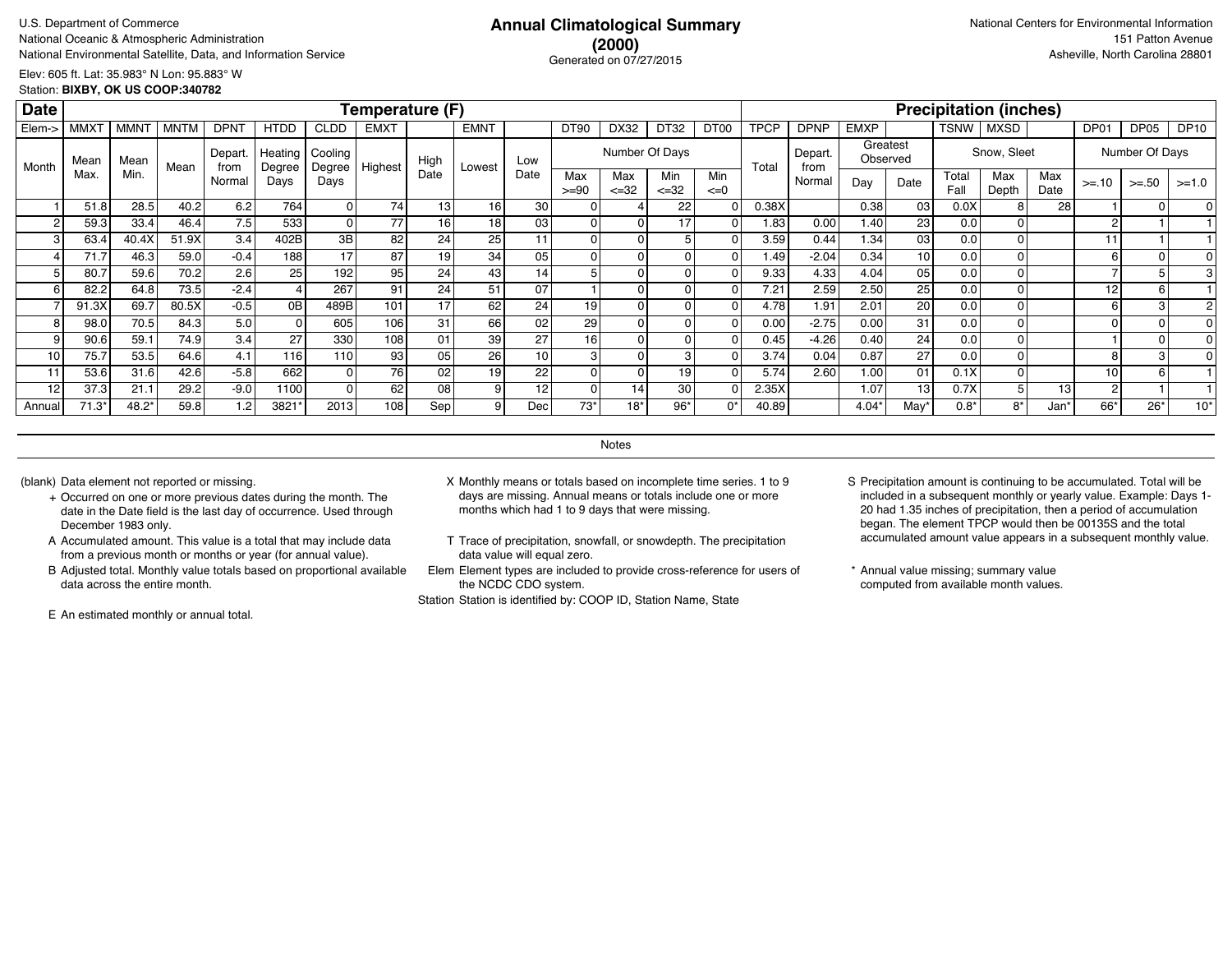# **(1999)** Generated on 07/27/2015

Elev: 605 ft. Lat: 35.983° N Lon: 95.883° W Station: **BIXBY, OK US COOP:340782**

| <b>Date</b> |             |             |             |                  |                     |                   | <b>Temperature (F)</b> |                  |             |      |                |                  |                  |                 |             |                 |                |                      |               | <b>Precipitation (inches)</b> |             |            |                |             |
|-------------|-------------|-------------|-------------|------------------|---------------------|-------------------|------------------------|------------------|-------------|------|----------------|------------------|------------------|-----------------|-------------|-----------------|----------------|----------------------|---------------|-------------------------------|-------------|------------|----------------|-------------|
| Elem->      | <b>MMXT</b> | <b>MMNT</b> | <b>MNTM</b> | <b>DPNT</b>      | <b>HTDD</b>         | <b>CLDD</b>       | <b>EMXT</b>            |                  | <b>EMNT</b> |      | DT90           | DX32             | DT32             | DT00            | <b>TPCP</b> | <b>DPNP</b>     | <b>EMXP</b>    |                      | <b>TSNW</b>   | MXSD                          |             | DP01       | DP05           | <b>DP10</b> |
| Month       | Mean        | Mean        | Mean        | Depart.<br>from  | Heating  <br>Degree | Cooling<br>Degree | Highest                | High             | Lowest      | Low  |                | Number Of Days   |                  |                 | Total       | Depart.<br>from |                | Greatest<br>Observed |               | Snow, Sleet                   |             |            | Number Of Days |             |
|             | Max.        | Min.        |             | Normal           | Days                | Days              |                        | Date             |             | Date | Max<br>$>= 90$ | Max<br>$\leq 32$ | Min<br>$\leq 32$ | Min<br>$\leq=0$ |             | Normal          | Day            | Date                 | Total<br>Fall | Max<br>Depth                  | Max<br>Date | $>= 10$    | $>= 50$        | $>=1.0$     |
|             | 49.1        | 26.4X       | 37.8X       | 3.8              | 820B                | 0B                | 71                     | 22               | 8           | 04   |                | 6                | 25               |                 | 1.47        | $-0.10$         | 1.47           | 31                   | 0.0           |                               |             |            |                |             |
|             | 61.2        | 36.6X       | 48.9X       | 10.0             | 456B                | 7B <sub>1</sub>   | 77 l                   |                  | 27          | 22   |                |                  | 12               |                 | 1.37        | $-0.46$         | 1.17           | 07                   | 0.0           |                               |             | $\sqrt{2}$ |                |             |
| 3           | 59.7        | 35.4X       | 47.6X       | $-0.9$           | 547B                | 0 <sub>B</sub>    | 79I                    | 02               | 26          | 16   |                |                  | 10               |                 | 5.87        | 2.72            |                |                      | 4.0           |                               |             | 3          |                |             |
|             | 71.7        | 48.8X       | 60.3X       | 0.9              | 167B                | 23B               | 86 l                   | 21               | 33          | 19   |                |                  |                  |                 | 7.87        | 4.34            | 3.40           | 26                   | 0.0X          |                               |             | 8          |                |             |
| 5           | 79.4        | 54.4        | 66.9        | $-0.7$           | 26                  | 90                | 87                     | 24               | 45          | 08   |                |                  |                  |                 | 6.92        | 1.92            | 1.55           | 23                   | 0.0           |                               |             | 11         | 6              |             |
| 6           | 84.5        | 65.5X       | 75.0X       | $-0.9$           | 0 <sub>B</sub>      | 309B              | 92 <sub>1</sub>        | 28               | 57          | 18   |                |                  |                  |                 | 9.96        | 5.34            | 2.05           | 25                   | 0.0           |                               |             | 11         | 6              |             |
|             | 93.4        | 71.1X       | 82.3X       | 1.3              | 0 <sub>B</sub>      | 552B              | 103 <sub>l</sub>       | 30               | 56          | 17   | 24             |                  | 0                |                 | 0.10X       |                 | 0.10           | 07                   | 0.0           |                               |             |            |                |             |
| 8           | 98.0        | 69.9        | 84.0        | 4.7              |                     | 598               | 107                    | 27               | 63          | 25   | 30             |                  |                  |                 | 0.00        | $-2.75$         | 0.00           | 31                   | 0.0           |                               |             |            |                |             |
| 9           |             |             |             |                  |                     |                   |                        |                  |             |      |                |                  |                  |                 |             |                 |                |                      | 0.0           |                               |             |            |                |             |
| 10          |             |             |             |                  |                     |                   |                        |                  |             |      |                |                  |                  |                 |             |                 |                |                      |               |                               |             |            |                |             |
| 11          | 73.0        | 41.5        | 57.3        | 8.9              | 232                 |                   | 84                     | 14               | 29          | 03   | $\Omega$       |                  |                  |                 | 2.63        | $-0.51$         | 1.95           | 22                   | 0.0           |                               |             | 2          | $\overline{2}$ |             |
| 12          | 55.5        | 30.7        | 43.1        | 4.9 <sub>1</sub> | 672                 |                   | <b>73</b>              | 04               | 20          | 22   |                |                  | 22               |                 | 3.67        | 1.71            | 0.91           | 05                   | 0.0           |                               |             | 6          |                |             |
| Annual      | 72.6*       | 48.0*       | $60.3*$     |                  | 2920*               | 1585'             | $107*$                 | Aug <sup>®</sup> | $8*$        | Jan' | 59*            | $6*$             | $74*$            | 0*              | 39.86*      |                 | $3.40^{\circ}$ | Apr*                 | $4.0*$        | 0*                            | Dec*        | 45*        | $26*$          | $13*$       |

**Notes** 

- + Occurred on one or more previous dates during the month. The date in the Date field is the last day of occurrence. Used through December 1983 only.
- A Accumulated amount. This value is a total that may include data from a previous month or months or year (for annual value).
- B Adjusted total. Monthly value totals based on proportional available data across the entire month.

E An estimated monthly or annual total.

- (blank) Data element not reported or missing. X Monthly means or totals based on incomplete time series. 1 to 9 days are missing. Annual means or totals include one or more months which had 1 to 9 days that were missing.
	- T Trace of precipitation, snowfall, or snowdepth. The precipitation data value will equal zero.
	- Elem Element types are included to provide cross-reference for users of the NCDC CDO system.

- S Precipitation amount is continuing to be accumulated. Total will be included in a subsequent monthly or yearly value. Example: Days 1- 20 had 1.35 inches of precipitation, then a period of accumulation began. The element TPCP would then be 00135S and the total accumulated amount value appears in a subsequent monthly value.
- \* Annual value missing; summary value computed from available month values.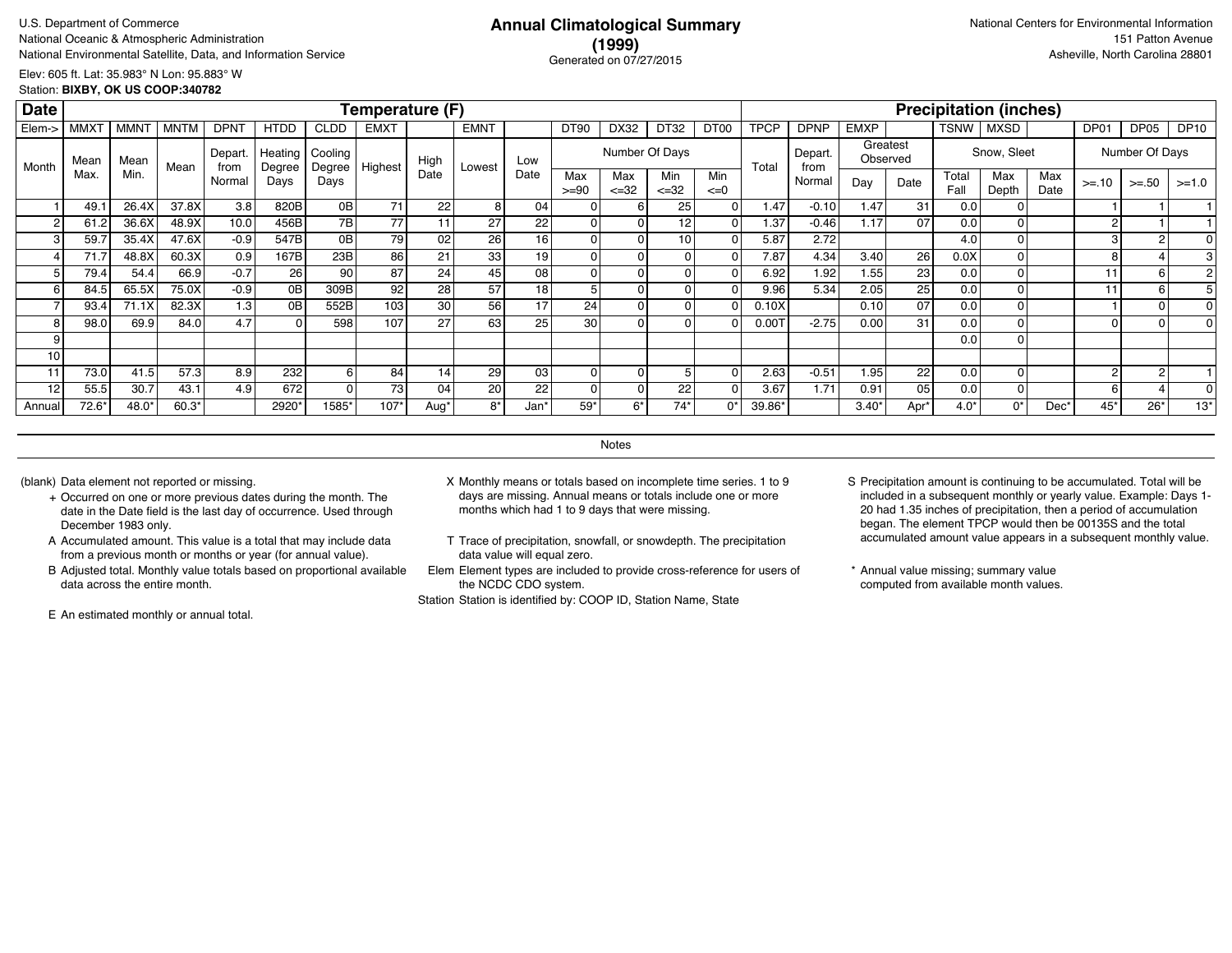# **(1998)** Generated on 07/27/2015

Elev: 605 ft. Lat: 35.983° N Lon: 95.883° W Station: **BIXBY, OK US COOP:340782**

| <b>Date</b> |                  |                  |       |                  |             |                                            | Temperature (F) |      |                 |                 |                |                  |                  |                 |             |                 |             |                      |               | <b>Precipitation (inches)</b> |             |            |                |             |
|-------------|------------------|------------------|-------|------------------|-------------|--------------------------------------------|-----------------|------|-----------------|-----------------|----------------|------------------|------------------|-----------------|-------------|-----------------|-------------|----------------------|---------------|-------------------------------|-------------|------------|----------------|-------------|
| Elem->      | MMX <sub>1</sub> | MMN <sup>-</sup> | MNTM  | <b>DPNT</b>      | <b>HTDD</b> | CLDD                                       | <b>EMXT</b>     |      | <b>EMNT</b>     |                 | DT90           | DX32             | DT32             | DT00            | <b>TPCP</b> | <b>DPNP</b>     | <b>EMXP</b> |                      | TSNW          | MXSD                          |             | DP01       | DP05           | <b>DP10</b> |
| Month       | Mean             | Mean             | Mean  | Depart.<br>from  | Degree      | Heating   Cooling<br><sub>I</sub> Degree I | Highest         | High | Lowest          | Low             |                |                  | Number Of Days   |                 | Total       | Depart.<br>from |             | Greatest<br>Observed |               | Snow, Sleet                   |             |            | Number Of Days |             |
|             | Max.             | Min.             |       | Normal           | Days        | Days                                       |                 | Date |                 | Date            | Max<br>$>= 90$ | Max<br>$\leq 32$ | Min<br>$\leq 32$ | Min<br>$\leq=0$ |             | Normal          | Day         | Date                 | Total<br>Fall | Max<br>Depth                  | Max<br>Date | $>= 10$    | $>= 50$        | $>=1.0$     |
|             | 48.3             | 29.9             | 39.1  | 5.1              | 796         |                                            | 69              | 04   | 21              | <b>231</b>      |                |                  | 25               | 01              | 3.55        | 1.98            | 0.95        | 14                   | 0.0           |                               |             | 6          |                |             |
|             | 56.1             | 32.9             | 44.5  | 5.6              | 568         |                                            | 69              | 25   | 23              | 08 l            |                | ΩI               |                  |                 | 0.82        | $-1.01$         | 0.44        | 01                   | 0.0           |                               |             | З          |                |             |
| з           | 56.5             | 36.6             | 46.6  | $-1.9$           | 572         | 10                                         | 84              | 29   | 15              | 12              |                |                  |                  |                 | 6.45        | 3.30            | 2.20        | 09                   | 0.0           |                               |             |            |                |             |
|             | 70.3             | 41.5             | 55.9  | $-3.5$           | 272         | 8                                          | 87              | 15   | 31              | 01              |                | 0                |                  |                 | 3.82        | 0.29            | 3.00        | 26                   | 0.0           |                               |             |            |                |             |
|             | 83.0             | 59.0             | 71.0  | 3.4              | 21          | 214                                        | 93              | 31   | 43              | 02 <sub>1</sub> |                | ΟI               |                  |                 | 3.93        | $-1.07$         | 2.00        | 25 <sub>1</sub>      | 0.0           |                               |             |            |                |             |
| 6           | 91.2X            | 66.8X            | 79.0X | 3.1              | 8B          | 440B                                       | 99              | 25   | 48              | 08              | 21             | οI               |                  | 01              | 3.49        | $-1.13$         | 1.20        | 09 l                 | 0.0           |                               |             |            |                |             |
|             | 96.5             | 72.4             | 84.5  | 3.5              | 0           | 608                                        | 105             | 31   | 68              | 17              | 29             | οI               |                  | ΩI              | 7.09        | 4.22            | 3.00        | 02 <sub>1</sub>      | 0.0           |                               |             |            |                |             |
|             | 96.7             | 70.2             | 83.5  | 4.2              | $\Omega$    | 579                                        | 107             | 03   | 63              | 30 l            | 27             | 0                |                  |                 | 1.19        | $-1.56$         | 1.00        | 08 l                 | 0.0           |                               |             | $\sqrt{2}$ |                |             |
|             |                  |                  |       |                  |             |                                            |                 |      |                 |                 |                |                  |                  |                 |             |                 |             |                      | 0.0           |                               |             |            |                |             |
| 10          | 74.2             | 51.0             | 62.6  | 2.1              | 125         | 59                                         | 90 <sub>1</sub> | 01   | 37              | 24              |                | ΟI               |                  |                 | 7.82        | 4.12            | 4.20        | 05                   | 0.0           |                               |             | 8          |                |             |
| 11          | 63.6             | 40.9             | 52.3  | 3.9              | 376         |                                            | 81              | 01   | 30 <sub>1</sub> | 12              |                | 0                |                  |                 | 4.62        | 1.48            | 1.93        | 02                   | 0.0           | ΟI                            |             | 6          |                |             |
| 12          | 52.9             | 27.9             | 40.4  | 2.2 <sub>1</sub> | 758         | 3                                          | 77              | 07   | 10 <sub>1</sub> | 23              |                | $\mathbf{3}$     | 24               |                 | 2.63        | 0.67            | 1.90        | 04                   | 0.0           |                               |             | 3          |                |             |
| Annual      | $71.8*$          | 48.1'            | 59.9* |                  | 3496*       | 1923*                                      | $107*$          | Aug* | 10              | Dec             | $82*$          | 6*               | $79*$            | 0*              | 45.41       |                 | $4.20*$     | Oct*                 | $0.0*$        | $0^*$                         | Dec*        | $51*$      | $32*$          | $13*$       |

**Notes** 

- + Occurred on one or more previous dates during the month. The date in the Date field is the last day of occurrence. Used through December 1983 only.
- A Accumulated amount. This value is a total that may include data from a previous month or months or year (for annual value).
- B Adjusted total. Monthly value totals based on proportional available data across the entire month.

E An estimated monthly or annual total.

- (blank) Data element not reported or missing. X Monthly means or totals based on incomplete time series. 1 to 9 days are missing. Annual means or totals include one or more months which had 1 to 9 days that were missing.
	- T Trace of precipitation, snowfall, or snowdepth. The precipitation data value will equal zero.
	- Elem Element types are included to provide cross-reference for users of the NCDC CDO system.

- S Precipitation amount is continuing to be accumulated. Total will be included in a subsequent monthly or yearly value. Example: Days 1- 20 had 1.35 inches of precipitation, then a period of accumulation began. The element TPCP would then be 00135S and the total accumulated amount value appears in a subsequent monthly value.
- \* Annual value missing; summary value computed from available month values.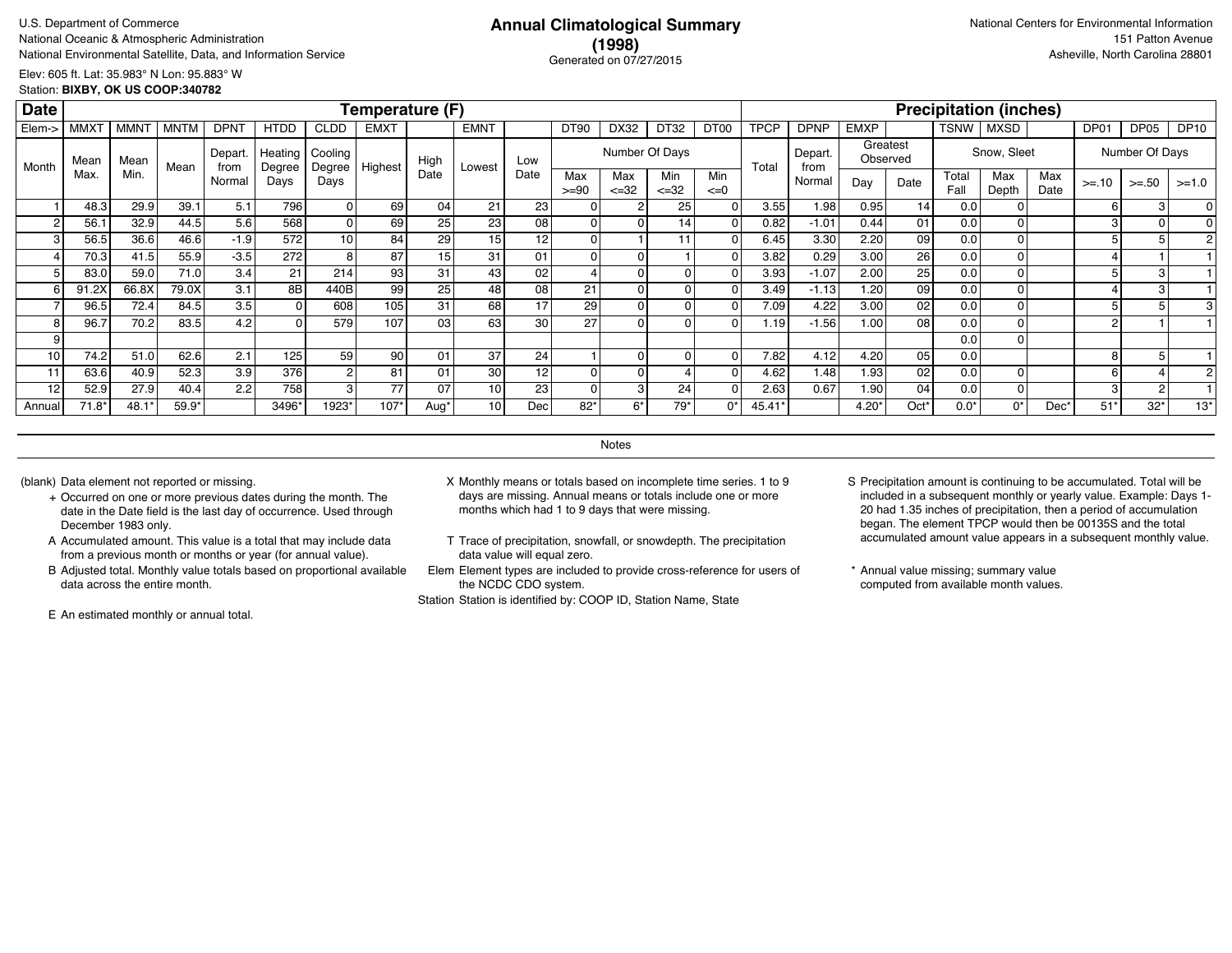# **(1997)** Generated on 07/27/2015

Elev: 605 ft. Lat: 35.983° N Lon: 95.883° W Station: **BIXBY, OK US COOP:340782**

| <b>Date</b> |                  |             |             |                  |                   |                   | Temperature (F) |      |             |      |                |                  |                  |                 |             |                 |             |                      |               | <b>Precipitation (inches)</b> |             |             |                |             |
|-------------|------------------|-------------|-------------|------------------|-------------------|-------------------|-----------------|------|-------------|------|----------------|------------------|------------------|-----------------|-------------|-----------------|-------------|----------------------|---------------|-------------------------------|-------------|-------------|----------------|-------------|
| Elem->      | MMX <sup>-</sup> | <b>MMNT</b> | <b>MNTM</b> | DPN <sup>-</sup> | <b>HTDD</b>       | <b>CLDD</b>       | <b>EMXT</b>     |      | <b>EMNT</b> |      | DT90           | DX32             | DT32             | DT00            | <b>TPCP</b> | <b>DPNP</b>     | <b>EMXP</b> |                      | <b>TSNW</b>   | MXSD                          |             | DP01        | DP05           | <b>DP10</b> |
| Month       | Mean             | Mean        | Mean        | Depart.<br>from  | Heating<br>Degree | Cooling<br>Degree | Highest         | High | Lowest      | Low  |                | Number Of Days   |                  |                 | Total       | Depart.<br>from |             | Greatest<br>Observed |               | Snow, Sleet                   |             |             | Number Of Days |             |
|             | Max.             | Min.        |             | Normal           | Days              | Days              |                 | Date |             | Date | Max<br>$>= 90$ | Max<br>$\leq 32$ | Min<br>$\leq 32$ | Min<br>$\leq=0$ |             | Normal          | Day         | Date                 | Total<br>Fall | Max<br>Depth                  | Max<br>Date | $>= 10$     | $>= 50$        | $>=1.0$     |
|             | 47.3             | 24.2        | 35.8        | 1.8              | 902               |                   | 771             | 03   |             | 29   |                |                  | 21               |                 | 0.00X       |                 | 0.00        | 31                   | 0.0X          |                               |             | $\Omega$    |                |             |
| 2           | 53.4             | 32.5        | 43.0        | 4.1              | 611               |                   | 73 I            | 02   | 20          | 11   |                |                  | 14               |                 | 4.34        | 2.51            | 1.60        | 21                   | 0.0           |                               |             |             |                |             |
| 3           | 65.3             | 35.3        | 50.3        | 1.8              | 446               |                   | 89              | 22   | 26          | 16   |                |                  | 13               |                 | 2.47        | $-0.68$         | 1.12        | 09                   | 0.0           |                               |             |             | 2              |             |
|             | 67.4             | 41.6        | 54.5        | $-4.9$           | 316               |                   | 85              | 21   | 28          | 13   |                |                  |                  |                 | 4.91        | 1.38            | 1.00        | 11                   | 0.0           |                               |             | 10          |                |             |
| 5           | 78.0             | 52.7        | 65.4        | $-2.2$           | 67                | 86                | 91              | 18   | 41          | 11   | $\overline{2}$ |                  |                  |                 | 2.83        | $-2.17$         | 1.60        | 27                   | 0.0           |                               |             | 3           | 2              |             |
| 6           | 86.3             | 63.2        | 74.8        | $-1.1$           |                   | 302               | 94              | 28   | 52          | 06   | 10             |                  |                  |                 | 4.42        | $-0.20$         | 1.80        | 30 <sub>1</sub>      | 0.0           |                               |             | 6           |                |             |
|             | 91.1             | 70.6        | 80.9        | $-0.1$           |                   | 497               | 98              | 29   | 58          | 06   | 22             | O                | 0                |                 | 4.14        | 1.27            | 1.62        | 11                   | 0.0           |                               |             |             | 3              |             |
| 8           | 87.2             | 65.9        | 76.6        | $-2.7$           |                   | 363               | 95 l            | 05   | 58          | 07   |                |                  |                  |                 | 5.50        | 2.75            | 2.20        | 18                   | 0.0           |                               |             | 6           |                |             |
| 9           | 83.9             | 61.5        | 72.7        | 1.2              |                   | 243               | 94              | 03   | 48          | 30   |                |                  |                  |                 | 5.72        | 1.01            | 1.90        | 23                   | 0.0           |                               |             |             |                |             |
| 10          | 73.2             | 48.9        | 61.1        | 0.6              | 200               | 85                | 92              | 04   | 33          | 28   |                |                  |                  |                 | 1.10X       |                 |             |                      | 0.0           |                               |             | $\mathbf C$ |                |             |
| 11          | 57.5             | 33.9        | 45.7        | $-2.7$           | 572               |                   | 76              | 02   | 19          | 16   | $\Omega$       |                  | 14               |                 | 1.42        | $-1.72$         | 1.06        | 29                   | 0.0           |                               |             | 3           |                |             |
| 12          |                  |             |             |                  |                   |                   |                 |      |             |      |                |                  |                  |                 |             |                 |             |                      |               |                               |             |             |                |             |
| Annual      | $71.9*$          | 48.2*       | $60.1*$     |                  | 3120*             | 1586*             | 98              | Jul  | 4*          | Jan* | $53*$          | $\rightarrow$    | 66*              | $0^*$           | 36.85*      |                 | 2.20        | Aug*                 | $0.0*$        | $0^*$                         | Nov'        | $45*$       | $29*$          | $14*$       |

**Notes** 

- + Occurred on one or more previous dates during the month. The date in the Date field is the last day of occurrence. Used through December 1983 only.
- A Accumulated amount. This value is a total that may include data from a previous month or months or year (for annual value).
- B Adjusted total. Monthly value totals based on proportional available data across the entire month.

E An estimated monthly or annual total.

- (blank) Data element not reported or missing. X Monthly means or totals based on incomplete time series. 1 to 9 days are missing. Annual means or totals include one or more months which had 1 to 9 days that were missing.
	- T Trace of precipitation, snowfall, or snowdepth. The precipitation data value will equal zero.
	- Elem Element types are included to provide cross-reference for users of the NCDC CDO system.

- S Precipitation amount is continuing to be accumulated. Total will be included in a subsequent monthly or yearly value. Example: Days 1- 20 had 1.35 inches of precipitation, then a period of accumulation began. The element TPCP would then be 00135S and the total accumulated amount value appears in a subsequent monthly value.
- \* Annual value missing; summary value computed from available month values.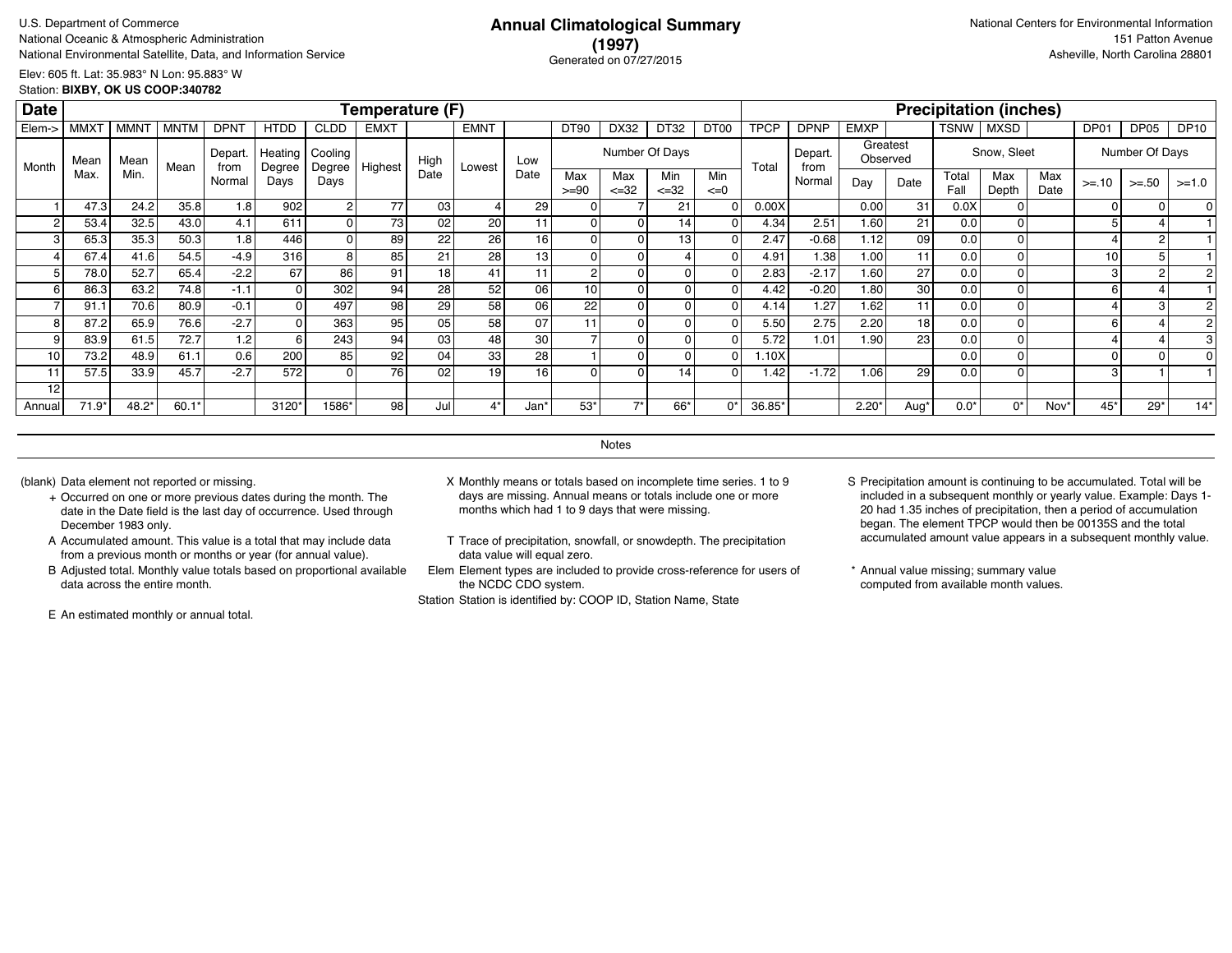# **(1996)** Generated on 07/27/2015

Elev: 605 ft. Lat: 35.983° N Lon: 95.883° W Station: **BIXBY, OK US COOP:340782**

| <b>Date</b> |                  |                  |             |                |                   |                   | Temperature (F) |                 |             |                  |                |                   |                  |                  |             |                 |             |          |               | <b>Precipitation (inches)</b> |             |          |                |             |
|-------------|------------------|------------------|-------------|----------------|-------------------|-------------------|-----------------|-----------------|-------------|------------------|----------------|-------------------|------------------|------------------|-------------|-----------------|-------------|----------|---------------|-------------------------------|-------------|----------|----------------|-------------|
| Elem->      | MMX <sub>1</sub> | MMN <sup>-</sup> | <b>MNTM</b> | <b>DPN1</b>    | <b>HTDD</b>       | <b>CLDD</b>       | <b>EMXT</b>     |                 | <b>EMNT</b> |                  | DT90           | DX32              | DT32             | DT <sub>00</sub> | <b>TPCP</b> | <b>DPNP</b>     | <b>EMXP</b> |          | <b>TSNW</b>   | MXSD                          |             | DP01     | DP05           | <b>DP10</b> |
| Month       | Mean             | Mean             | Mean        | Depart<br>from | Heating<br>Degree | Cooling<br>Degree | Highest         | High            | Lowest      | Low              |                |                   | Number Of Days   |                  | Total       | Depart.<br>from | Observed    | Greatest |               | Snow, Sleet                   |             |          | Number Of Days |             |
|             | Max.             | Min.             |             | Normal         | Days              | Days              |                 | Date            |             | Date             | Max<br>$>= 90$ | Max<br>$\leq$ =32 | Min<br>$\leq 32$ | Min<br>$\leq=0$  |             | Normal          | Day         | Date     | Total<br>Fall | Max<br>Depth                  | Max<br>Date | $>= 10$  | $>= 50$        | $>=1.0$     |
|             | 46.3             | 21.5             | 33.9        | $-0.1$         | 955               |                   | 74 <sub>1</sub> | 14              | 5           | 20               |                |                   | 26 <sub>l</sub>  |                  | 1.37        | $-0.20$         | 1.22        | 18       | 0.0           |                               |             | 2        |                |             |
|             | 56.8             | 24.3             | 40.6        | 1.7            | 704               |                   | 92              | 23              | $-10$       | 04               |                |                   | 19 <sup>1</sup>  |                  | 0.00        | $-1.83$         | 0.00        | 29       | 0.0           |                               |             | $\Omega$ |                |             |
|             | 57.1             | 31.4             | 44.3        | $-4.2$         | 633               | $\Omega$          | 80              | 14.             | 6 I         | 10               | O              |                   | 14               |                  | 2.1         | $-1.04$         | 0.86        | 28       | 0.0           |                               |             | 6        |                |             |
|             | 71.9             | 43.0             | 57.5        | $-1.9$         | 244               | 26 <sub>l</sub>   | 91              | 20              | 29          | 06               |                |                   |                  |                  | 1.95        | $-1.58$         | 0.92        | 23       | 0.0           |                               |             | 3        | $\sim$         |             |
|             | 82.2             | 61.6             | 71.9        | 4.3            | 28                | 250               | 90              | 25              | 34          | 01               | $\overline{2}$ |                   | $\Omega$         |                  | 4.53        | $-0.47$         | 1.45        | 31       | 0.0           |                               |             | 5        |                |             |
|             | 87.7             | 64.9             | 76.3        | 0.4            |                   | 347               | 96              | 19 <sub>1</sub> | 49          | 03               | 14             |                   | $\Omega$         |                  | 3.36        | $-1.26$         | 1.30        | 19       | 0.0           |                               |             |          | 3              |             |
|             | 90.0X            | 69.2X            | 79.6X       | $-1.4$         | 0B                | 461B              | 107             | 07              | 62          | 15               | 17             |                   | $\Omega$         |                  | 3.00        | 0.13            | 1.43        | 30       | 0.0           |                               |             | 5        | 3              |             |
|             | 90.0             | 68.4             | 79.2        | $-0.1$         |                   | 446               | 96              | 09              | 60 l        | 14               | 17             |                   | $\Omega$         |                  | 0.55X       |                 | 0.30        | 11       | 0.0           |                               |             | 2        |                |             |
|             | 81.6             | 57.0             | 69.3        | $-2.2$         | 38                | 177               | 95              | 12              | 41          | 30               |                |                   | 0                |                  | 4.81        | 0.10            | 2.10        | 26       | 0.0           |                               |             |          |                |             |
| 10          | 74.3             | 48.4             | 61.4        | 0.9            | 149               | 41                | 85              | 17              | 35          | 19               |                |                   | 0                |                  | 4.30        | 0.60            | 1.68.       | 28       | 0.0           |                               |             |          |                |             |
| 11          | 54.3             | 34.2             | 44.3        | $-4.1$         | 616               | $\Omega$          | 76              | 06              | 23          | 28               |                |                   | 14               |                  | 6.00X       |                 | 2.01        | 07       | 0.0           |                               |             | g        |                |             |
| 12          | 53.9             | 27.3             | 40.6        | 2.4            | 751               | $\Omega$          | 73              |                 | 12          | 21               | 0              |                   | 23               |                  | 0.007       | $-1.96$         | 0.00        | 31       | 0.0           |                               |             | $\Omega$ |                |             |
| Annual      | $70.5*$          | 45.9*            | 58.2        | $-0.4$         | 4118*             | 1749              | 107             | Jull            | $-101$      | Feb <sub>1</sub> | $59*$          | $16*$             | $98*$            | $2^*$            | 31.98       |                 | $2.10*$     | Sep'     | $0.0*$        | 0*                            | Dec'        | $48*$    | $24*$          | $12*$       |

**Notes** 

- + Occurred on one or more previous dates during the month. The date in the Date field is the last day of occurrence. Used through December 1983 only.
- A Accumulated amount. This value is a total that may include data from a previous month or months or year (for annual value).
- B Adjusted total. Monthly value totals based on proportional available data across the entire month.

E An estimated monthly or annual total.

- (blank) Data element not reported or missing. X Monthly means or totals based on incomplete time series. 1 to 9 days are missing. Annual means or totals include one or more months which had 1 to 9 days that were missing.
	- T Trace of precipitation, snowfall, or snowdepth. The precipitation data value will equal zero.
	- Elem Element types are included to provide cross-reference for users of the NCDC CDO system.

- S Precipitation amount is continuing to be accumulated. Total will be included in a subsequent monthly or yearly value. Example: Days 1- 20 had 1.35 inches of precipitation, then a period of accumulation began. The element TPCP would then be 00135S and the total accumulated amount value appears in a subsequent monthly value.
- \* Annual value missing; summary value computed from available month values.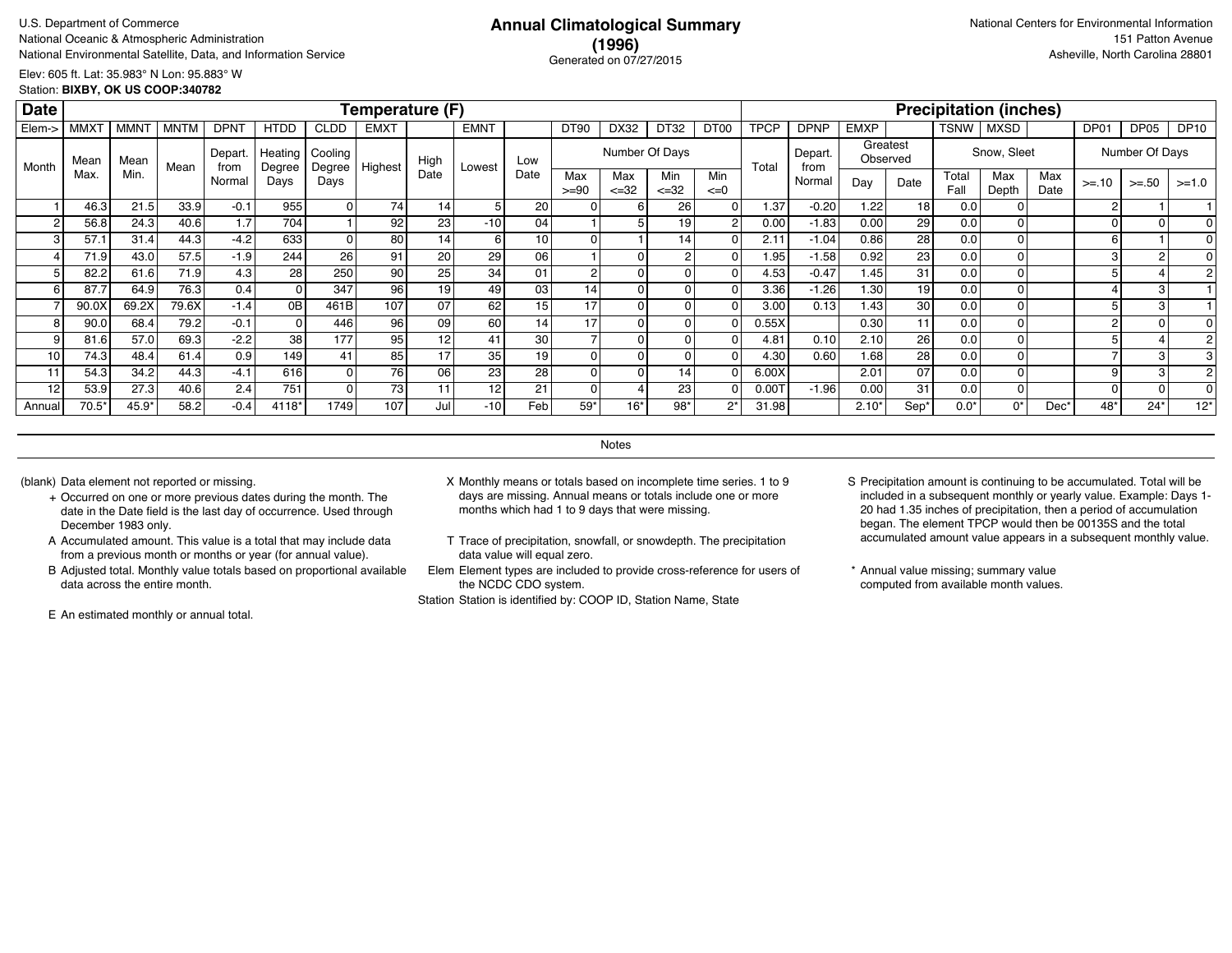# **(1995)** Generated on 07/27/2015

Elev: 605 ft. Lat: 35.983° N Lon: 95.883° W Station: **BIXBY, OK US COOP:340782**

| <b>Date</b> |                  |                  |             |                 |                   |                   | Temperature (F) |                 |             |                 |                |                  |                  |                  |             |                 |                      |                 |               | <b>Precipitation (inches)</b> |             |          |                |             |
|-------------|------------------|------------------|-------------|-----------------|-------------------|-------------------|-----------------|-----------------|-------------|-----------------|----------------|------------------|------------------|------------------|-------------|-----------------|----------------------|-----------------|---------------|-------------------------------|-------------|----------|----------------|-------------|
| Elem->      | MMX <sup>-</sup> | MMN <sup>-</sup> | <b>MNTM</b> | <b>DPNT</b>     | <b>HTDD</b>       | CLDD              | <b>EMXT</b>     |                 | <b>EMNT</b> |                 | <b>DT90</b>    | DX32             | DT32             | DT <sub>00</sub> | <b>TPCP</b> | <b>DPNP</b>     | <b>EMXP</b>          |                 | TSNW          | MXSD                          |             | DP01     | DP05           | <b>DP10</b> |
| Month       | Mean             | Mean             | Mean        | Depart.<br>from | Heating<br>Degree | Cooling<br>Degree | Highest         | High            | Lowest      | Low             |                | Number Of Days   |                  |                  | Total       | Depart.<br>from | Greatest<br>Observed |                 |               | Snow, Sleet                   |             |          | Number Of Days |             |
|             | Max              | Min.             |             | Normal          | Days              | Days              |                 | Date            |             | Date            | Max<br>$>= 90$ | Max<br>$\leq 32$ | Min<br>$\leq$ 32 | Min<br>$\leq 0$  |             | Normal          | Day                  | Date            | Total<br>Fall | Max<br>Depth                  | Max<br>Date | $>= 10$  | $>=.50$        | $>=1.0$     |
|             | 49.8             | 26.6             | 38.2        | 4.2             | 824               |                   | 72              | 12              | 14          | 05              |                |                  | 25               |                  | 1.88        | 0.31            | 1.28                 | 27              | 0.0           |                               |             | 3        |                |             |
|             | 59.1             | 28.1             | 43.6        | 4.7             | 590               | $\Omega$          | 77              | 23              | 19          | 181             | O              |                  | 22               |                  | 2.10        | 0.27            | 2.00                 | 27              | 0.0           |                               |             | 2        |                |             |
|             | 62.              | 39.2             | 50.7        | 2.2             | 458               | 20                | 95              | 23 l            | 16          | 09              |                |                  |                  |                  | 1.46        | $-1.69$         | 0.81                 | 13 <sup>1</sup> | 0.0           |                               |             | 2        |                |             |
|             | 70.4             | 44.5             | 57.5        | $-1.9$          | 247               | 281               | 84              | 10 <sup>1</sup> | 35          | 24              | O              |                  |                  |                  | 5.73        | 2.20            | 1.60                 | 29              | 0.0           |                               |             |          |                |             |
|             | 73.8             | 56.4             | 65.1        | $-2.5$          | 77                | 89                | 91              | 14              | 40          | 02              |                |                  |                  |                  | 8.76        | 3.76            | 2.20                 | 26              | 0.0           |                               |             | 8        |                |             |
|             | 84.6             | 62.6             | 73.6        | $-2.3$          |                   | 269               | 92              | 24              | 53          | 12              | з              |                  |                  |                  | 7.38        | 2.76            | 1.80                 | 0 <sub>5</sub>  | 0.0           |                               |             |          |                |             |
|             | 91.9             | 69.4             | 80.7        | $-0.3$          |                   | 493               | 102             | 12              | 60          | 01              | 24             |                  |                  |                  | 4.03        | 1.16            | 1.78                 | 20              | 0.0           |                               |             |          |                |             |
|             | 95.              | 69.8             | 82.5        | 3.2             |                   | 546               | 100             | 29              | 61          | 26              | 27             |                  |                  |                  | 0.00        | $-2.75$         | 0.00                 | 31              | 0.0           |                               |             | $\Omega$ |                |             |
|             | 80.8             | 59.2             | 70.0        | $-1.5$          | 83                | 238               | 100             | 05              | 34          | 24              |                |                  |                  |                  | 2.92        | $-1.79$         | 1.13                 | 17              | 0.0           |                               |             | 6        |                |             |
| 10          | 77.6             | 43.4             | 60.5        | 0.0             | 158               | 24                | 87              | 17              | 30          | 25 <sub>1</sub> | 0              |                  |                  |                  | 1.21        | $-2.49$         |                      |                 | 0.0           |                               |             | $\Omega$ |                |             |
| 11          | 62.0X            | 30.9             | 46.5X       | $-1.9$          | 550B              | 0B                | 84              | 11              | 17          | 29              | 0              |                  | 18               |                  | 0.16        | $-2.98$         | 0.10                 | 01              | 0.0           |                               |             |          |                |             |
| 12          | 49.9             | 28.4             | 39.2        | 1.0             | 794               |                   | 76              | 03              | 10          |                 | $\Omega$       |                  | 19               |                  | 1.66        | $-0.30$         | 0.46                 | 19              | 0.0           |                               |             | 5        |                |             |
| Annual      | $71.4*$          | 46.5*            | 59.0        | 0.4             | 3783*             | 1707              | 102             | Jul             | 10          | Dec             | 63*            |                  | $96*$            | በ*               | 37.29       | $-1.54$         | $2.20^{\circ}$       | May             | $0.0*$        | $0^*$                         | Dec'        | 46*      | $27*$          | $13*$       |

**Notes** 

- + Occurred on one or more previous dates during the month. The date in the Date field is the last day of occurrence. Used through December 1983 only.
- A Accumulated amount. This value is a total that may include data from a previous month or months or year (for annual value).
- B Adjusted total. Monthly value totals based on proportional available data across the entire month.

E An estimated monthly or annual total.

- (blank) Data element not reported or missing. X Monthly means or totals based on incomplete time series. 1 to 9 days are missing. Annual means or totals include one or more months which had 1 to 9 days that were missing.
	- T Trace of precipitation, snowfall, or snowdepth. The precipitation data value will equal zero.
	- Elem Element types are included to provide cross-reference for users of the NCDC CDO system.

- S Precipitation amount is continuing to be accumulated. Total will be included in a subsequent monthly or yearly value. Example: Days 1- 20 had 1.35 inches of precipitation, then a period of accumulation began. The element TPCP would then be 00135S and the total accumulated amount value appears in a subsequent monthly value.
- \* Annual value missing; summary value computed from available month values.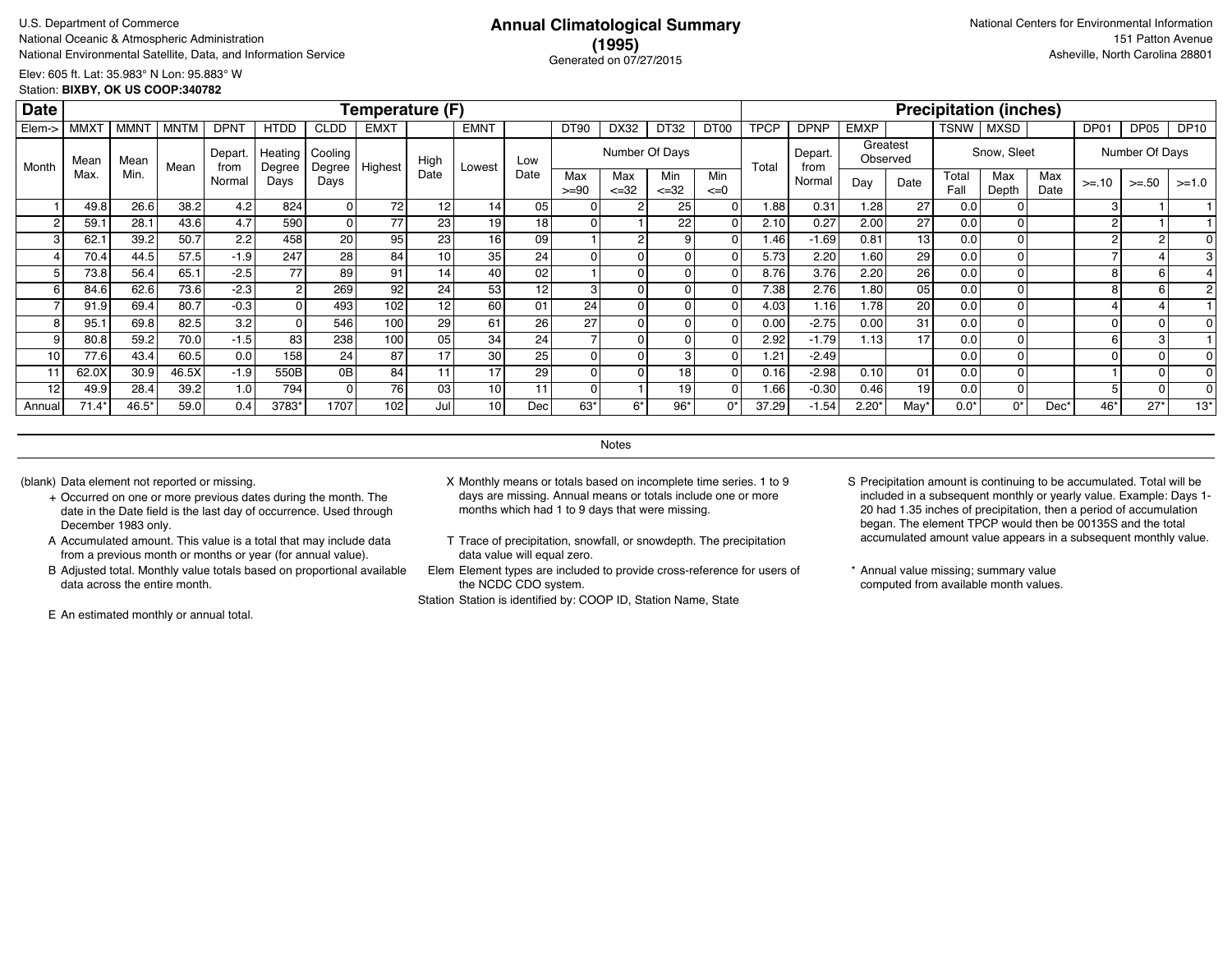U.S. Department of Commerce **Annual Climatological Summary** National Oceanic & Atmospheric Administration 151 Patton Avenue 151 Patton Avenue 151 Patton Avenue 151 Patton Avenue National Environmental Satellite, Data, and Information Service **Asheville, North Carolina 28801** Concreted an OZ/27/015

#### **(2015)** Generated on 07/27/2015

Elev: 650 ft. Lat: 36.199° N Lon: 95.887° W

Station: **TULSA INTERNATIONAL AIRPORT, OK US COOP:348992**

| <b>MMXT</b> | <b>MMNT</b> | <b>MNTM</b> | <b>DPNT</b>  | <b>HTDD</b> | <b>CLDD</b>             | <b>EMXT</b> |                          | <b>EMNT</b>            |                                       | DT90           | DX32              | DT32                                   | DT00            | <b>TPCP</b> | <b>DPNP</b> | <b>EMXP</b>  |         | <b>TSNW</b>          | <b>MXSD</b>  |                  | DP01                                         | DP05           | <b>DP10</b>    |
|-------------|-------------|-------------|--------------|-------------|-------------------------|-------------|--------------------------|------------------------|---------------------------------------|----------------|-------------------|----------------------------------------|-----------------|-------------|-------------|--------------|---------|----------------------|--------------|------------------|----------------------------------------------|----------------|----------------|
| Mean        | Mean        |             | Depart.      | Heating     | Cooling                 |             | High                     |                        | Low                                   |                |                   |                                        |                 |             | Depart.     |              |         |                      |              |                  |                                              |                |                |
|             |             |             | Normal       | Days        | Days                    |             |                          |                        |                                       | Max<br>$>= 90$ | Max<br>$\leq$ =32 | Min<br>$\leq 32$                       | Min<br>$\leq=0$ |             | Normal      | Day          | Date    | Total<br>Fall        | Max<br>Depth | Max<br>Date      | $>= 10$                                      | $>= 50$        | $>=1.0$        |
| 50.2        |             | 38.4        | 0.7          | 817         |                         |             |                          |                        | 08                                    |                |                   |                                        |                 |             | $-0.91$     | 0.34         | 31      | 0.0T                 | 0T           |                  | 3                                            | 0              |                |
| 47.5        | 24.5        | 36.0        |              | 805         |                         |             |                          | 11                     | 02                                    |                |                   | 24                                     |                 | 1.57        |             | 0.78         | 16      |                      |              | 17               | 5                                            |                |                |
| 63.8        | 41.9        | 52.8        |              | 381         |                         |             | 31                       | 17                     | 05                                    |                |                   |                                        |                 | 3.71        | 0.42        | 1.62         | 25      | 0.3                  |              | 01               | 5                                            | $\overline{2}$ |                |
|             |             |             |              |             |                         |             |                          |                        |                                       |                |                   |                                        |                 |             |             |              |         |                      |              |                  |                                              |                |                |
|             |             |             |              |             |                         |             |                          |                        |                                       |                |                   |                                        |                 |             |             |              |         |                      |              |                  |                                              |                |                |
|             |             |             |              |             |                         |             |                          |                        |                                       |                |                   |                                        |                 |             |             |              |         |                      |              |                  |                                              |                |                |
|             |             |             |              |             |                         |             |                          |                        |                                       |                |                   |                                        |                 |             |             |              |         |                      |              |                  |                                              |                |                |
|             |             |             |              |             |                         |             |                          |                        |                                       |                |                   |                                        |                 |             |             |              |         |                      |              |                  |                                              |                |                |
|             |             |             |              |             |                         |             |                          |                        |                                       |                |                   |                                        |                 |             |             |              |         |                      |              |                  |                                              |                |                |
|             |             |             |              |             |                         |             |                          |                        |                                       |                |                   |                                        |                 |             |             |              |         |                      |              |                  |                                              |                |                |
|             |             |             |              |             |                         |             |                          |                        |                                       |                |                   |                                        |                 |             |             |              |         |                      |              |                  |                                              |                |                |
|             |             |             |              |             |                         |             |                          |                        |                                       |                |                   |                                        |                 |             |             |              |         |                      |              |                  |                                              |                |                |
| 53.8*       | $31.0*$     | $42.4*$     |              | 2003*       | $13*$                   | $85*$       | Mar'                     | $7*$                   | Jan*                                  | 0*             | $\rightarrow$     | $53*$                                  | 0*              | $6.03*$     |             | $1.62*$      | Mar'    | $7.5*$               | $3^*$        | Feb <sup>*</sup> | $13*$                                        | $3^*$          | $2^*$          |
|             | Max.        | Min.        | Mean<br>26.6 | from        | Degree<br>$-6.3$<br>1.5 | Degree      | Highest<br>01<br>0<br>13 | Date<br>80<br>79<br>85 | Temperature (F)<br>Lowest<br>28<br>08 | Date           |                   | 01<br>$\overline{0}$<br>$\overline{0}$ | Number Of Days  | 24<br>51    | Total       | from<br>0.75 | $-0.28$ | Greatest<br>Observed |              | 7.2              | <b>Precipitation (inches)</b><br>Snow, Sleet |                | Number Of Days |

**Notes** 

- + Occurred on one or more previous dates during the month. The date in the Date field is the last day of occurrence. Used through December 1983 only.
- A Accumulated amount. This value is a total that may include data from a previous month or months or year (for annual value).
- B Adjusted total. Monthly value totals based on proportional available data across the entire month.

E An estimated monthly or annual total.

- (blank) Data element not reported or missing. X Monthly means or totals based on incomplete time series. 1 to 9 days are missing. Annual means or totals include one or more months which had 1 to 9 days that were missing.
	- T Trace of precipitation, snowfall, or snowdepth. The precipitation data value will equal zero.
	- Elem Element types are included to provide cross-reference for users of the NCDC CDO system.

- S Precipitation amount is continuing to be accumulated. Total will be included in a subsequent monthly or yearly value. Example: Days 1- 20 had 1.35 inches of precipitation, then a period of accumulation began. The element TPCP would then be 00135S and the total accumulated amount value appears in a subsequent monthly value.
- \* Annual value missing; summary value computed from available month values.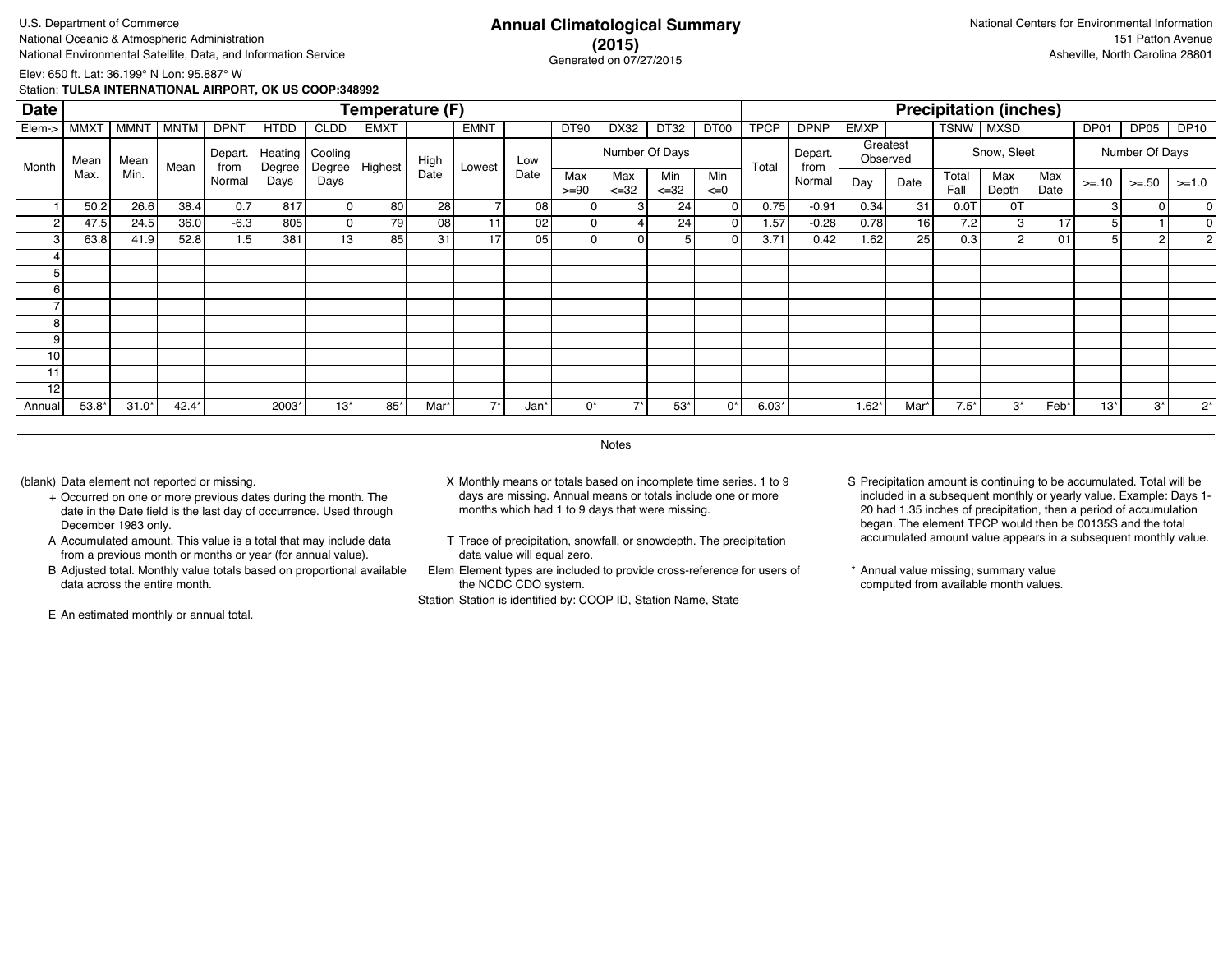### **(2014)** Generated on 07/27/2015

Elev: 650 ft. Lat: 36.199° N Lon: 95.887° W

Station: **TULSA INTERNATIONAL AIRPORT, OK US COOP:348992**

| <b>Date</b> |             |             |             |                |                   |                   | Temperature (F) |                 |                 |      |                |                   |                  |                 |             |                 |             |                      |               | <b>Precipitation (inches)</b> |             |         |                |             |
|-------------|-------------|-------------|-------------|----------------|-------------------|-------------------|-----------------|-----------------|-----------------|------|----------------|-------------------|------------------|-----------------|-------------|-----------------|-------------|----------------------|---------------|-------------------------------|-------------|---------|----------------|-------------|
| Elem->      | <b>MMXT</b> | <b>MMNT</b> | <b>MNTM</b> | <b>DPNT</b>    | <b>HTDD</b>       | <b>CLDD</b>       | <b>EMXT</b>     |                 | <b>EMNT</b>     |      | <b>DT90</b>    | DX32              | DT32             | DT00            | <b>TPCP</b> | <b>DPNP</b>     | <b>EMXP</b> |                      | TSNW          | <b>MXSD</b>                   |             | DP01    | DP05           | <b>DP10</b> |
| Month       | Mean        | Mean        | Mean        | Depart<br>from | Heating<br>Degree | Cooling<br>Degree | Highest         | High            | Lowest          | Low  |                |                   | Number Of Days   |                 | Total       | Depart.<br>from |             | Greatest<br>Observed |               | Snow, Sleet                   |             |         | Number Of Days |             |
|             | Max.        | Min.        |             | Normal         | Days              | Days              |                 | Date            |                 | Date | Max<br>$>= 90$ | Max<br>$\leq$ =32 | Min<br>$\leq 32$ | Min<br>$\leq=0$ |             | Normal          | Day         | Date                 | Total<br>Fall | Max<br>Depth                  | Max<br>Date | $>= 10$ | $>=.50$        | $>=1.0$     |
|             | 48.3        | 23.3        | 35.8        | $-1.9$         | 897               | 01                | 72              | 12              | -2              | 06   |                |                   | 23               |                 | 0.13        | $-1.53$         | 0.09        | 05                   | 1.1           |                               | 07          |         | $\Omega$       |             |
|             | 47.8        | 25.3        | 36.5        | $-5.8$         | 790               | $\overline{0}$    | 741             | 18              | 8               | 06   |                |                   | 20               |                 | 0.32        | $-1.53$         | 0.10        | 04                   | 3.9           |                               | 03          |         |                |             |
| 3           | 59.8        | 33.6        | 46.7        | $-4.6$         | 562               |                   | 82              |                 |                 | 03   |                | 2                 | 12               |                 | 2.36        | $-0.93$         | 0.81        | 16 <sup>1</sup>      | 2.4           |                               | 04          |         |                |             |
|             | 72.5        | 46.0        | 59.2        | $-1.4$         | 198               | 33                | 87              | 10              | 30 <sub>l</sub> | 15   |                |                   |                  |                 | 2.13        | $-1.66$         | 0.77        | 21                   | 0.0T          |                               |             |         |                |             |
|             | 81.6        | 59.5        | 70.5        | 1.2            | 57                | 237               | 94              | 04              | 37              | 02   | 3              |                   |                  |                 | 3.51        | $-2.40$         | 1.41        | 25                   | 0.0           |                               |             |         |                |             |
| 6           | 86.8        | 69.5        | 78.2        | 0.6            |                   | 403               | 94              | 30              | 58              | 11   | 10             | O                 |                  |                 | 4.67        | $-0.05$         | 1.53        | 02                   | 0.0           |                               |             | 8       |                |             |
|             | 88.4        | 67.9        | 78.2        | $-4.7$         |                   | 418               | 101             | 13 <sub>1</sub> | 57              | 03   | 19             |                   |                  |                 | 4.42        | 1.06            | 1.98        | 10 <sup>1</sup>      | 0.0           |                               |             |         |                |             |
| 8           | 93.7        | 71.9        | 82.8        | 0.6            |                   | 561               | 102             | 22              | 60              | 13   | 25             |                   |                  |                 | 0.98        | $-1.92$         | 0.77        | 07                   | 0.0           |                               |             | 2       |                |             |
|             | 84.7        | 62.8        | 73.8        | 0.8            | 12                | 281               | 97              | 04              | 51              | 22   |                |                   |                  |                 | 2.19        | $-2.06$         | 1.07        | 02                   | 0.0           |                               |             |         |                |             |
| 10          | 76.8        | 53.8        | 65.3        | 3.5            | 97                | 113               | 93              | 01              | 33              | 31   | $\sim$         |                   |                  |                 | 4.82        | 0.89            | 1.23        | 13                   | 0.0           |                               |             |         |                |             |
| 11          | 56.6        | 33.7        | 45.1        | $-5.2$         | 591               |                   | 79              | 10              | 14 <sub>1</sub> | 18   |                |                   | 13 <sub>1</sub>  |                 | 2.10        | $-0.71$         | 1.51        | 04                   | 0.4           |                               |             | з       |                |             |
| 12          | 48.8        | 36.1        | 42.5        | 3.0            | 692               | ΩI                | 65              | 08              | 18              | 31   |                |                   | 10               |                 | 1.97        | $-0.52$         | 1.13        | 14                   | 2.0           |                               | 28          | 5       |                |             |
| Annual      | $70.5*$     | 48.6*       | 59.6        | $-1.2$         | 3897*             | 2048              | 102             | Augl            | $-2$            | Jan  | 66*            | 16*               | 80'              |                 | 29.60       | $-11.36$        | $1.98*$     | Jul*                 | $9.8*$        | $2^*$                         | Mar'        | $52*$   | $21*$          | $11*$       |

**Notes** 

- + Occurred on one or more previous dates during the month. The date in the Date field is the last day of occurrence. Used through December 1983 only.
- A Accumulated amount. This value is a total that may include data from a previous month or months or year (for annual value).
- B Adjusted total. Monthly value totals based on proportional available data across the entire month.

E An estimated monthly or annual total.

- (blank) Data element not reported or missing. X Monthly means or totals based on incomplete time series. 1 to 9 days are missing. Annual means or totals include one or more months which had 1 to 9 days that were missing.
	- T Trace of precipitation, snowfall, or snowdepth. The precipitation data value will equal zero.
	- Elem Element types are included to provide cross-reference for users of the NCDC CDO system.

- S Precipitation amount is continuing to be accumulated. Total will be included in a subsequent monthly or yearly value. Example: Days 1- 20 had 1.35 inches of precipitation, then a period of accumulation began. The element TPCP would then be 00135S and the total accumulated amount value appears in a subsequent monthly value.
- \* Annual value missing; summary value computed from available month values.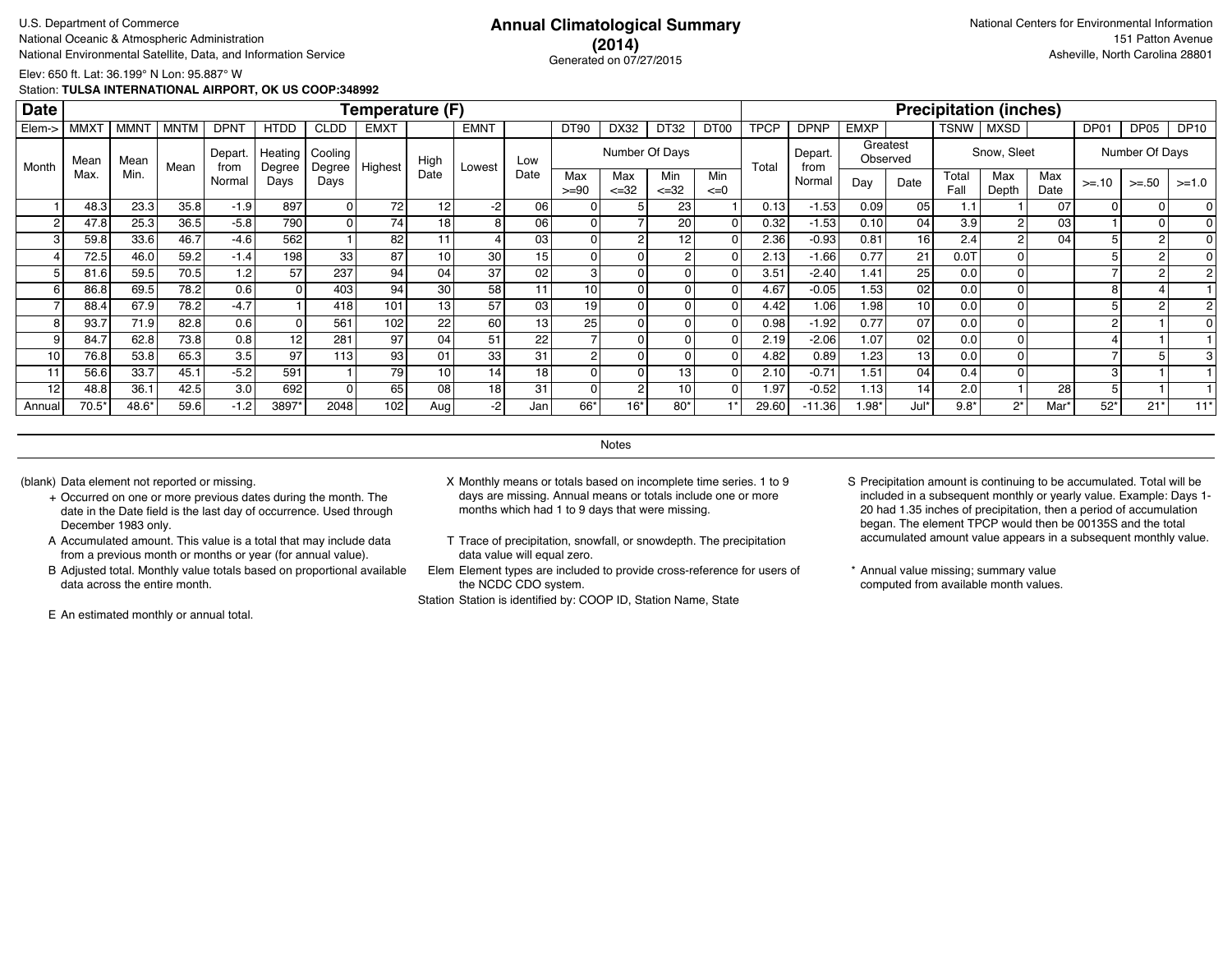### **(2013)** Generated on 07/27/2015

Elev: 650 ft. Lat: 36.199° N Lon: 95.887° W

Station: **TULSA INTERNATIONAL AIRPORT, OK US COOP:348992**

| <b>Date</b> |             |             |             |                |                   |                   | Temperature (F) |                 |                 |                 |                 |                   |                  |                 |             |                 |             |                      |               | <b>Precipitation (inches)</b> |             |         |                |             |
|-------------|-------------|-------------|-------------|----------------|-------------------|-------------------|-----------------|-----------------|-----------------|-----------------|-----------------|-------------------|------------------|-----------------|-------------|-----------------|-------------|----------------------|---------------|-------------------------------|-------------|---------|----------------|-------------|
| Elem->      | <b>MMXT</b> | <b>MMNT</b> | <b>MNTM</b> | <b>DPNT</b>    | <b>HTDD</b>       | <b>CLDD</b>       | <b>EMXT</b>     |                 | <b>EMNT</b>     |                 | <b>DT90</b>     | DX32              | DT32             | DT00            | <b>TPCP</b> | <b>DPNP</b>     | <b>EMXP</b> |                      | TSNW          | <b>MXSD</b>                   |             | DP01    | DP05           | <b>DP10</b> |
| Month       | Mean        | Mean        | Mean        | Depart<br>from | Heating<br>Degree | Cooling<br>Degree | Highest         | High            | Lowest          | Low             |                 |                   | Number Of Days   |                 | Total       | Depart.<br>from |             | Greatest<br>Observed |               | Snow, Sleet                   |             |         | Number Of Days |             |
|             | Max.        | Min.        |             | Normal         | Days              | Days              |                 | Date            |                 | Date            | Max<br>$>= 90$  | Max<br>$\leq$ =32 | Min<br>$\leq 32$ | Min<br>$\leq=0$ |             | Normal          | Day         | Date                 | Total<br>Fall | Max<br>Depth                  | Max<br>Date | $>= 10$ | $>=.50$        | $>=1.0$     |
|             | 52.2        | 28.7        | 40.5        | 2.8            | 756               | 2                 | 75              | 28              | 15              | 16 <sub>1</sub> |                 |                   | 22               |                 | 1.54        | $-0.12$         | 0.91        | 29                   | 0.0T          |                               |             |         |                |             |
|             | 52.4        | 29.7        | 41.0        | $-1.3$         | 664               | 0                 | 70              |                 | 16 <sub>1</sub> | 01              |                 |                   | 18               |                 | 3.18        | 1.33            | 1.21        | 25 <sub>1</sub>      | 3.7           | 0T                            |             |         |                |             |
| 3           | 58.7        | 36.6        | 47.7        | $-3.6$         | 535               |                   | 84              | 15              | 22              | 26              |                 | 0                 | 14.              |                 | 1.10        | $-2.19$         | 0.30        | 30                   | 0.0T          |                               |             |         |                |             |
|             | 67.3        | 45.6        | 56.5        | $-4.1$         | 280               | 30 <sup>°</sup>   | 88              | 29              | 32              | 24              |                 |                   |                  |                 | 3.35        | $-0.44$         | 0.64        | 17                   | 0.0           |                               |             | 9       | з              |             |
|             | 76.7        | 56.8        | 66.8        | $-2.5$         | 97                | 156               | 91              | 14              | 36              | 03              |                 |                   |                  |                 | 4.71        | $-1.20$         | 1.78        | 30                   | 0.0T          |                               |             | 10      | 2              |             |
| 6           | 89.1        | 69.0        | 79.1        | 1.5            |                   | 431               | 100             | 27              | 52              | 03              | 16 <sub>1</sub> | O                 |                  |                 | 1.69        | $-3.03$         | 0.70        | 17                   | 0.0           |                               |             | 3       | 2              |             |
|             | 92.2        | 70.2        | 81.2        | $-1.7$         |                   | 510               | 102             | 11              | 57              | 03              | 23              |                   |                  |                 | 4.93        | 1.57            | 1.76        | 21                   | 0.0           |                               |             | 6       | 5              |             |
| 8           | 90.6        | 70.9        | 80.8        | $-1.4$         |                   | 496               | 102             | 31              | 62              | 18              | 18              |                   |                  |                 | 2.88        | $-0.02$         | 1.17        | 13                   | 0.0           |                               |             |         |                |             |
|             | 88.4        | 64.3        | 76.4        | 3.4            |                   | 348               | 99              | 08 <sub>1</sub> | 50              | 30              | 15              |                   |                  |                 | 2.50        | $-1.76$         | 1.25        | 28 <sup>1</sup>      | 0.0           |                               |             |         |                |             |
| 10          | 71.8        | 50.6        | 61.2        | $-0.6$         | 182               | 73 l              | 88              | 04              | 34              | 25              |                 |                   |                  |                 | 3.52        | $-0.41$         | 1.08        | 05                   | 0.0           |                               |             |         |                |             |
| 11          | 57.9        | 36.8        | 47.3        | $-3.0$         | 518               | 0                 | 74              | 17              | 18 <sub>1</sub> | 27              |                 |                   |                  |                 | 1.91        | $-0.90$         | 1.00        | 05                   | 0.0           |                               |             |         |                |             |
| 12          | 45.8        | 24.8        | 35.3        | $-4.2$         | 913               | ΩI                | 68              | 18              |                 | 07              |                 |                   | 24               |                 | 1.78        | $-0.71$         | 0.86        | 21                   | 5.0           |                               | 07          |         |                |             |
| Annual      | $70.3*$     | 48.7*       | 59.5        | $-1.2$         | 3948*             | 2050              | 102             | Aug             |                 | Dec             | $73*$           | $10*$             | 90'              | 0*              | 33.09       | $-7.88$         | $1.78*$     | May                  | $8.7*$        | $4*$                          | Dec'        | $61*$   | $25*$          | $8*$        |

**Notes** 

- + Occurred on one or more previous dates during the month. The date in the Date field is the last day of occurrence. Used through December 1983 only.
- A Accumulated amount. This value is a total that may include data from a previous month or months or year (for annual value).
- B Adjusted total. Monthly value totals based on proportional available data across the entire month.

E An estimated monthly or annual total.

- (blank) Data element not reported or missing. X Monthly means or totals based on incomplete time series. 1 to 9 days are missing. Annual means or totals include one or more months which had 1 to 9 days that were missing.
	- T Trace of precipitation, snowfall, or snowdepth. The precipitation data value will equal zero.
	- Elem Element types are included to provide cross-reference for users of the NCDC CDO system.

- S Precipitation amount is continuing to be accumulated. Total will be included in a subsequent monthly or yearly value. Example: Days 1- 20 had 1.35 inches of precipitation, then a period of accumulation began. The element TPCP would then be 00135S and the total accumulated amount value appears in a subsequent monthly value.
- \* Annual value missing; summary value computed from available month values.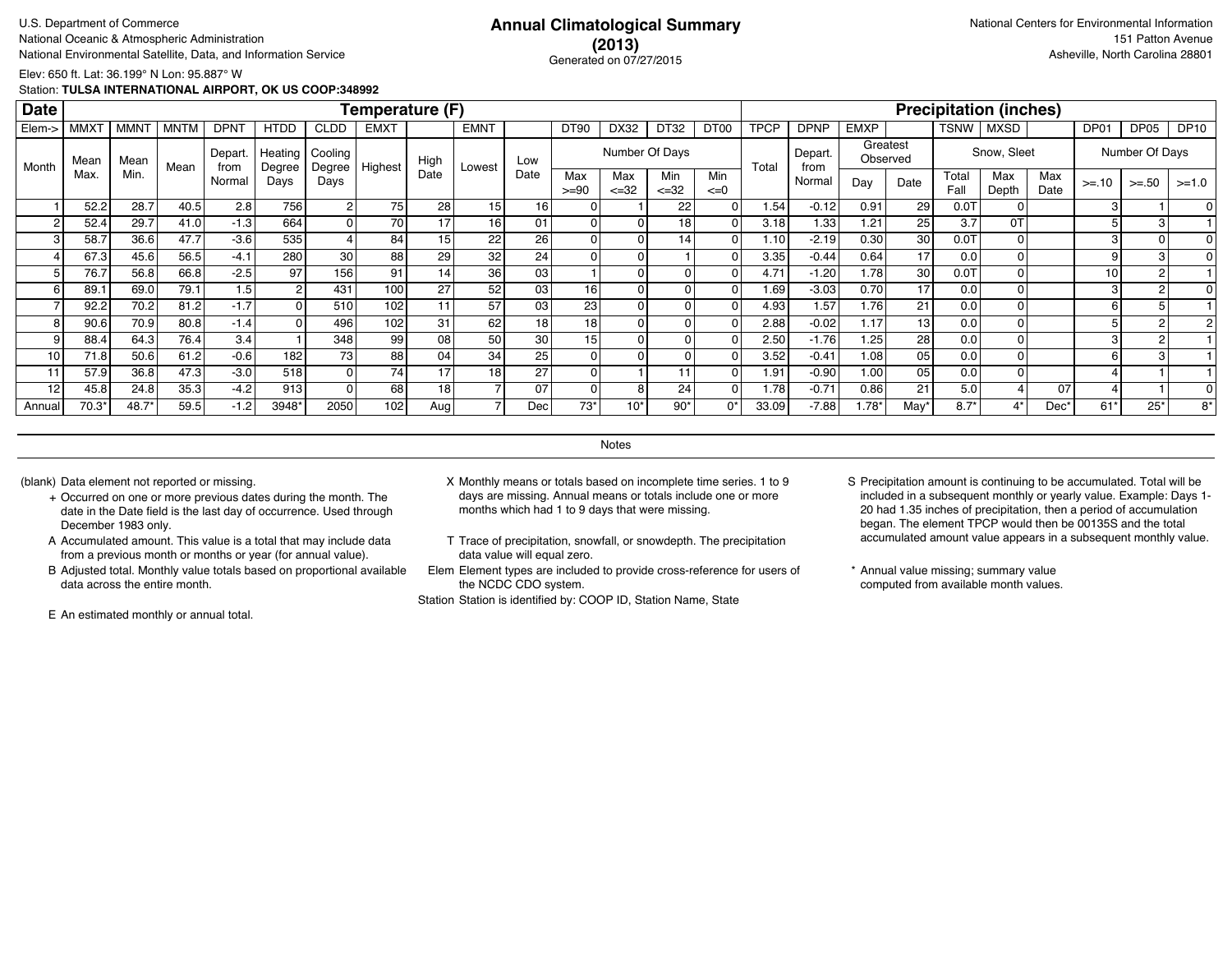### **(2012)** Generated on 07/27/2015

Elev: 650 ft. Lat: 36.199° N Lon: 95.887° W

Station: **TULSA INTERNATIONAL AIRPORT, OK US COOP:348992**

| <b>Date</b> |             |             |      |                 |                   |                   | Temperature (F)  |      |                 |      |                 |                   |                  |                  |             |                 |       |                      |               | <b>Precipitation (inches)</b> |             |                |                |             |
|-------------|-------------|-------------|------|-----------------|-------------------|-------------------|------------------|------|-----------------|------|-----------------|-------------------|------------------|------------------|-------------|-----------------|-------|----------------------|---------------|-------------------------------|-------------|----------------|----------------|-------------|
| Elem->      | <b>MMXT</b> | <b>MMNT</b> | MNTM | <b>DPNT</b>     | <b>HTDD</b>       | <b>CLDD</b>       | <b>EMXT</b>      |      | <b>EMNT</b>     |      | <b>DT90</b>     | DX32              | DT32             | DT <sub>00</sub> | <b>TPCP</b> | <b>DPNP</b>     | EMXP  |                      | <b>TSNW</b>   | MXSD                          |             | DP01           | DP05           | <b>DP10</b> |
| Month       | Mean        | Mean        | Mean | Depart.<br>from | Heating<br>Degree | Cooling<br>Degree | Highest          | High | Lowest          | Low  |                 | Number Of Days    |                  |                  | Total       | Depart.<br>from |       | Greatest<br>Observed |               | Snow, Sleet                   |             |                | Number Of Days |             |
|             | Max.        | Min.        |      | Normal          | Days              | Days              |                  | Date |                 | Date | Max<br>$>= 90$  | Max<br>$\leq$ =32 | Min<br>$\leq 32$ | Min<br>$\leq=0$  |             | Normal          | Day   | Date                 | Total<br>Fall | Max<br>Depth                  | Max<br>Date | $>= 10$        | $>=.50$        | $>=1.0$     |
|             | 57.3        | 31.1        | 44.2 |                 | 640               | ٥I                | 72               | 31   | 17              | 18   |                 |                   | 20               |                  | 0.61        |                 | 0.52  | 25                   | 0.5           |                               | 12          |                |                |             |
| -2          | 55.3        | 35.2        | 45.3 |                 | 565               | Οl                | 75               | 22   | 16 <sub>1</sub> | 12   | 0               |                   | 10               |                  | 1.61        |                 | 0.84  | 03                   | 1.2           |                               |             | 6              |                |             |
| 3           | 72.6        | 50.3        | 61.5 |                 | 177               | 75                | 85               | 31   | 30 <sub>1</sub> | 09   | 0               |                   |                  |                  | 6.24        |                 | 2.81  | 19 l                 | 0.01          | οI                            |             |                |                |             |
|             | 75.7        | 55.6        | 65.7 |                 | 80                | 106               | 90               | 01   | 40 l            | 21   |                 |                   | 0                |                  | 3.62        |                 | 1.01  | 20 l                 | 0.0           | 01                            |             |                |                |             |
|             | 85.1        | 63.5        | 74.3 |                 |                   | 295               | 94               | 29   | 50 <sub>1</sub> | 22   | 10 <sup>1</sup> |                   | 0                |                  | 1.18        |                 | 0.73  | 31                   | 0.0           | οI                            |             | 3 <sub>l</sub> |                |             |
| 6           | 91.6        | 69.8        | 80.7 |                 |                   | 482               | 105              | 25   | 50 <sub>1</sub> | 01   | 19              |                   | 0                |                  | 4.29        |                 | 3.32  | 04 l                 | 0.0           | οI                            |             |                |                |             |
|             | 101.2       | 76.6        | 88.9 |                 |                   | 749               | 112              | 31   | 66              | 15   | 31              |                   | 0                |                  | 1.38        |                 | 0.82  | 02 <sub>1</sub>      | 0.0X          | οI                            |             | 2              |                |             |
|             | 96.1        | 69.8        | 83.0 |                 |                   | 563               | 112              | 02   | 58 <sub>1</sub> |      | 27              |                   |                  |                  | 3.32        |                 | 1.95  | 25 <sub>1</sub>      | 0.0           | ΩI                            |             |                |                |             |
|             | 87.6        | 64.3        | 76.0 |                 |                   | 343               | 104 <sub>1</sub> | 04   | 52              | 18   | 13 <sub>1</sub> |                   |                  |                  | 1.78        |                 | 0.54  | 14                   | 0.0           | ΩI                            |             |                |                |             |
| 10          | 72.2        | 49.2        | 60.7 |                 | 212               | 87                | 86               | 21   | 28              | 28   |                 |                   |                  |                  | 2.75        |                 | 2.37  | 13                   | 0.0           |                               |             | $\sim$         |                |             |
| 11          | 66.2        | 39.0        | 52.6 |                 | 377               | 12                | 88               | 02   | 24              | 27   |                 |                   | 8                |                  | 1.11        |                 | 0.81  | 11                   | 0.0           | $\Omega$                      |             | 2              |                |             |
| 12          | 54.4        | 32.8        | 43.6 |                 | 658               | 5                 | 77               | 01   | 14              | 26   |                 |                   | 15               |                  | 0.85        |                 | 0.69  | 31                   | 0.07          | οI                            |             |                |                |             |
| Annual      | 76.3*       | $53.1*$     | 64.7 |                 | 2719*             | 2717              | 112              | Aug  | 14 <sub>1</sub> | Dec  | 101'            | $2^*$             | $60*$            | $0^*$            | 28.74       |                 | 3.32' | Jun*                 | $1.7*$        | $^*$                          | Feb'        | $44*$          | $17*$          | $7^*$       |

**Notes** 

- + Occurred on one or more previous dates during the month. The date in the Date field is the last day of occurrence. Used through December 1983 only.
- A Accumulated amount. This value is a total that may include data from a previous month or months or year (for annual value).
- B Adjusted total. Monthly value totals based on proportional available data across the entire month.

E An estimated monthly or annual total.

- (blank) Data element not reported or missing. X Monthly means or totals based on incomplete time series. 1 to 9 days are missing. Annual means or totals include one or more months which had 1 to 9 days that were missing.
	- T Trace of precipitation, snowfall, or snowdepth. The precipitation data value will equal zero.
	- Elem Element types are included to provide cross-reference for users of the NCDC CDO system.

- S Precipitation amount is continuing to be accumulated. Total will be included in a subsequent monthly or yearly value. Example: Days 1- 20 had 1.35 inches of precipitation, then a period of accumulation began. The element TPCP would then be 00135S and the total accumulated amount value appears in a subsequent monthly value.
- \* Annual value missing; summary value computed from available month values.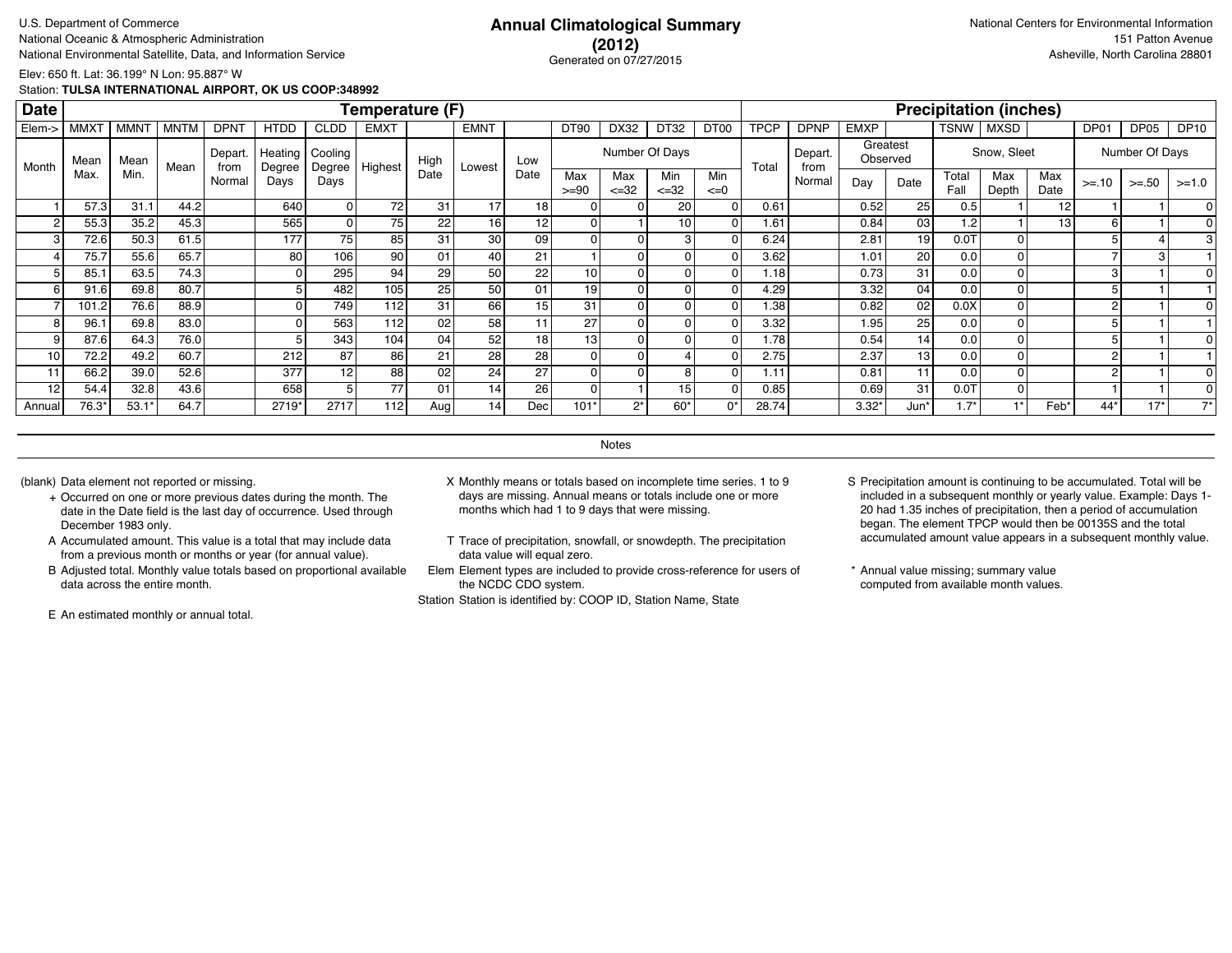### **(2011)** Generated on 07/27/2015

Elev: 650 ft. Lat: 36.199° N Lon: 95.887° W

Station: **TULSA INTERNATIONAL AIRPORT, OK US COOP:348992**

| <b>Date</b>     |                  |             |             |                 |                   |                   | Temperature (F) |                 |             |      |                  |                  |                  |                  |             |                 |                   |                      |               | <b>Precipitation (inches)</b> |             |         |                |             |
|-----------------|------------------|-------------|-------------|-----------------|-------------------|-------------------|-----------------|-----------------|-------------|------|------------------|------------------|------------------|------------------|-------------|-----------------|-------------------|----------------------|---------------|-------------------------------|-------------|---------|----------------|-------------|
| Elem->          | MMX <sup>-</sup> | <b>MMNT</b> | <b>MNTM</b> | <b>DPNT</b>     | <b>HTDD</b>       | <b>CLDD</b>       | <b>EMXT</b>     |                 | <b>EMNT</b> |      | DT <sub>90</sub> | DX32             | DT32             | DT <sub>00</sub> | <b>TPCP</b> | <b>DPNP</b>     | <b>EMXP</b>       |                      | <b>TSNW</b>   | MXSD                          |             | DP01    | DP05           | <b>DP10</b> |
| Month           | Mean             | Mean        | Mean        | Depart.<br>from | Heating<br>Degree | Cooling<br>Degree | Highest         | High            | Lowest      | Low  |                  |                  | Number Of Days   |                  | Total       | Depart.<br>from |                   | Greatest<br>Observed |               | Snow, Sleet                   |             |         | Number Of Days |             |
|                 | Max              | Min.        |             | Normal          | Days              | Days              |                 | Date            |             | Date | Max<br>$>= 90$   | Max<br>$\leq 32$ | Min<br>$\leq 32$ | Min<br>$\leq=0$  |             | Normal          | Day               | Date                 | Total<br>Fall | Max<br>Depth                  | Max<br>Date | $>= 10$ | $>= 50$        | $>=1.0$     |
|                 | 46.0             | 22.2        | 34.1        | $-2.3$          | 951               |                   | 76              | 29              |             | 12   | $\Omega$         |                  | 30 <sup>1</sup>  |                  | 0.56        | $-1.03$         | 0.31              | 20                   | 3.6           |                               | 21          |         |                |             |
| 2               | 50.0             | 27.1        | 38.6        | $-3.4$          | 743               |                   | 79              | 17              | $-12$       | 10   | $\overline{0}$   |                  | 16 I             |                  | 2.57        | 0.62            | 1.00              | 01                   | 22.5          | 14 <sup>1</sup>               | 05          |         |                |             |
| 3 <sub>1</sub>  | 62.6             | 42.4        | 52.5        | 1.1             | 410               | 28                | 84              | 20 <sup>1</sup> | 24          | 06   | $\overline{0}$   |                  | 51               |                  | 1.00        | $-2.57$         | 0.65              | 13                   | 0.0           |                               |             | 3       |                |             |
|                 | 75.2             | 51.6        | 63.4        | 2.6             | 126               | 86                | 90              | 22              | 36          | 05   | 2                |                  | οI               |                  | 5.41        | 1.46            | 2.88              | 24                   | 0.07          |                               |             |         |                |             |
|                 | 78.5             | 58.7        | 68.6        | $-0.7$          | 91                | 212               | 93              | 22              | 38          | 03   | 3                |                  | οI               |                  | 3.58        | $-2.52$         | 1.12              | 20 <sub>l</sub>      | 0.07          |                               |             | 6       |                |             |
| 6 <sup>1</sup>  | 95.6             | 73.2        | 84.4        | 6.4             |                   | 588               | 106             | 27              | 63          | 22   | 29               |                  | οI               |                  | 1.47        | $-3.25$         | 0.61              | 20                   | 0.0           |                               |             |         |                |             |
|                 | 103.0            | 78.7        | 90.9        | 7.4             |                   | 808               | 107             | 31              | 72          | 05   | 31               |                  | 01               |                  | 0.36        | $-2.60$         | 0.23              | 13                   | 0.0           |                               |             |         |                |             |
| 8               | 99.9             | 75.3        | 87.6        | 5.4             |                   | 706               | 113             | 03              | 62          | 26   | 29               |                  | Οl               |                  | 5.76        | 2.91            | 3.44              | 10 <sup>1</sup>      | 0.0           |                               |             |         |                |             |
| 9               | 83.4             | 57.9        | 70.7        | $-2.8$          | 23                | 200               | 102             | 01              | 47          | 26   | 6                |                  | ΩI               |                  | 2.58        | $-2.18$         | 1.35 <sub>1</sub> | 22                   | 0.07          |                               |             |         |                |             |
| 10 <sub>1</sub> | 76.8             | 50.0        | 63.4        | 0.8             | 130 <sub>l</sub>  | 88                | 91              | 16 I            | 30          | 20   |                  |                  |                  |                  | 1.87        | $-2.18$         | 1.04.             | 22                   | 0.0           |                               |             |         |                |             |
| 11              | 61.1             | 40.6        | 50.9        | 1.2             | 424               |                   | 77              | 131             | 23          | 28   | $\overline{0}$   |                  | 9                |                  | 5.37        | 1.90            | 1.66              | 08                   | 0.0           |                               |             |         |                |             |
| 12              | 52.5             | 32.4        | 42.5        | 2.8             | 693               |                   | 70              | 31              | 18          | 07   | $\overline{0}$   |                  | 14 <sub>l</sub>  |                  | 1.45        | $-0.98$         | 0.69              | 03                   | 0.07          |                               |             | 3       |                |             |
| Annual          | $73.7*$          | $50.8*$     | 62.3        | 1.5             | 3591*             | 2731              | 113             | Aug             | $-12$       | Feb  | 101*             | $12*$            | $75*$            | $3^*$            | 31.98       | $-10.42$        | $3.44*$           | Aug'                 | 26.1          | $14*$                         | Feb'        | 49*     | $21*$          | $8*$        |

**Notes** 

- + Occurred on one or more previous dates during the month. The date in the Date field is the last day of occurrence. Used through December 1983 only.
- A Accumulated amount. This value is a total that may include data from a previous month or months or year (for annual value).
- B Adjusted total. Monthly value totals based on proportional available data across the entire month.

E An estimated monthly or annual total.

- (blank) Data element not reported or missing. X Monthly means or totals based on incomplete time series. 1 to 9 days are missing. Annual means or totals include one or more months which had 1 to 9 days that were missing.
	- T Trace of precipitation, snowfall, or snowdepth. The precipitation data value will equal zero.
	- Elem Element types are included to provide cross-reference for users of the NCDC CDO system.

- S Precipitation amount is continuing to be accumulated. Total will be included in a subsequent monthly or yearly value. Example: Days 1- 20 had 1.35 inches of precipitation, then a period of accumulation began. The element TPCP would then be 00135S and the total accumulated amount value appears in a subsequent monthly value.
- \* Annual value missing; summary value computed from available month values.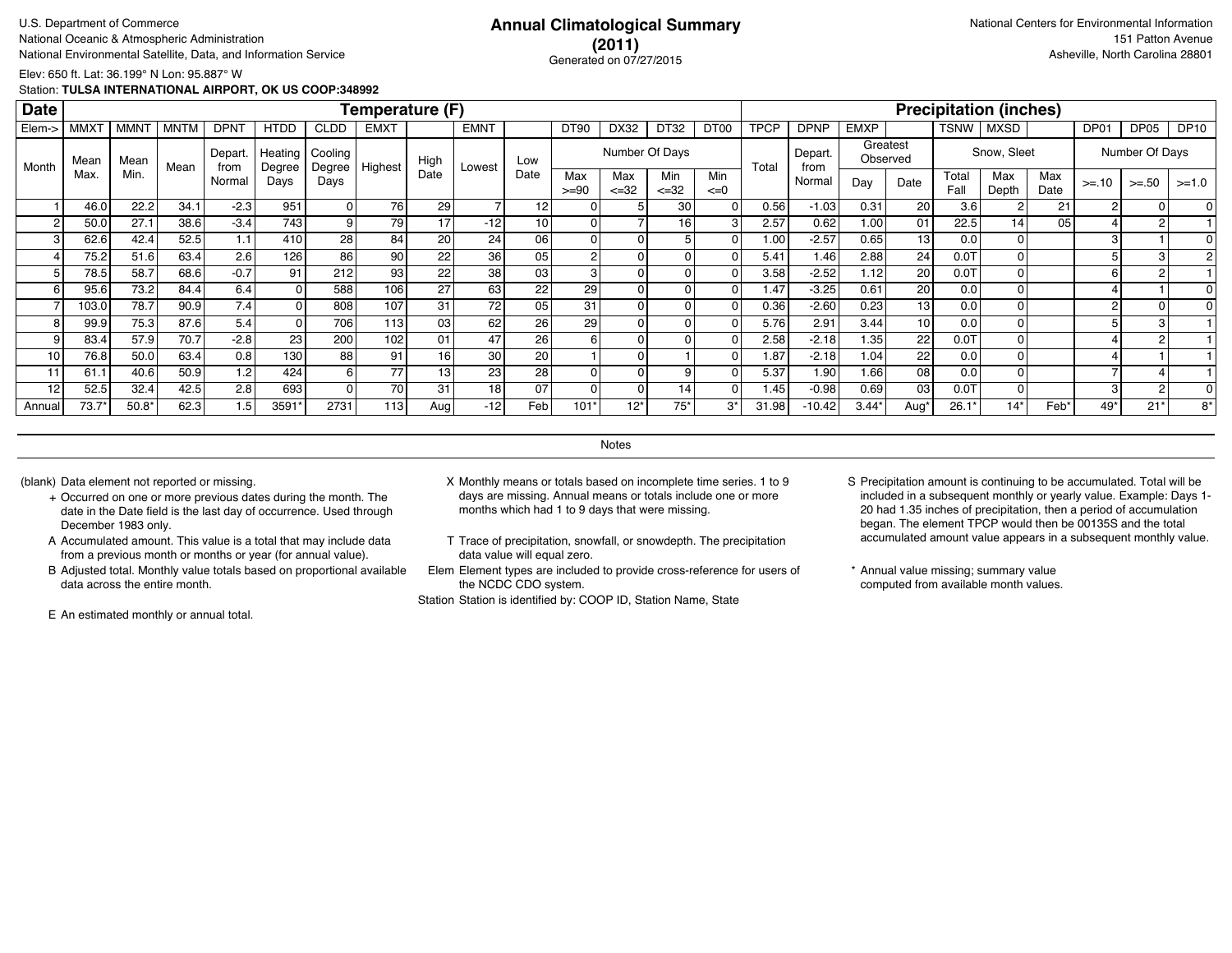### **(2010)** Generated on 07/27/2015

Elev: 650 ft. Lat: 36.199° N Lon: 95.887° W

Station: **TULSA INTERNATIONAL AIRPORT, OK US COOP:348992**

| <b>Date</b>     |             |             |             |                 |                   |                   | Temperature (F)  |                 |                 |      |                 |                   |                  |                  |             |                 |             |                      |               | <b>Precipitation (inches)</b> |             |                |                |             |
|-----------------|-------------|-------------|-------------|-----------------|-------------------|-------------------|------------------|-----------------|-----------------|------|-----------------|-------------------|------------------|------------------|-------------|-----------------|-------------|----------------------|---------------|-------------------------------|-------------|----------------|----------------|-------------|
| Elem->          | <b>MMXT</b> | <b>MMNT</b> | <b>MNTM</b> | <b>DPNT</b>     | <b>HTDD</b>       | <b>CLDD</b>       | <b>EMXT</b>      |                 | <b>EMNT</b>     |      | <b>DT90</b>     | DX32              | DT32             | DT <sub>00</sub> | <b>TPCP</b> | <b>DPNP</b>     | <b>EMXP</b> |                      | TSNW          | MXSD                          |             | DP01           | DP05           | <b>DP10</b> |
| Month           | Mean        | Mean        | Mean        | Depart.<br>from | Heating<br>Degree | Cooling<br>Degree | Highest          | High            | Lowest          | Low  |                 |                   | Number Of Days   |                  | Total       | Depart.<br>from |             | Greatest<br>Observed |               | Snow, Sleet                   |             |                | Number Of Days |             |
|                 | Max         | Min.        |             | Normal          | Days              | Days              |                  | Date            |                 | Date | Max<br>$>= 90$  | Max<br>$\leq$ =32 | Min<br>$\leq 32$ | Min<br>$\leq=0$  |             | Normal          | Day         | Date                 | Total<br>Fall | Max<br>Depth                  | Max<br>Date | $>= 10$        | $>=.50$        | $>=1.0$     |
|                 | 41.7        | 25.6        | 33.7        | $-2.7$          | 963               |                   | 64               | 19              | 31              | 10   |                 | 10 <sub>1</sub>   | 19               |                  | 2.36        | 0.76            | 0.63        | 29                   | 7.3           |                               | 30          |                | З              |             |
| 2               | 44.7        | 27.8        | 36.3        | $-5.7$          | 798               |                   | 59               | 18              | 16 <sub>1</sub> | 09   |                 |                   | 22               |                  | 2.03        | 0.08            | 1.20        | 21                   | 2.4           |                               | 01          |                |                |             |
| 3               | 61.0        | 39.8        | 50.4        | $-1.0$          | 453               | 9                 | 84               | 31              | 24              | 03   | $\overline{0}$  |                   |                  |                  | 3.25        | $-0.32$         | 1.46        | 25                   | 5.7           |                               | 21          |                |                |             |
|                 | 74.1        | 53.2        | 63.7        | 2.9             | 100               | 67                | 83               | 29              | 38              | 08   | 0               |                   |                  |                  | 2.08        | $-1.87$         | 0.72        | 18 <sup>1</sup>      | 0.0T          | 0T                            | 03          |                |                |             |
|                 | 80.1        | 59.3        | 69.7        | 0.4             | 35                | 186               | 91               | 30              | 43              | 08   | 5               |                   |                  |                  | 5.23        | $-0.88$         | 2.77        | 19 l                 | 0.0           |                               |             |                | 3              |             |
| 6               | 90.8        | 72.9        | 81.9        | 3.9             |                   | 514               | 96               | 26 <sub>1</sub> | 65              | 07   | 21              |                   |                  |                  | 7.07        | 2.35            | 3.03        | 14 <sup>1</sup>      | 0.0           |                               |             | 6              | 3              |             |
|                 | 93.1        | 75.8        | 84.5        | 1.0             |                   | 607               | 102              | 31              | 69              | 01   | 24              |                   |                  |                  | 4.67        | 1.71            | 2.48        | 08                   | 0.0           |                               |             | 6              | з              |             |
| 8               | 96.8        | 74.1        | 85.5        | 3.3             |                   | 642               | 105 <sub>1</sub> | 14 <sub>1</sub> | 54              | 26   | 26              |                   |                  |                  | 1.19        | $-1.66$         | 1.15        | 17                   | 0.0           |                               |             |                |                |             |
| 9               | 85.8        | 64.4        | 75.1        | 1.6             | 12                | 324               | 96               | 02              | 45              | 27   | 10 <sub>1</sub> |                   |                  |                  | 2.85        | $-1.91$         | 1.40        | 08                   | 0.0           |                               |             |                |                |             |
| 10 <sub>1</sub> | 77.7        | 48.8        | 63.3        | 0.7             | 95                | 48                | 88               | 07              | 34              | 29   |                 |                   |                  |                  | 1.23        | $-2.82$         | 0.98        | 19 l                 | 0.0           |                               |             | $\sim$         |                |             |
| 11              | 63.9        | 39.6        | 51.8        | 2.1             | 392               |                   | 79               | 24              | 23              | 26   |                 |                   |                  |                  | 1.96        | $-1.51$         | 1.49        | 12                   | 0.01          | 0T                            | 06          | 3              |                |             |
| 12              | 49.3        | 28.0        | 38.7        | $-1.0$          | 808               | 0                 | 71               | 30              | 15 <sub>1</sub> | 13   |                 |                   | 25               |                  | 0.55        | $-1.88$         | 0.38        | 31                   | $0.0$ T       | 0T                            | 08          | $\overline{2}$ |                |             |
| Annual          | $71.6*$     | $50.8*$     | 61.2        | 0.5             | 3656*             | 2398              | 105 <sub>1</sub> | Aug             | -3 I            | Jan  | 86*             | $10*$             | 79'              | $0^*$            | 34.47       | $-7.95$         | $3.03*$     | Jun*                 | $15.4*$       | $7*$                          | Jan*        | 49*            | $22*$          | $10*$       |

**Notes** 

- + Occurred on one or more previous dates during the month. The date in the Date field is the last day of occurrence. Used through December 1983 only.
- A Accumulated amount. This value is a total that may include data from a previous month or months or year (for annual value).
- B Adjusted total. Monthly value totals based on proportional available data across the entire month.

E An estimated monthly or annual total.

- (blank) Data element not reported or missing. X Monthly means or totals based on incomplete time series. 1 to 9 days are missing. Annual means or totals include one or more months which had 1 to 9 days that were missing.
	- T Trace of precipitation, snowfall, or snowdepth. The precipitation data value will equal zero.
	- Elem Element types are included to provide cross-reference for users of the NCDC CDO system.

- S Precipitation amount is continuing to be accumulated. Total will be included in a subsequent monthly or yearly value. Example: Days 1- 20 had 1.35 inches of precipitation, then a period of accumulation began. The element TPCP would then be 00135S and the total accumulated amount value appears in a subsequent monthly value.
- \* Annual value missing; summary value computed from available month values.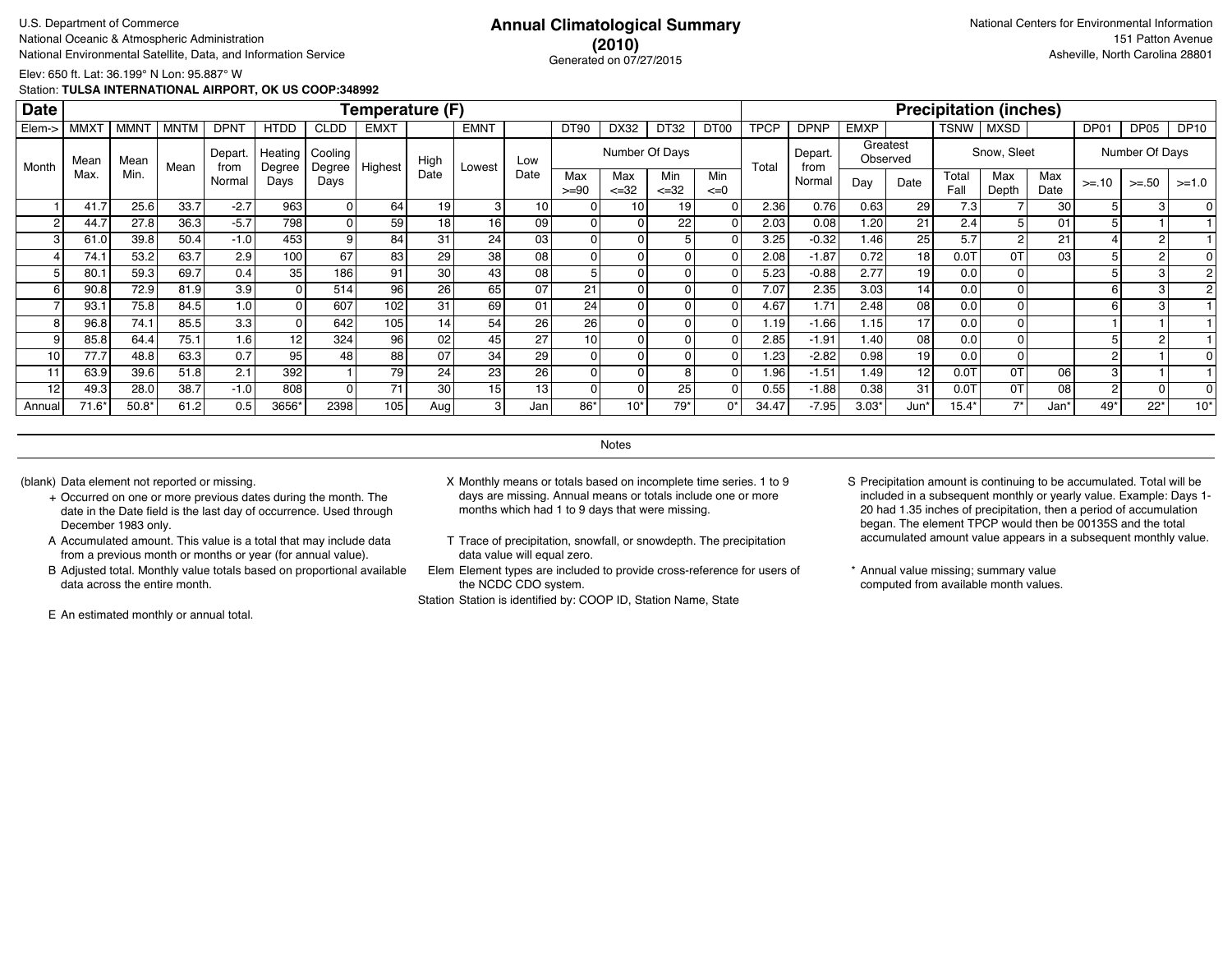### **(2009)** Generated on 07/27/2015

Elev: 650 ft. Lat: 36.199° N Lon: 95.887° W

Station: **TULSA INTERNATIONAL AIRPORT, OK US COOP:348992**

| <b>Date</b> |             |             |             |                |                   |                   | Temperature (F) |                 |                 |                 |                |                   |                  |                 |             |                 |             |                      |               | <b>Precipitation (inches)</b> |                 |         |                |             |
|-------------|-------------|-------------|-------------|----------------|-------------------|-------------------|-----------------|-----------------|-----------------|-----------------|----------------|-------------------|------------------|-----------------|-------------|-----------------|-------------|----------------------|---------------|-------------------------------|-----------------|---------|----------------|-------------|
| Elem->      | <b>MMXT</b> | <b>MMNT</b> | <b>MNTM</b> | <b>DPNT</b>    | <b>HTDD</b>       | <b>CLDD</b>       | <b>EMXT</b>     |                 | <b>EMNT</b>     |                 | <b>DT90</b>    | DX32              | DT32             | DT00            | <b>TPCP</b> | <b>DPNP</b>     | <b>EMXP</b> |                      | TSNW          | <b>MXSD</b>                   |                 | DP01    | DP05           | <b>DP10</b> |
| Month       | Mean        | Mean        | Mean        | Depart<br>from | Heating<br>Degree | Cooling<br>Degree | Highest         | High            | Lowest          | Low             |                | Number Of Days    |                  |                 | Total       | Depart.<br>from |             | Greatest<br>Observed |               | Snow, Sleet                   |                 |         | Number Of Days |             |
|             | Max.        | Min.        |             | Normal         | Days              | Days              |                 | Date            |                 | Date            | Max<br>$>= 90$ | Max<br>$\leq$ =32 | Min<br>$\leq 32$ | Min<br>$\leq=0$ |             | Normal          | Day         | Date                 | Total<br>Fall | Max<br>Depth                  | Max<br>Date     | $>= 10$ | $>=.50$        | $>=1.0$     |
|             | 48.7        | 25.0        | 36.9        | 0.5            | 867               | 01                | 78              | 03              | 9 <sub>1</sub>  | 28              |                |                   | 28               |                 | 0.68        | $-0.92$         | 0.51        | 27                   | 1.6           |                               | 29              | -2      |                |             |
|             | 57.9        | 34.9        | 46.4        | 4.4            | 516               |                   | 81              | 26              | 15 <sub>1</sub> | 04 <sub>1</sub> |                |                   | 15               |                 | 2.28        | 0.33            | 1.27        | 10 <sup>1</sup>      | 0.0           |                               |                 |         |                |             |
|             | 63.9        | 41.8        | 52.9        | 1.5            | 397               | 28 <sub>l</sub>   | 84              | 18 <sub>1</sub> | 17              | 01              |                |                   |                  |                 | 5.02        | 1.45            | 1.75        | 24                   | 10.4          |                               | 29              | 6       | З              |             |
|             | 70.5        | 47.9        | 59.2        | $-1.6$         | 224               | 59                | 91              | 22              | 28              | 07              | 2              |                   |                  |                 | 4.34        | 0.39            | 1.85        | 12                   | 0.0T          | 0T                            | 02              | 6       |                |             |
|             | 76.7        | 58.0        | 67.4        | $-1.9$         | 54                | 136               | 92              | 31              | 45              | 17              | $\overline{2}$ |                   |                  |                 | 6.80        | 0.69            | 3.01        | 01                   | 0.0T          | 0T                            | 13              | 8       | $\overline{2}$ |             |
| 6           | 91.7        | 70.6        | 81.2        | 3.2            |                   | 490               | 101             | 27              | 53              | 04              | 19             |                   |                  |                 | 3.51        | $-1.21$         | 1.22        | 24                   | 0.0T          | 0T                            | 18              |         | 3              |             |
|             | 91.8        | 70.1        | 81.0        | $-2.5$         |                   | 503               | 102             | 15              | 60              | 31              | 18             |                   |                  |                 | 2.84        | $-0.12$         | 1.16        | 04                   | 0.0           |                               |                 |         |                |             |
| 8           | 90.1        | 68.6        | 79.4        | $-2.8$         |                   | 453               | 102             | 04              | 50              | 31              | 18             |                   |                  |                 | 3.76        | 0.91            | 1.29        | 20                   | 0.0           |                               |                 | 6       | з              |             |
|             | 80.3        | 61.1        | 70.7        | $-2.8$         | 12                | 194               | 92              | 27              | 46              | 29              |                |                   |                  |                 | 8.29        | 3.53            | 4.42        | 21                   | 0.0           |                               |                 | 10      |                |             |
| 10          | 64.5        | 47.2        | 55.9        | $-6.7$         | 284               |                   | 84              | 01              | 35              | 18              |                |                   |                  |                 | 6.14        | 2.09            | 2.64        | 08                   | 0.0           |                               |                 |         |                |             |
| 11          | 65.6        | 44.2        | 54.9        | 5.2            | 304               | 8                 | 80              | 07              | 30              | 26              |                |                   |                  |                 | 0.58        | $-2.89$         | 0.43        | 15 <sup>1</sup>      | $0.0$ T       | 0T                            | 15 <sub>1</sub> | 2       |                |             |
| 12          | 44.0        | 25.2        | 34.6        | $-5.1$         | 934               | 0                 | 60              | 21              | 12              | 10 <sub>1</sub> |                |                   | 25               |                 | 1.88        | $-0.55$         | 0.84        | 24                   | 7.4           | 6                             | 25              |         |                |             |
| Annual      | $70.5*$     | 49.6*       | 60.0        | $-0.7$         | 3593*             | 1882              | 102             | Aug             | 91              | Jan             | $62*$          | 8*                | $80^{\circ}$     | $0^*$           | 46.12       | 3.70            | $4.42*$     | Sep <sup>®</sup>     | $19.4*$       | $6*$                          | Dec'            | 65*     | $29*$          | $15*$       |

**Notes** 

- + Occurred on one or more previous dates during the month. The date in the Date field is the last day of occurrence. Used through December 1983 only.
- A Accumulated amount. This value is a total that may include data from a previous month or months or year (for annual value).
- B Adjusted total. Monthly value totals based on proportional available data across the entire month.

E An estimated monthly or annual total.

- (blank) Data element not reported or missing. X Monthly means or totals based on incomplete time series. 1 to 9 days are missing. Annual means or totals include one or more months which had 1 to 9 days that were missing.
	- T Trace of precipitation, snowfall, or snowdepth. The precipitation data value will equal zero.
	- Elem Element types are included to provide cross-reference for users of the NCDC CDO system.

- S Precipitation amount is continuing to be accumulated. Total will be included in a subsequent monthly or yearly value. Example: Days 1- 20 had 1.35 inches of precipitation, then a period of accumulation began. The element TPCP would then be 00135S and the total accumulated amount value appears in a subsequent monthly value.
- \* Annual value missing; summary value computed from available month values.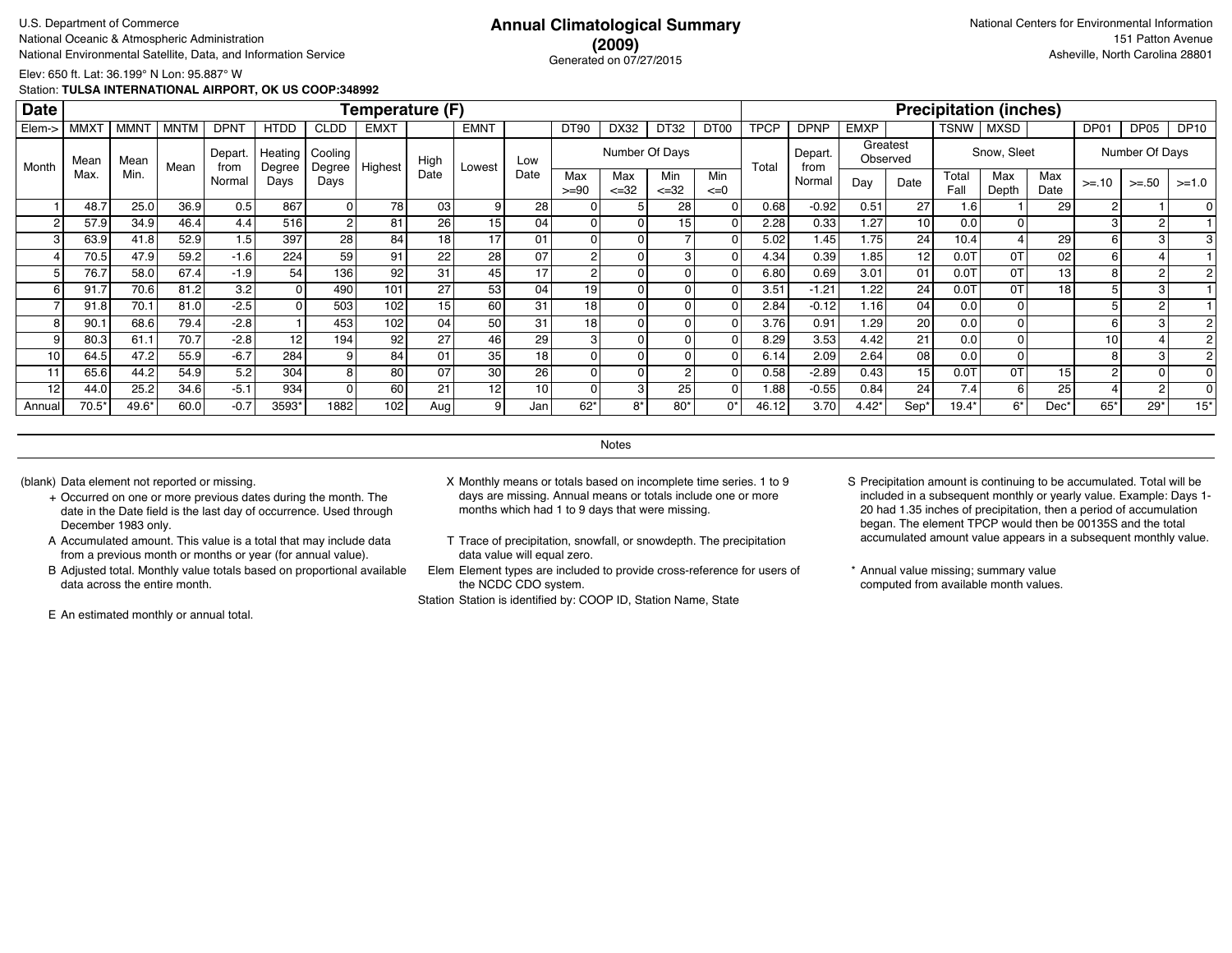### **(2008)** Generated on 07/27/2015

Elev: 650 ft. Lat: 36.199° N Lon: 95.887° W

Station: **TULSA INTERNATIONAL AIRPORT, OK US COOP:348992**

| <b>Date</b>     |                  |             |             |                 |                   |                   | Temperature (F) |                 |                 |      |                 |                   |                  |                  |             |                 |             |                      |               | <b>Precipitation (inches)</b> |             |         |                |             |
|-----------------|------------------|-------------|-------------|-----------------|-------------------|-------------------|-----------------|-----------------|-----------------|------|-----------------|-------------------|------------------|------------------|-------------|-----------------|-------------|----------------------|---------------|-------------------------------|-------------|---------|----------------|-------------|
| Elem->          | MMX <sup>-</sup> | <b>MMNT</b> | <b>MNTM</b> | <b>DPNT</b>     | <b>HTDD</b>       | <b>CLDD</b>       | <b>EMXT</b>     |                 | <b>EMNT</b>     |      | DT90            | DX32              | DT32             | DT <sub>00</sub> | <b>TPCP</b> | <b>DPNP</b>     | <b>EMXP</b> |                      | TSNW          | <b>MXSD</b>                   |             | DP01    | DP05           | <b>DP10</b> |
| Month           | Mean             | Mean        | Mean        | Depart.<br>from | Heating<br>Degree | Cooling<br>Degree | Highest         | High            | Lowest          | Low  |                 | Number Of Days    |                  |                  | Total       | Depart.<br>from |             | Greatest<br>Observed |               | Snow, Sleet                   |             |         | Number Of Days |             |
|                 | Max              | Min.        |             | Normal          | Days              | Days              |                 | Date            |                 | Date | Max<br>$>= 90$  | Max<br>$\leq$ =32 | Min<br>$\leq$ 32 | Min<br>$\leq=0$  |             | Normal          | Day         | Date                 | Total<br>Fall | Max<br>Depth                  | Max<br>Date | $>= 10$ | $>=.50$        | $>=1.0$     |
|                 | 49.3             | 27.7        | 38.5        | 2.1             | 818               |                   | 75              | 07              | 11              | 24   |                 |                   | 27               |                  | 0.88        | $-0.72$         | 0.47        | 08                   | 2.4           | 0T                            | 31          |         |                |             |
| 2               | 52.6             | 29.6        | 41.1        | $-0.9$          | 693               |                   | 81              | 04              | 16 <sub>1</sub> | 01   | $\overline{0}$  |                   | 21               |                  | 2.01        | 0.06            | 1.14        | 16                   | 0.3           |                               | 01          |         |                |             |
| 3 <sub>1</sub>  | 63.6             | 39.1        | 51.4        | 0.0             | 419               |                   | 87              | 27              | 18              | 08   | 0               |                   |                  |                  | 4.73        | 1.16            | 2.75        | 18 <sup>1</sup>      | 0.3           | 0T                            | 02          |         |                |             |
|                 | 71.0             | 47.0        | 59.0        | $-1.8$          | 205               | 32                | 82              | 29              | 31              | 14   | $\overline{0}$  |                   |                  |                  | 9.33        | 5.38            | 2.27        | 08 l                 | $0.0$ T       | 0T                            | 29          | 8       | 6              |             |
|                 | 81.1             | 59.7        | 70.4        | 1.1             | 34                | 207               | 94 <sub>1</sub> | 19              | 39              | 04   | 2               |                   |                  |                  | 9.61        | 3.50            | 3.30        | 27                   | $0.0$ T       | 0T                            | 10          |         |                |             |
| 61              | 87.4             | 69.1        | 78.3        | 0.3             |                   | 405               | 93 <sub>1</sub> | 24              | 61              | 14   | 13 <sub>1</sub> |                   |                  |                  | 9.43        | 4.71            | 3.06        | 09                   | 0.0           |                               |             |         | 6              |             |
|                 | 93.7             | 73.7        | 83.7        | 0.2             |                   | 591               | 101             | 28 <sub>1</sub> | 63              | 14   | 25              |                   |                  |                  | 4.64        | 1.68            | 2.26        | 09                   | 0.0           |                               |             |         |                |             |
| 8               | 89.7             | 71.8        | 80.8        | $-1.4$          |                   | 496               | 104             | 04              | 62              | 25   | 16              |                   |                  |                  | 4.59        | 1.74            | 1.39        | 10 <sup>1</sup>      | 0.0           |                               |             |         |                |             |
| 9               | 82.7             | 60.8        | 71.5        | $-2.0$          |                   | 205               | 91              | 12              | 49              | 30   | 2               |                   |                  |                  | 4.40        | $-0.36$         | 1.73        | 11                   | 0.0           |                               |             |         |                |             |
| 10 <sub>1</sub> | 74.1             | 49.2        | 61.7        | $-0.9$          | 145               | 51                | 86              | 01              | 30 <sup>°</sup> | 28   |                 |                   |                  |                  | 2.75        | $-1.30$         | 2.16        | 22                   | 0.0           |                               |             |         |                |             |
| 11              | 62.1             | 39.4        | 50.8        | 1.1             | 431               | 12                | 80              | 03 <sub>1</sub> | 22              | 21   |                 |                   |                  |                  | 1.96        | $-1.51$         | 1.11        | 05 <sub>l</sub>      | 0.0T          | 0T                            | 18          |         |                |             |
| 12              | 51.3             | 27.5        | 39.4        | $-0.3$          | 787               | 0                 | 76              | 26 <sub>1</sub> | 8               | 21   | 0               |                   | 25 <sub>1</sub>  |                  | 1.77        | $-0.66$         | 0.78        | 27                   | 0.4           | 0T                            | 17          |         |                |             |
| Annual          | $71.5*$          | 49.6*       | 60.6        | $-0.2$          | 3536*             | 2012              | 104.            | Aug             | 8               | Dec  | 58*             | $8*$              | $89*$            | 0*               | 56.10       | 13.681          | 3.30'       | May'                 | $3.4*$        | $2^*$                         | Feb*        | $62*$   | $35*$          | $19*$       |

**Notes** 

- + Occurred on one or more previous dates during the month. The date in the Date field is the last day of occurrence. Used through December 1983 only.
- A Accumulated amount. This value is a total that may include data from a previous month or months or year (for annual value).
- B Adjusted total. Monthly value totals based on proportional available data across the entire month.

E An estimated monthly or annual total.

- (blank) Data element not reported or missing. X Monthly means or totals based on incomplete time series. 1 to 9 days are missing. Annual means or totals include one or more months which had 1 to 9 days that were missing.
	- T Trace of precipitation, snowfall, or snowdepth. The precipitation data value will equal zero.
	- Elem Element types are included to provide cross-reference for users of the NCDC CDO system.

- S Precipitation amount is continuing to be accumulated. Total will be included in a subsequent monthly or yearly value. Example: Days 1- 20 had 1.35 inches of precipitation, then a period of accumulation began. The element TPCP would then be 00135S and the total accumulated amount value appears in a subsequent monthly value.
- \* Annual value missing; summary value computed from available month values.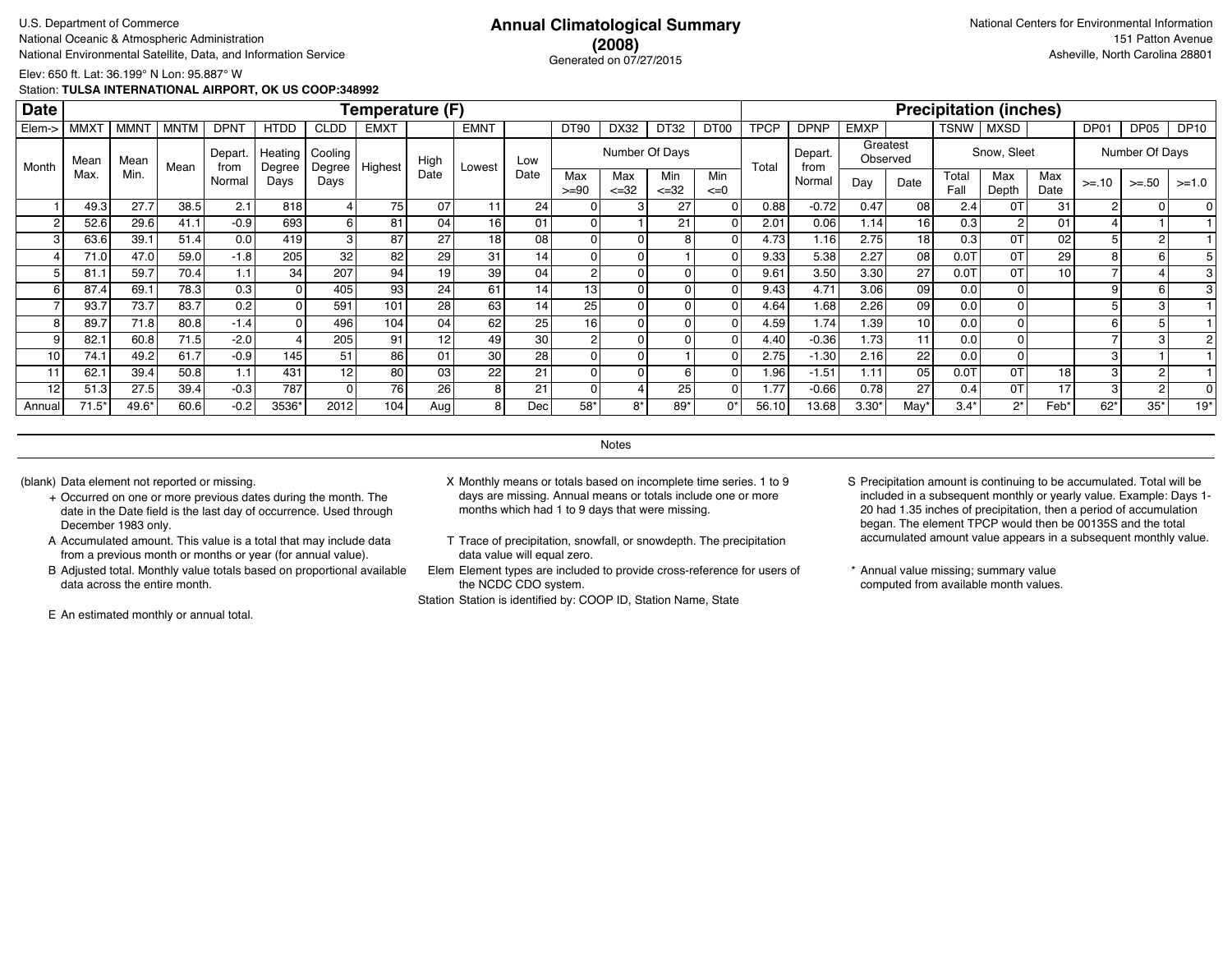### **(2007)** Generated on 07/27/2015

Elev: 650 ft. Lat: 36.199° N Lon: 95.887° W

Station: **TULSA INTERNATIONAL AIRPORT, OK US COOP:348992**

| <b>Date</b>     |                  |             |             |                 |                   |                   | Temperature (F) |                 |                 |                 |                |                   |                  |                  |             |                 |             |                      |               | <b>Precipitation (inches)</b> |             |                |                |             |
|-----------------|------------------|-------------|-------------|-----------------|-------------------|-------------------|-----------------|-----------------|-----------------|-----------------|----------------|-------------------|------------------|------------------|-------------|-----------------|-------------|----------------------|---------------|-------------------------------|-------------|----------------|----------------|-------------|
| Elem->          | MMX <sup>-</sup> | <b>MMNT</b> | <b>MNTM</b> | <b>DPNT</b>     | <b>HTDD</b>       | <b>CLDD</b>       | <b>EMXT</b>     |                 | <b>EMNT</b>     |                 | <b>DT90</b>    | DX32              | DT32             | DT <sub>00</sub> | <b>TPCP</b> | <b>DPNP</b>     | <b>EMXP</b> |                      | TSNW          | <b>MXSD</b>                   |             | DP01           | DP05           | <b>DP10</b> |
| Month           | Mear             | Mean        | Mean        | Depart.<br>from | Heating<br>Degree | Cooling<br>Degree | Highest         | High            | Lowest          | Low             |                | Number Of Days    |                  |                  | Total       | Depart.<br>from |             | Greatest<br>Observed |               | Snow, Sleet                   |             |                | Number Of Days |             |
|                 | Max              | Min.        |             | Normal          | Days              | Days              |                 | Date            |                 | Date            | Max<br>$>= 90$ | Max<br>$\leq$ =32 | Min<br>$\leq$ 32 | Min<br>$\leq=0$  |             | Normal          | Day         | Date                 | Total<br>Fall | Max<br>Depth                  | Max<br>Date | $>= 10$        | $>=.50$        | $>=1.0$     |
|                 | 45.3             | 27.7        | 36.5        | 0.1             | 878               |                   | 67              |                 | 14              | 16              |                |                   | 23 <sub>1</sub>  |                  | 2.27        | 0.67            | 1.02        | 12                   | 4.3           |                               | 22          |                | 2              |             |
|                 | 51.5             | 29.6        | 40.6        | $-1.4$          | 676               |                   | 76              | 28 <sub>1</sub> | 10 <sub>l</sub> | 16 <sub>1</sub> | 0              |                   | 19               |                  | 1.23        | $-0.72$         | 0.80        | 24 <sub>1</sub>      | 0.1           |                               | 01          |                |                |             |
| 3               | 71.3             | 50.1        | 60.7        | 9.3             | 186               | 62                | 79              | 28 <sub>1</sub> | 21              | 04              | $\overline{0}$ |                   |                  |                  | 3.07        | $-0.50$         | 0.86        | 29                   | $0.0$ T       | 0T                            | 08          | 6              |                |             |
|                 | 68.5             | 47.2        | 57.9        | $-2.9$          | 262               | 54                | 87              | 02              | 26              | 08              | $\Omega$       |                   |                  |                  | 2.25        | $-1.70$         | 1.29        | 13 <sup>1</sup>      | 0.4           | 0T                            | 14          |                |                |             |
|                 | 79.5             | 61.7        | 70.6        | 1.3             | 6                 | 188               | 89              | 13              | 46              | 18              | $\overline{0}$ |                   |                  |                  | 10.03       | 3.92            | 3.25        | 07                   | 0.0           |                               |             | 13             | 6              |             |
| 6               | 84.9             | 69.1        | 77.0        | $-1.0$          |                   | 367               | 91              | 05 <sub>1</sub> | 59              | 09              | $\overline{2}$ |                   |                  |                  | 9.17        | 4.45            | 2.62        | 27                   | 0.0           |                               |             | 17             | 6              |             |
|                 | 90.4             | 72.2        | 81.3        | $-2.2$          |                   | 511               | 96 <sub>1</sub> | 16 <sub>1</sub> | 67              | 25 <sub>1</sub> | 20             |                   |                  |                  | 6.10        | 3.14            | 2.61        | 04                   | 0.0           |                               |             |                | з              |             |
| 8               | 95.5             | 75.2        | 85.4        | 3.2             |                   | 639               | 105             | 14              | 65              | 31              | 29             |                   |                  |                  | 0.69        | $-2.16$         | 0.27        | 29                   | 0.0           |                               |             |                |                |             |
| 9               | 84.8             | 65.6        | 75.2        | 1.7             |                   | 314               | 94              | 03 <sub>1</sub> | 56              | 12              |                |                   |                  |                  | 10.82       | 6.06            | 5.70        | 08                   | 0.0           |                               |             |                |                |             |
| 10 <sub>1</sub> | 75.8             | 53.8        | 64.8        | 2.2             | 111               | 111               | 90              | 02              | 37              | 25              |                |                   |                  |                  | 3.04        | $-1.01$         | 1.06        | 02                   | $0.0$ T       | 0T                            | 21          | 6              |                |             |
| 11              | 64.2             | 40.2        | 52.2        | 2.5             | 394               | 15                | 80              | 20              | 19 <sub>1</sub> | 23              |                |                   |                  |                  | 0.54        | $-2.93$         | 0.37        | 25                   | $0.0$ T       | 0T                            | 24          | $\overline{c}$ |                |             |
| 12              | 48.2             | 29.0        | 38.6        | $-1.1$          | 807               | 0                 | 70              | 02              | 20              | 16              |                |                   | 26               |                  | 3.88        | 1.45            | 1.14        | 09                   | 0.5           | 0T                            | 23          |                |                |             |
| Annual          | $71.7*$          | $51.8*$     | 61.7        | 1.0             | 3320*             | 2261              | 105.            | Aug             | 10 <sup>1</sup> | Feb             | $57*$          | 4 4 *             | 78*              | 0*               | 53.09       | 10.67           | $5.70*$     | Sep <sup>®</sup>     | $5.3*$        | $2^*$                         | Feb*        | $80*$          | $33*$          | $14*$       |

**Notes** 

- + Occurred on one or more previous dates during the month. The date in the Date field is the last day of occurrence. Used through December 1983 only.
- A Accumulated amount. This value is a total that may include data from a previous month or months or year (for annual value).
- B Adjusted total. Monthly value totals based on proportional available data across the entire month.

E An estimated monthly or annual total.

- (blank) Data element not reported or missing. X Monthly means or totals based on incomplete time series. 1 to 9 days are missing. Annual means or totals include one or more months which had 1 to 9 days that were missing.
	- T Trace of precipitation, snowfall, or snowdepth. The precipitation data value will equal zero.
	- Elem Element types are included to provide cross-reference for users of the NCDC CDO system.

- S Precipitation amount is continuing to be accumulated. Total will be included in a subsequent monthly or yearly value. Example: Days 1- 20 had 1.35 inches of precipitation, then a period of accumulation began. The element TPCP would then be 00135S and the total accumulated amount value appears in a subsequent monthly value.
- \* Annual value missing; summary value computed from available month values.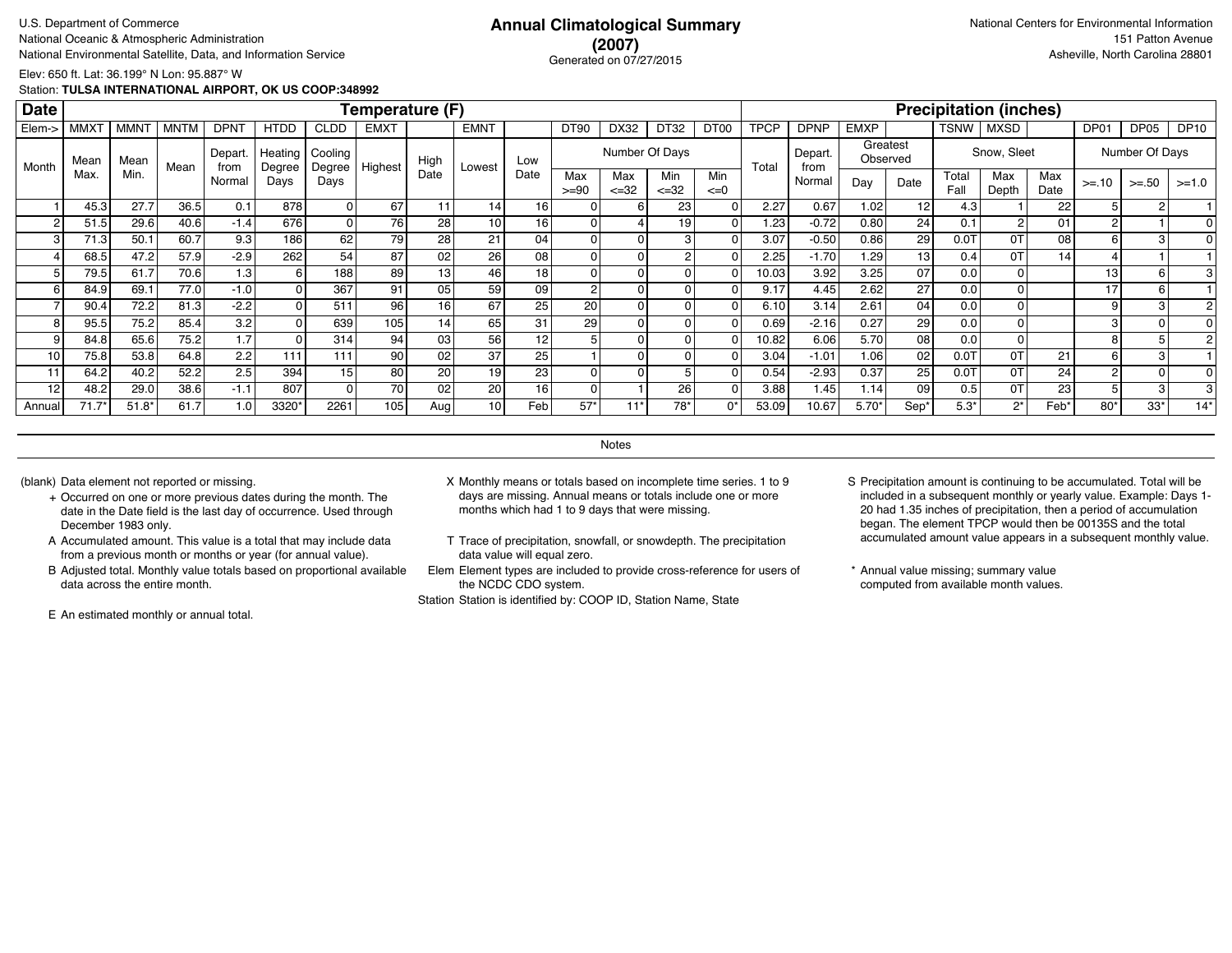## **(2006)** Generated on 07/27/2015

Elev: 650 ft. Lat: 36.199° N Lon: 95.887° W

Station: **TULSA INTERNATIONAL AIRPORT, OK US COOP:348992**

| <b>Date</b> |             |             |             |                 |                   |                     | Temperature (F) |                 |                 |      |                 |                  |                  |                  |             |                 |             |                      |               | <b>Precipitation (inches)</b> |             |         |                |             |
|-------------|-------------|-------------|-------------|-----------------|-------------------|---------------------|-----------------|-----------------|-----------------|------|-----------------|------------------|------------------|------------------|-------------|-----------------|-------------|----------------------|---------------|-------------------------------|-------------|---------|----------------|-------------|
| Elem->      | <b>MMXT</b> | <b>MMNT</b> | <b>MNTM</b> | <b>DPNT</b>     | <b>HTDD</b>       | <b>CLDD</b>         | <b>EMXT</b>     |                 | <b>EMNT</b>     |      | <b>DT90</b>     | DX32             | DT32             | DT <sub>00</sub> | <b>TPCP</b> | <b>DPNP</b>     | <b>EMXP</b> |                      | <b>TSNW</b>   | <b>MXSD</b>                   |             | DP01    | DP05           | <b>DP10</b> |
| Month       | Mean        | Mean        | Mean        | Depart.<br>from | Heating<br>Degree | Cooling<br>Degree ' | Highest         | High            | Lowest          | Low  |                 |                  | Number Of Days   |                  | Total       | Depart.<br>from |             | Greatest<br>Observed |               | Snow, Sleet                   |             |         | Number Of Days |             |
|             | Max.        | Min.        |             | Normal          | Days              | Days                |                 | Date            |                 | Date | Max<br>$>= 90$  | Max<br>$\leq 32$ | Min<br>$\leq 32$ | Min<br>$\leq=0$  |             | Normal          | Day         | Date                 | Total<br>Fall | Max<br>Depth                  | Max<br>Date | $>= 10$ | $>=.50$        | $>=1.0$     |
|             | 60.9        | 36.0        | 48.5        | 12.1            | 505               |                     | 76              | 01              | 22              | 23   | $\Omega$        |                  | 131              |                  | 0.72        | $-0.88$         | 0.50        | 28 <sup>1</sup>      | 1.2           |                               | 10          |         |                |             |
| c           | 54.0        | 29.6        | 41.8        | $-0.2$          | 646               |                     | 79              | 28              | 13 <sub>1</sub> | 18   | Οl              |                  | 18 <sup>1</sup>  |                  | 0.35        | $-1.60$         | 0.21        | 19 <sup>1</sup>      | 2.1           | $\sim$                        | 20          |         |                |             |
| 3           | 66.0        | 42.9        | 54.5        | 3.1             | 354               | 35                  | 93              | 01              | 28              | 24   |                 |                  | 61               |                  | 2.80        | $-0.77$         | 1.14        | 19 <sup>1</sup>      | 1.5           |                               | 23          |         |                |             |
|             | 79.2        | 54.4        | 66.8        | 6.0             | 78                | 142                 | 95              | 17              | 32              | 09   | $6 \mid$        |                  |                  |                  | 5.83        | 1.88            | 2.36        | 24                   | 0.01          | 0T                            | 05          |         |                |             |
|             | 82.4        | 60.6        | 71.5        | 2.2             | 32                | 241                 | 97              | 25              | 49              | 12   | 10 <sup>1</sup> |                  | Οl               |                  | 3.04        | $-3.07$         | 1.45        | 04                   | 0.07          | 0T                            | 01          |         |                |             |
|             | 89.3        | 67.1        | 78.2        | 0.2             | 01                | 404                 | 99              | 10 <sup>1</sup> | 59              | 27   | 17              |                  | 01               |                  | 5.85        | 1.13            | 2.47        | 17                   | 0.0           |                               |             |         | з              |             |
|             | 96.1        | 73.2        | 84.7        | 1.2             | 01                | 617                 | 103             | 20 <sup>1</sup> | 60              | 08   | 29              |                  | οI               |                  | 4.41        | 1.45            | 2.00        | 10 <sup>1</sup>      | 0.0           |                               |             |         | 3              |             |
|             | 97.1        | 74.6        | 85.9        | 3.7             |                   | 654                 | 107             | 10 <sup>1</sup> | 61              | 30   | 26              |                  | οI               |                  | 4.06        | 1.21            | 1.58        | 21                   | 0.0           |                               |             | 6       | з              |             |
|             | 83.4        | 58.7        | 71.1        | $-2.4$          | 12                | 201                 | 95              | 16              | 48              | 28   |                 |                  | οI               |                  | 2.01        | $-2.75$         | 0.95        | 04                   | 0.0           |                               |             |         |                |             |
| 10          | 72.7        | 49.6        | 61.2        | $-1.4$          | 191               | 80                  | 93              | 02 <sub>2</sub> | 32              | 23   |                 |                  | 2                |                  | 1.31        | $-2.74$         | 0.65        | 16 <sup>1</sup>      | 0.0           |                               |             |         |                |             |
| 11          | 63.1        | 39.9        | 51.5        | 1.8             | 397               |                     | 82              | 08              | 18              | 30   | $\Omega$        |                  | 10 <sup>1</sup>  |                  | 3.58        | 0.11            | 1.14        | 30 <sub>1</sub>      | 10.5          |                               |             |         |                |             |
| 12          | 53.0        | 33.3        | 43.2        | 3.5             | 669               |                     | 74              | 16 I            | 9               | 02   | $\overline{0}$  |                  | 14               |                  | 4.27        | 1.84            | 1.83        | 20 <sub>l</sub>      | 0.3           |                               | 02          |         |                |             |
| Annual      | $74.8*$     | $51.7*$     | 63.2        | 2.5             | 2884*             | 2380                | 107             | Aug             | 9               | Dec  | $97*$           | 5*               | $64*$            | $0^*$            | 38.23       | $-4.19$         | $2.47*$     | Jun*                 | $15.6*$       | $7*$                          | Dec'        | $47*$   | $29*$          | $15*$       |

**Notes** 

- + Occurred on one or more previous dates during the month. The date in the Date field is the last day of occurrence. Used through December 1983 only.
- A Accumulated amount. This value is a total that may include data from a previous month or months or year (for annual value).
- B Adjusted total. Monthly value totals based on proportional available data across the entire month.

E An estimated monthly or annual total.

- (blank) Data element not reported or missing. X Monthly means or totals based on incomplete time series. 1 to 9 days are missing. Annual means or totals include one or more months which had 1 to 9 days that were missing.
	- T Trace of precipitation, snowfall, or snowdepth. The precipitation data value will equal zero.
	- Elem Element types are included to provide cross-reference for users of the NCDC CDO system.

- S Precipitation amount is continuing to be accumulated. Total will be included in a subsequent monthly or yearly value. Example: Days 1- 20 had 1.35 inches of precipitation, then a period of accumulation began. The element TPCP would then be 00135S and the total accumulated amount value appears in a subsequent monthly value.
- \* Annual value missing; summary value computed from available month values.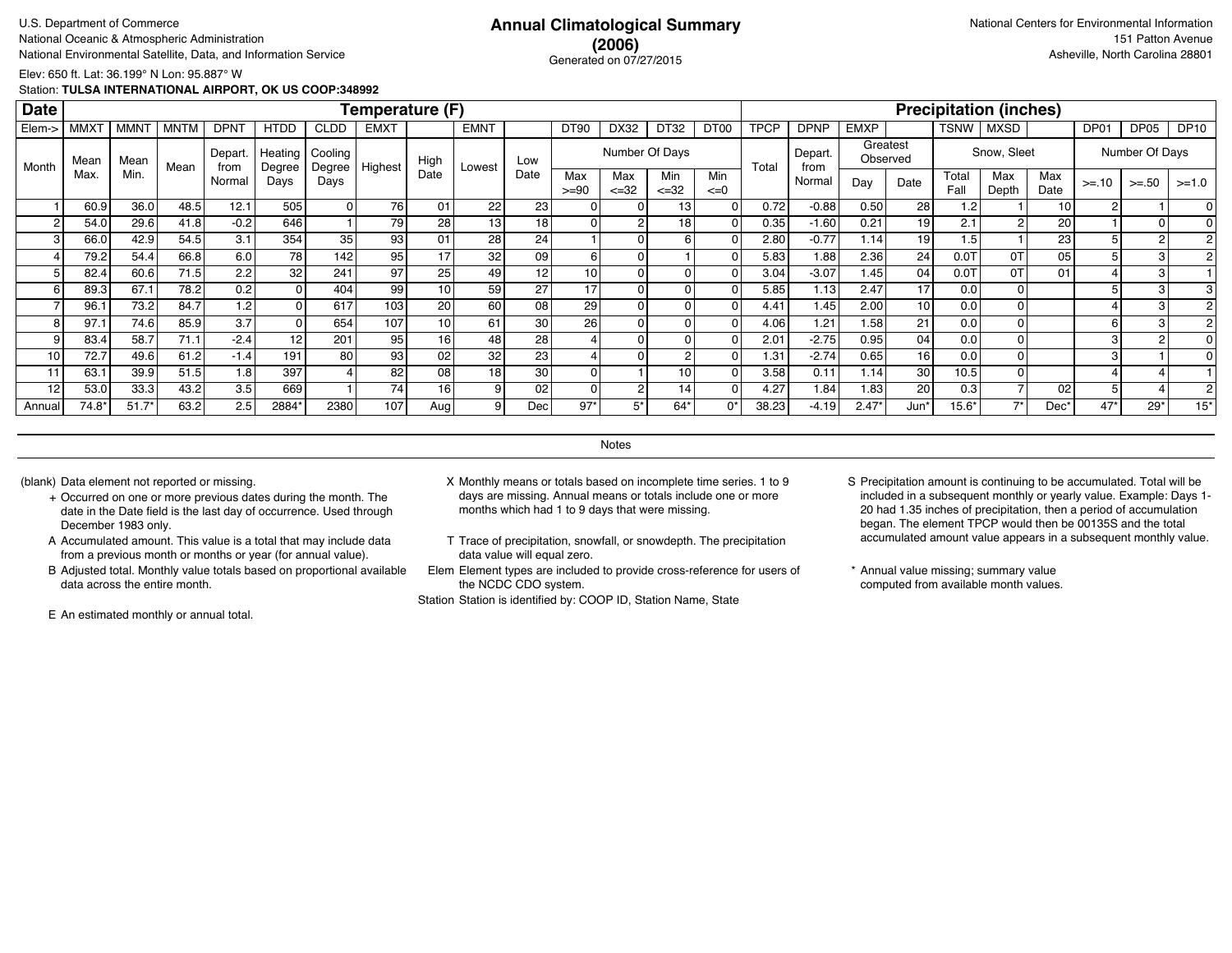## **(2005)** Generated on 07/27/2015

Elev: 650 ft. Lat: 36.199° N Lon: 95.887° W

Station: **TULSA INTERNATIONAL AIRPORT, OK US COOP:348992**

| <b>Date</b>    |             |             |             |                 |                   |                   | Temperature (F) |                 |             |                 |                |                   |                  |                 |                |                 |             |                      |               | <b>Precipitation (inches)</b> |             |                |                |             |
|----------------|-------------|-------------|-------------|-----------------|-------------------|-------------------|-----------------|-----------------|-------------|-----------------|----------------|-------------------|------------------|-----------------|----------------|-----------------|-------------|----------------------|---------------|-------------------------------|-------------|----------------|----------------|-------------|
| Elem->         | <b>MMXT</b> | <b>MMNT</b> | <b>MNTM</b> | <b>DPNT</b>     | <b>HTDD</b>       | <b>CLDD</b>       | <b>EMXT</b>     |                 | <b>EMNT</b> |                 | DT90           | DX32              | DT32             | DT00            | <b>TPCP</b>    | <b>DPNP</b>     | <b>EMXP</b> |                      | TSNW          | <b>MXSD</b>                   |             | DP01           | DP05           | <b>DP10</b> |
| Month          | Mean        | Mean        | Mean        | Depart.<br>from | Heating<br>Degree | Cooling<br>Degree | Highest         | High            | Lowest      | Low             |                | Number Of Days    |                  |                 | Total          | Depart.<br>from |             | Greatest<br>Observed |               | Snow, Sleet                   |             |                | Number Of Days |             |
|                | Max.        | Min.        |             | Normal          | Days              | Days              |                 | Date            |             | Date            | Max<br>$>= 90$ | Max<br>$\leq$ =32 | Min<br>$\leq 32$ | Min<br>$\leq=0$ |                | Normal          | Day         | Date                 | Total<br>Fall | Max<br>Depth                  | Max<br>Date | $>= 10$        | $>=.50$        | $>=1.0$     |
|                | 48.0        | 29.7        | 38.9        | 2.5             | 804               | 01                | 71              | 20              | 11          | 06              |                |                   | 15               |                 | 3.69           | 2.09            | 1.35        | 04                   | 2.0X          |                               | 29          | 6              | З              |             |
| $\overline{2}$ | 55.5        | 36.1        | 45.8        | 3.8             | 531               | $\overline{0}$    | 79              | 20              | 21          | 09              |                |                   | 10               |                 | 1.93           | $-0.02$         | 0.51        | 06                   | $0.0$ T       | 0T                            | 01          |                |                |             |
| 3              | 62.4        | 38.9        | 50.7        | $-0.7$          | 442               | 6 I               | 85              | 12              | 23          | 01              |                |                   |                  |                 | 1.21           | $-2.36$         | 0.50        | 24                   | 0.0           |                               |             |                |                |             |
|                | 71.8        | 50.3        | 61.1        | 0.3             | 151               | 40 l              | 85              | 21              | 37          | 30              |                |                   |                  |                 | 2.80           | $-1.15$         | 1.28        | 05                   | 0.0T          | 0T                            | 24          |                |                |             |
|                | 80.1        | 58.4        | 69.3        | 0.0             | 59                | 198               | 94              | 22              | 35          | 03              |                |                   |                  |                 | 1.61           | $-4.50$         | 0.87        | 19                   | 0.0           |                               |             | 3              |                |             |
| 6              | 90.3        | 68.9        | 79.6        | 1.6             |                   | 443               | 98              | 30 <sub>1</sub> | 59          | 02              | 19             |                   |                  |                 | 3.94           | $-0.78$         | 1.35        | 16 <sup>1</sup>      | 0.0           |                               |             | 6              |                |             |
|                | 94.2        | 70.7        | 82.5        | $-1.0$          |                   | 552               | 104             | 22              | 58          | 28              | 25             |                   |                  |                 | 1.62           | $-1.34$         | 1.04        | 04                   | 0.0           |                               |             |                |                |             |
|                | 93.4        | 72.5        | 83.0        | 0.8             |                   | 564               | 101             | 03              | 65          | 31              | 26             |                   |                  |                 | 5.91           | 3.06            | 1.72        | 15 <sup>1</sup>      | 0.0           |                               |             |                |                |             |
|                | 88.2        | 66.1        | 77.2        | 3.7             |                   | 381               | 96              | 21              | 46          | 29              | 17             |                   |                  |                 | 3.09           | $-1.67$         | 1.01        | 15 <sup>1</sup>      | 0.0           |                               |             |                |                |             |
| 10             | 74.7        | 51.2        | 63.0        | 0.4             | 164               | 108               | 91              | 19              | 31          | 25 <sub>1</sub> |                |                   |                  |                 | 1.58           | $-2.47$         | 1.08        | 01                   | 0.0           |                               |             |                |                |             |
| 11             | 67.5        | 41.1        | 54.3        | 4.6             | 342               | 28 <sub>l</sub>   | 86              | 07              | 22          | 30              |                |                   |                  |                 | 0.31           | $-3.16$         | 0.29        | 14                   | 0.0T          | 0T                            | 27          |                |                |             |
| 12             | 49.9        | 27.5        | 38.7        | $-1.0$          | 808               | 0                 | 741             | 27              | 0           | 09              |                | 3                 | 21               |                 | 0.52           | $-1.91$         | 0.30        | 24                   | 2.2           | 2                             | 08          | $\overline{2}$ |                |             |
| Annual         | $73.0*$     | $51.0*$     | 62.0        | 1.3             | 3308*             | 2320              | 104             | Jul             | 0           | Dec             | $94*$          |                   | $57*$            |                 | $28.2^{\circ}$ | $-14.21$        | $1.72*$     | Aug                  | $4.2*$        | $2^{\prime}$                  | Dec'        | 48*            | $21*$          | 9*          |

**Notes** 

- + Occurred on one or more previous dates during the month. The date in the Date field is the last day of occurrence. Used through December 1983 only.
- A Accumulated amount. This value is a total that may include data from a previous month or months or year (for annual value).
- B Adjusted total. Monthly value totals based on proportional available data across the entire month.

E An estimated monthly or annual total.

- (blank) Data element not reported or missing. X Monthly means or totals based on incomplete time series. 1 to 9 days are missing. Annual means or totals include one or more months which had 1 to 9 days that were missing.
	- T Trace of precipitation, snowfall, or snowdepth. The precipitation data value will equal zero.
	- Elem Element types are included to provide cross-reference for users of the NCDC CDO system.

- S Precipitation amount is continuing to be accumulated. Total will be included in a subsequent monthly or yearly value. Example: Days 1- 20 had 1.35 inches of precipitation, then a period of accumulation began. The element TPCP would then be 00135S and the total accumulated amount value appears in a subsequent monthly value.
- \* Annual value missing; summary value computed from available month values.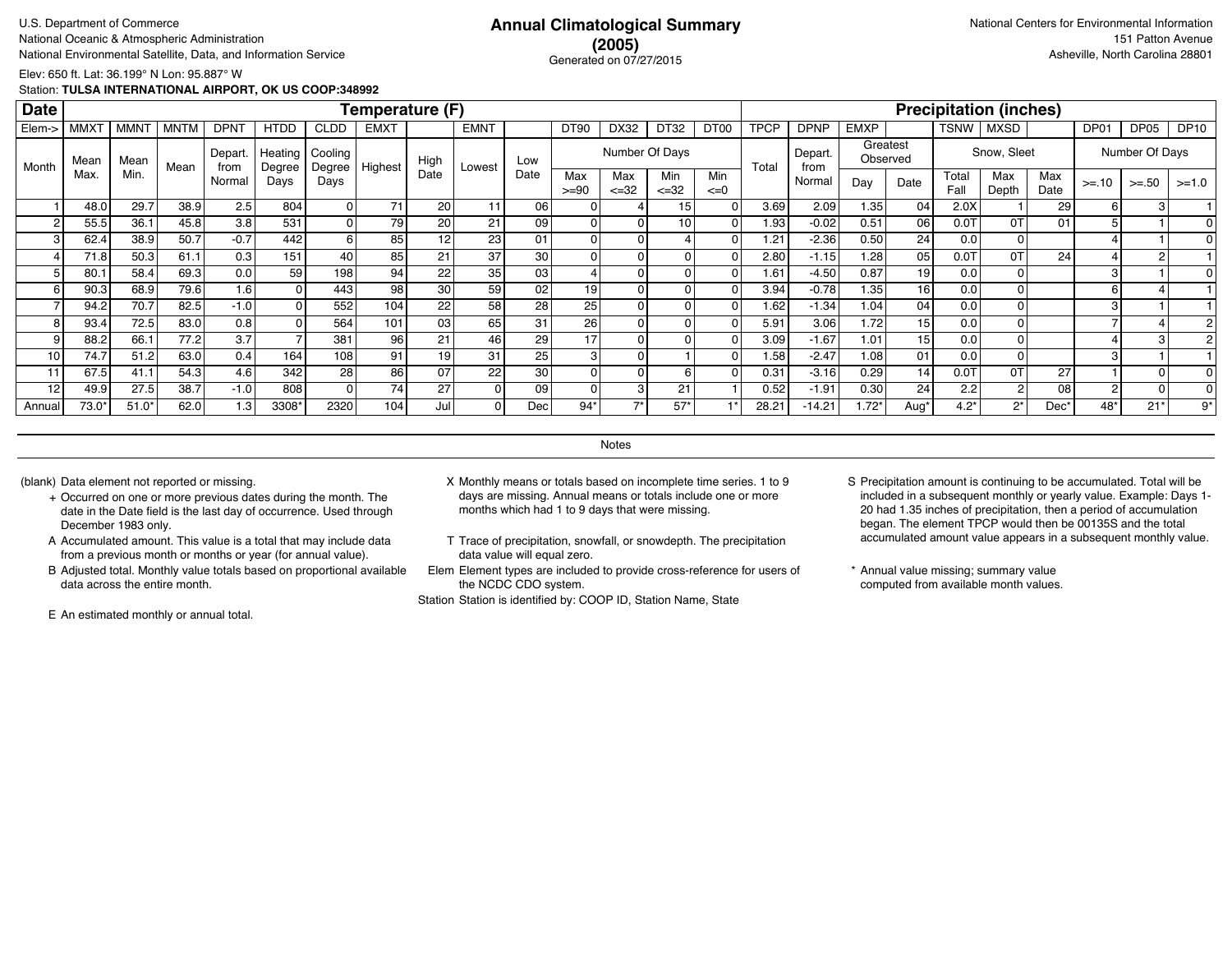### **(2004)** Generated on 07/27/2015

Elev: 650 ft. Lat: 36.199° N Lon: 95.887° W

Station: **TULSA INTERNATIONAL AIRPORT, OK US COOP:348992**

| <b>Date</b> |             |             |             |                |                   |                   | Temperature (F) |                 |                 |                 |                |                  |                  |                 |             |                 |             |                      |               | <b>Precipitation (inches)</b> |             |                |                |             |
|-------------|-------------|-------------|-------------|----------------|-------------------|-------------------|-----------------|-----------------|-----------------|-----------------|----------------|------------------|------------------|-----------------|-------------|-----------------|-------------|----------------------|---------------|-------------------------------|-------------|----------------|----------------|-------------|
| Elem->      | <b>MMXT</b> | <b>MMNT</b> | <b>MNTM</b> | <b>DPNT</b>    | <b>HTDD</b>       | <b>CLDD</b>       | <b>EMXT</b>     |                 | <b>EMNT</b>     |                 | <b>DT90</b>    | DX32             | DT32             | DT00            | <b>TPCP</b> | <b>DPNP</b>     | <b>EMXP</b> |                      | TSNW          | <b>MXSD</b>                   |             | DP01           | DP05           | <b>DP10</b> |
| Month       | Mean        | Mean        | Mean        | Depart<br>from | Heating<br>Degree | Cooling<br>Degree | Highest         | High            | Lowest          | Low             |                |                  | Number Of Days   |                 | Total       | Depart.<br>from |             | Greatest<br>Observed |               | Snow, Sleet                   |             |                | Number Of Days |             |
|             | Max.        | Min.        |             | Normal         | Days              | Days              |                 | Date            |                 | Date            | Max<br>$>= 90$ | Max<br>$\leq 32$ | Min<br>$\leq 32$ | Min<br>$\leq=0$ |             | Normal          | Day         | Date                 | Total<br>Fall | Max<br>Depth                  | Max<br>Date | $>= 10$        | $>= 50$        | $>=1.0$     |
|             | 48.6        | 28.5        | 38.6        | 2.2            | 814               | зI                | 76              | 02              |                 | 06              |                |                  | 20               |                 | 2.36        | 0.76            | 0.94        | 17                   | 1.0           |                               | 27          |                | З              |             |
|             | 50.1        | 29.6        | 39.9        | $-2.1$         | 722               | 0                 | 71              | 19              | 15 <sub>1</sub> | 13              |                |                  | 21               |                 | 1.20        | $-0.75$         | 0.33        | 01                   | 1.6           |                               | 05          |                |                |             |
|             | 65.5        | 44.1        | 54.8        | 3.4            | 322               | 14                | 80              | 17              | 31              | 12              |                |                  |                  |                 | 6.16        | 2.59            | 3.05        | 28                   | 0.0           |                               |             |                |                |             |
|             | 71.1        | 49.4        | 60.3        | $-0.5$         | 178               | 42                | 84              | 16              | 35              | 13 <sub>1</sub> |                |                  |                  |                 | 5.97        | 2.02            | 2.52        | 21                   | 0.0T          | 0T                            | 13          | 10             |                |             |
|             | 82.5X       | 61.9        | 72.2X       | 2.9            | 39B               | 278B              | 91              | 23 <sub>1</sub> | 39              | 03              | 3              |                  |                  |                 | 3.07X       |                 | 2.24        | 13                   | 0.0           |                               |             |                |                |             |
| 6           | 83.9        | 66.2        | 75.1        | $-2.9$         |                   | 309               | 93              | 14              | 56              | 23              |                |                  |                  |                 | 6.41        | 1.69            | 2.09        | 16 <sup>1</sup>      | 0.0           |                               |             | 9              | 5              |             |
|             | 88.5        | 69.6        | 79.1        | $-4.4$         |                   | 444               | 98              | 15              | 60              | 27              | 15             |                  |                  |                 | 8.62        | 5.66            | 2.33        | 02                   | 0.0           |                               |             | 6              | 6              |             |
| 8           | 87.5        | 66.5        | 77.0        | $-5.2$         |                   | 381               | 98              | 03              | 56              | 13              | 14             |                  |                  |                 | 1.62        | $-1.23$         | 1.23        | 11                   | 0.0           |                               |             | 2              |                |             |
|             | 87.8        | 61.9        | 74.9        | 1.4            |                   | 302               | 94              | 18              | 52              | 09              |                |                  |                  |                 | 0.82        | $-3.94$         | 0.73        | 06 l                 | 0.0           |                               |             |                |                |             |
| 10          | 75.3        | 54.5        | 64.9        | 2.3            | 74                | 81                | 85              | 21              | 42              | 03              |                |                  |                  |                 | 8.51        | 4.46            | 3.22        | 07                   | 0.0           |                               |             |                |                |             |
| 11          | 59.8        | 43.3        | 51.6        | 1.9            | 395               | 0                 | 79              | 07              | 28              | 30              |                |                  |                  |                 | 3.92        | 0.45            | 0.81        | 29                   | $0.0$ T       | 0T                            | 24          | 8              |                |             |
| 12          | 53.6        | 31.2        | 42.4        | 2.7            | 695               | ΩI                | 72              | 31              | 9               | 24              |                |                  | 16               |                 | 0.84        | $-1.59$         | 0.53        | 06                   | 0.0T          | 0T                            | 24          | $\overline{2}$ |                |             |
| Annual      | $71.2*$     | $50.6*$     | 60.9        | 0.1            | 3239*             | 1854              | 98              | Aug             |                 | Jan             | 45*            | 8*               | $63*$            | $0^*$           | 49.50       |                 | $3.22*$     | Oct'                 | $2.6*$        | $2^*$                         | Feb*        | 63*            | $34*$          | $13*$       |

**Notes** 

- + Occurred on one or more previous dates during the month. The date in the Date field is the last day of occurrence. Used through December 1983 only.
- A Accumulated amount. This value is a total that may include data from a previous month or months or year (for annual value).
- B Adjusted total. Monthly value totals based on proportional available data across the entire month.

E An estimated monthly or annual total.

- (blank) Data element not reported or missing. X Monthly means or totals based on incomplete time series. 1 to 9 days are missing. Annual means or totals include one or more months which had 1 to 9 days that were missing.
	- T Trace of precipitation, snowfall, or snowdepth. The precipitation data value will equal zero.
	- Elem Element types are included to provide cross-reference for users of the NCDC CDO system.

- S Precipitation amount is continuing to be accumulated. Total will be included in a subsequent monthly or yearly value. Example: Days 1- 20 had 1.35 inches of precipitation, then a period of accumulation began. The element TPCP would then be 00135S and the total accumulated amount value appears in a subsequent monthly value.
- \* Annual value missing; summary value computed from available month values.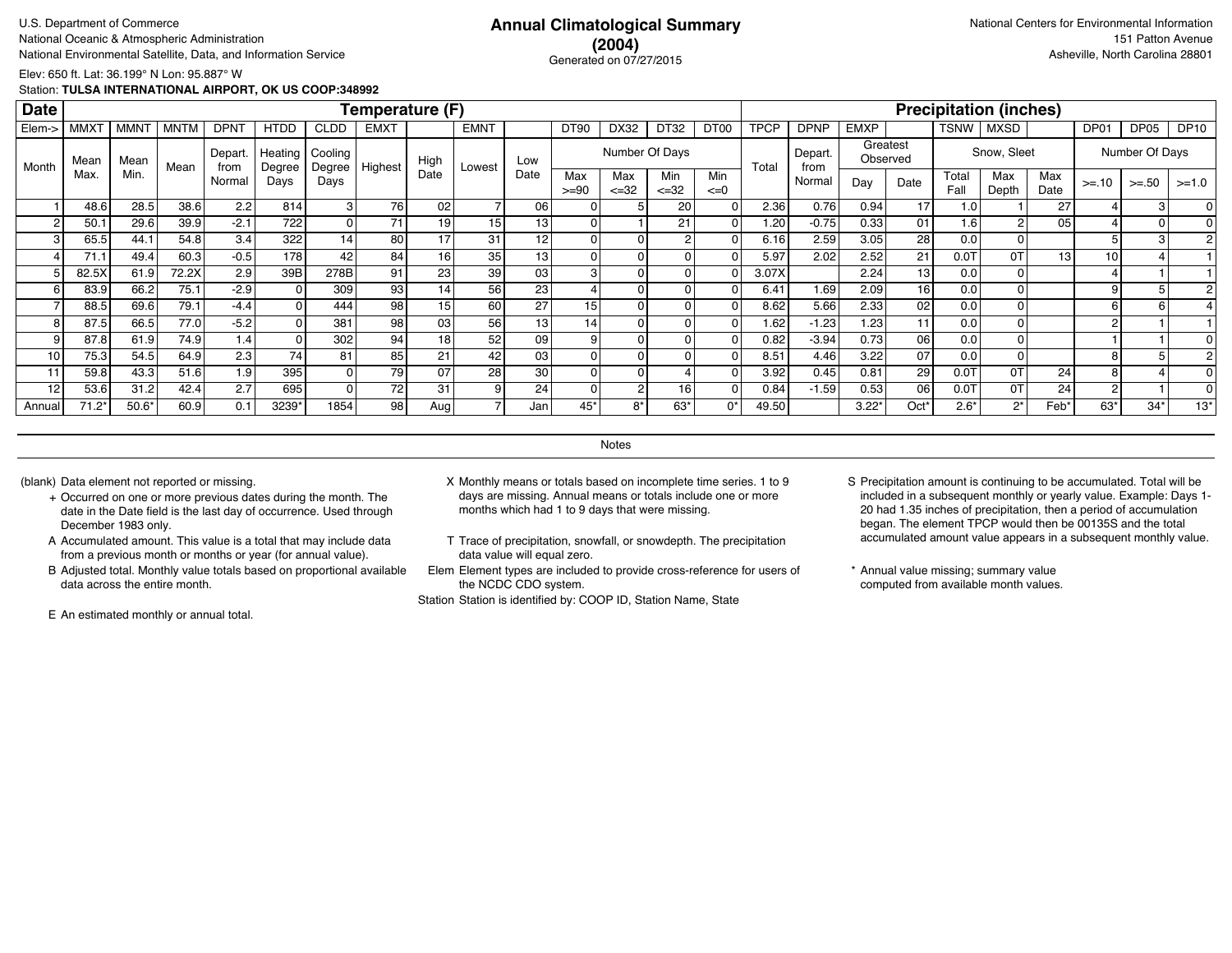### **(2003)** Generated on 07/27/2015

Elev: 650 ft. Lat: 36.199° N Lon: 95.887° W

Station: **TULSA INTERNATIONAL AIRPORT, OK US COOP:348992**

| <b>Date</b> |                  |             |             |                 |                   |                   | Temperature (F) |                 |             |                 |                |                   |                  |                  |             |                 |             |                      |               | <b>Precipitation (inches)</b> |             |         |                  |             |
|-------------|------------------|-------------|-------------|-----------------|-------------------|-------------------|-----------------|-----------------|-------------|-----------------|----------------|-------------------|------------------|------------------|-------------|-----------------|-------------|----------------------|---------------|-------------------------------|-------------|---------|------------------|-------------|
| Elem->      | MMX <sup>-</sup> | <b>MMNT</b> | <b>MNTM</b> | <b>DPNT</b>     | <b>HTDD</b>       | <b>CLDD</b>       | <b>EMXT</b>     |                 | <b>EMNT</b> |                 | <b>DT90</b>    | DX32              | DT32             | DT <sub>00</sub> | <b>TPCP</b> | <b>DPNP</b>     | <b>EMXP</b> |                      | TSNW          | <b>MXSD</b>                   |             | DP01    | DP <sub>05</sub> | <b>DP10</b> |
| Month       | Mear             | Mean        | Mean        | Depart.<br>from | Heating<br>Degree | Cooling<br>Degree | Highest         | High            | Lowest      | Low             |                | Number Of Days    |                  |                  | Total       | Depart.<br>from |             | Greatest<br>Observed |               | Snow, Sleet                   |             |         | Number Of Days   |             |
|             | Max              | Min.        |             | Normal          | Days              | Days              |                 | Date            |             | Date            | Max<br>$>= 90$ | Max<br>$\leq$ =32 | Min<br>$\leq$ 32 | Min<br>$\leq=0$  |             | Normal          | Day         | Date                 | Total<br>Fall | Max<br>Depth                  | Max<br>Date | $>= 10$ | $>=.50$          | $>=1.0$     |
|             | 48.0             | 25.9        | 37.0        | 0.6             | 864               |                   | 75              | 08 <sub>1</sub> | 8           | 23              |                |                   | 26 <sub>1</sub>  |                  | 0.14        | $-1.46$         | 0.10        | 01                   | 1.0           |                               | 02          |         |                  |             |
|             | 47.9             | 27.5        | 37.7        | $-4.3$          | 758               |                   | 77              | 14.             | 8           | 24              | 0              |                   | 22               |                  | 1.76        | $-0.19$         | 0.68        | 23 <sub>l</sub>      | 10.5          |                               | 24          |         |                  |             |
| 3           | 62.3             | 37.0        | 49.7        | $-1.7$          | 474               |                   | 81              | 24              | 18          | 06              | $\overline{0}$ |                   | 12               |                  | 3.25        | $-0.32$         | 1.88        | 18 <sup>1</sup>      | 0.0           |                               |             |         |                  |             |
|             | 73.9             | 49.9        | 61.9        | 1.1             | 155               | 71                | 88              | 30 <sup>1</sup> | 27          | 09              | $\Omega$       |                   |                  |                  | 2.17        | $-1.78$         | 1.15        | 06 l                 | 0.0           |                               |             |         |                  |             |
|             | 81.0             | 58.8        | 69.9        | 0.6             | 11                | 170               | 94              | 30              | 47          | 12 <sub>1</sub> |                |                   |                  |                  | 5.25        | $-0.86$         | 1.82        | 16                   | 0.0           |                               |             | 6       |                  |             |
| 6           | 85.6             | 65.1        | 75.4        | $-2.6$          |                   | 316               | 96              | 24 <sub>1</sub> | 55          | 08              |                |                   |                  |                  | 5.96        | 1.24            | 1.59        | 02                   | 0.0           |                               |             |         | 5                |             |
|             | 96.3             | 74.8        | 85.6        | 2.1             |                   | 645               | 104             | 28              | 61          | 24 <sub>1</sub> | 29             |                   |                  |                  | 0.89        | $-2.07$         | 0.70        | 10 <sup>1</sup>      | 0.0           |                               |             |         |                  |             |
| 8           | 95.1             | 73.7        | 84.4        | 2.2             |                   | 608               | 105             | 23 <sub>1</sub> | 65          | 12              | 25             |                   |                  |                  | 8.78        | 5.93            | 3.43        | 30 l                 | 0.0           |                               |             |         |                  |             |
| 9           | 79.0             | 59.5        | 69.3        | $-4.2$          | 32                | 165               | 89              | 10 <sup>1</sup> | 45          | 29              |                |                   |                  |                  | 4.94        | 0.18            | 1.89        | 11                   | 0.0           |                               |             |         |                  |             |
| 10          | 74.9             | 51.0        | 63.0        | 0.4             | 113               | 57                | 89              | 24              | 38          | 26              |                |                   |                  |                  | 3.95        | $-0.10$         | 2.86        | 09                   | 0.0           |                               |             |         |                  |             |
| 11          | 61.1             | 41.7        | 51.4        | 1.7             | 414               | 13                | 82              | 03              | 22          | 24 <sub>1</sub> |                |                   |                  |                  | 1.73        | $-1.74$         | 0.61        | 18 <sup>1</sup>      | $0.0$ T       | 0T                            | 29          |         |                  |             |
| 12          | 53.0             | 33.7        | 43.4        | 3.7             | 661               |                   | 66              | 15              | 19          | 12              |                |                   |                  |                  | 2.46        | 0.03            | 0.84        | 27                   | 5.2           | $\mathbf{3}$                  | 10          |         |                  |             |
| Annual      | $71.5*$          | 49.9*       | 60.7        | 0.0             | 3482*             | 2050              | 105             | Aug             | 8           | Feb             | $65*$          | $8*$              | $84*$            | 0*               | 41.28       | $-1.14$         | $3.43*$     | Aug                  | $16.7*$       | $5^*$                         | Feb*        | $61*$   | $28*$            | $12*$       |

**Notes** 

- + Occurred on one or more previous dates during the month. The date in the Date field is the last day of occurrence. Used through December 1983 only.
- A Accumulated amount. This value is a total that may include data from a previous month or months or year (for annual value).
- B Adjusted total. Monthly value totals based on proportional available data across the entire month.

E An estimated monthly or annual total.

- (blank) Data element not reported or missing. X Monthly means or totals based on incomplete time series. 1 to 9 days are missing. Annual means or totals include one or more months which had 1 to 9 days that were missing.
	- T Trace of precipitation, snowfall, or snowdepth. The precipitation data value will equal zero.
	- Elem Element types are included to provide cross-reference for users of the NCDC CDO system.

- S Precipitation amount is continuing to be accumulated. Total will be included in a subsequent monthly or yearly value. Example: Days 1- 20 had 1.35 inches of precipitation, then a period of accumulation began. The element TPCP would then be 00135S and the total accumulated amount value appears in a subsequent monthly value.
- \* Annual value missing; summary value computed from available month values.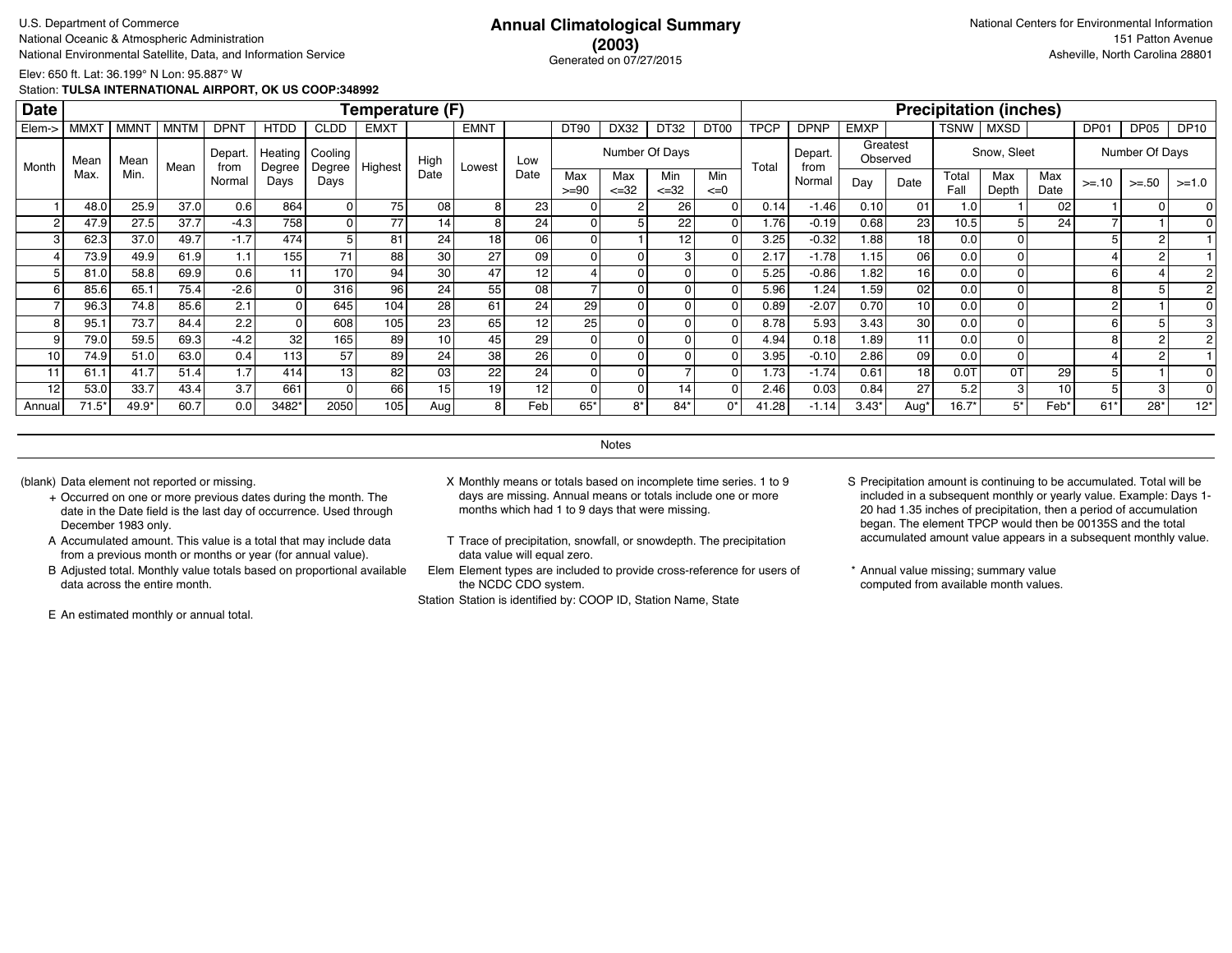### **(2002)** Generated on 07/27/2015

Elev: 650 ft. Lat: 36.199° N Lon: 95.887° W

Station: **TULSA INTERNATIONAL AIRPORT, OK US COOP:348992**

| <b>Date</b> |             |             |             |                |                   |                   | Temperature (F) |                 |                 |                 |                |                  |                  |                 |             |                 |                |                      |               | <b>Precipitation (inches)</b> |             |         |                |             |
|-------------|-------------|-------------|-------------|----------------|-------------------|-------------------|-----------------|-----------------|-----------------|-----------------|----------------|------------------|------------------|-----------------|-------------|-----------------|----------------|----------------------|---------------|-------------------------------|-------------|---------|----------------|-------------|
| Elem->      | <b>MMXT</b> | <b>MMNT</b> | <b>MNTM</b> | <b>DPNT</b>    | <b>HTDD</b>       | <b>CLDD</b>       | <b>EMXT</b>     |                 | <b>EMNT</b>     |                 | <b>DT90</b>    | DX32             | DT32             | DT00            | <b>TPCP</b> | <b>DPNP</b>     | <b>EMXP</b>    |                      | TSNW          | <b>MXSD</b>                   |             | DP01    | DP05           | <b>DP10</b> |
| Month       | Mean        | Mean        | Mean        | Depart<br>from | Heating<br>Degree | Cooling<br>Degree | Highest         | High            | Lowest          | Low             |                | Number Of Days   |                  |                 | Total       | Depart.<br>from |                | Greatest<br>Observed |               | Snow, Sleet                   |             |         | Number Of Days |             |
|             | Max.        | Min.        |             | Normal         | Days              | Days              |                 | Date            |                 | Date            | Max<br>$>= 90$ | Max<br>$\leq 32$ | Min<br>$\leq 32$ | Min<br>$\leq=0$ |             | Normal          | Day            | Date                 | Total<br>Fall | Max<br>Depth                  | Max<br>Date | $>= 10$ | $>=.50$        | $>=1.0$     |
|             | 51.5        | 29.0        | 40.3        | 3.9            | 760               | 01                | 72              | 09              | 9 <sub>1</sub>  | 03              |                |                  | 20 <sub>1</sub>  |                 | 2.67        | 1.07            | 1.80           | 30                   | 0.0T          | 0T                            | 31          |         |                |             |
|             | 53.3        | 30.9        | 42.1        | 0.1            | 634               |                   | 75              | 24              | 14              | 27              |                |                  |                  |                 | 0.90        | $-1.05$         | 0.60           | 19                   | 1.0           |                               | 06          |         |                |             |
| 3           | 58.3        | 36.0        | 47.2        | $-4.2$         | 544               |                   | 80              | 14 <sub>1</sub> |                 | 04              |                |                  | 13               |                 | 2.39        | $-1.18$         | 0.70           | 02 <sub>1</sub>      | 6.4           | h                             | 03          | 6       |                |             |
|             | 73.0        | 51.8        | 62.4        | 1.6            | 146               | 75                | 88              | 17              | 32              | 03              |                |                  |                  |                 | 3.71        | $-0.24$         | 1.40           | 07                   | 0.0           |                               |             |         |                |             |
|             | 76.5        | 57.9        | 67.2        | $-2.1$         | 57                | 132               | 91              | 01              | 44              | 18 <sub>1</sub> |                |                  |                  |                 | 5.21        | $-0.90$         | 1.29           | 17                   | 0.0           |                               |             | 10      |                |             |
| 6           | 87.9        | 68.7        | 78.3        | 0.3            |                   | 405               | 93              | 28              | 57              | 06              | 14             | O                |                  |                 | 2.90        | $-1.82$         | 1.70           | 12                   | 0.0           |                               |             |         |                |             |
|             | 92.3        | 73.1        | 82.7        | $-0.8$         |                   | 557               | 101             | 26              | 67              | 14 <sub>1</sub> | 24             |                  |                  |                 | 2.18        | $-0.78$         | 1.04           | 29                   | 0.0           |                               |             |         |                |             |
| 8           | 93.1        | 72.9        | 83.0        | 0.8            |                   | 563               | 100             | 23              | 64              | 09              | 25             |                  |                  |                 | 3.55        | 0.70            | 2.65           | 13                   | 0.0           |                               |             |         | 2              |             |
|             | 88.6        | 64.0        | 76.3        | 2.8            |                   | 348               | 98              | 04              | 49              | 23              | 16             |                  |                  |                 | 1.24        | $-3.52$         | 0.88           | 19                   | 0.0           |                               |             |         |                |             |
| 10          | 66.8        | 49.1        | 58.0        | $-4.6$         | 268               | 60                | 93              | 02              | 33              | 17              |                |                  |                  |                 | 3.33        | $-0.72$         | 1.05           | 28                   | 0.0           |                               |             |         |                |             |
| 11          | 60.6        | 36.8        | 48.7        | $-1.0$         | 491               | 8                 | 84              | 09              | 23              | 27              |                |                  |                  |                 | 0.45        | $-3.02$         | 0.41           | 02 <sub>1</sub>      | 0.0           |                               |             |         |                |             |
| 12          | 52.5        | 32.8        | 42.7        | 3.0            | 686               | ΩI                | 71              | 02              | 14 <sub>1</sub> | 25              |                |                  | 15               |                 | 2.74        | 0.31            | 1.12           | 03 <sub>1</sub>      | 8.9           | 6                             | 25          | 5       |                |             |
| Annual      | $71.2*$     | $50.3*$     | 60.7        | 0.0            | 3586*             | 2149              | 101             | Jul             | –               | Mar             | 83*            |                  | $75*$            | 0*              | 31.27       | $-11.15$        | $2.65^{\circ}$ | Aug                  | $16.3*$       | $6*$                          | Dec'        | 54*     | $21*$          | $10*$       |

**Notes** 

- + Occurred on one or more previous dates during the month. The date in the Date field is the last day of occurrence. Used through December 1983 only.
- A Accumulated amount. This value is a total that may include data from a previous month or months or year (for annual value).
- B Adjusted total. Monthly value totals based on proportional available data across the entire month.

E An estimated monthly or annual total.

- (blank) Data element not reported or missing. X Monthly means or totals based on incomplete time series. 1 to 9 days are missing. Annual means or totals include one or more months which had 1 to 9 days that were missing.
	- T Trace of precipitation, snowfall, or snowdepth. The precipitation data value will equal zero.
	- Elem Element types are included to provide cross-reference for users of the NCDC CDO system.

- S Precipitation amount is continuing to be accumulated. Total will be included in a subsequent monthly or yearly value. Example: Days 1- 20 had 1.35 inches of precipitation, then a period of accumulation began. The element TPCP would then be 00135S and the total accumulated amount value appears in a subsequent monthly value.
- \* Annual value missing; summary value computed from available month values.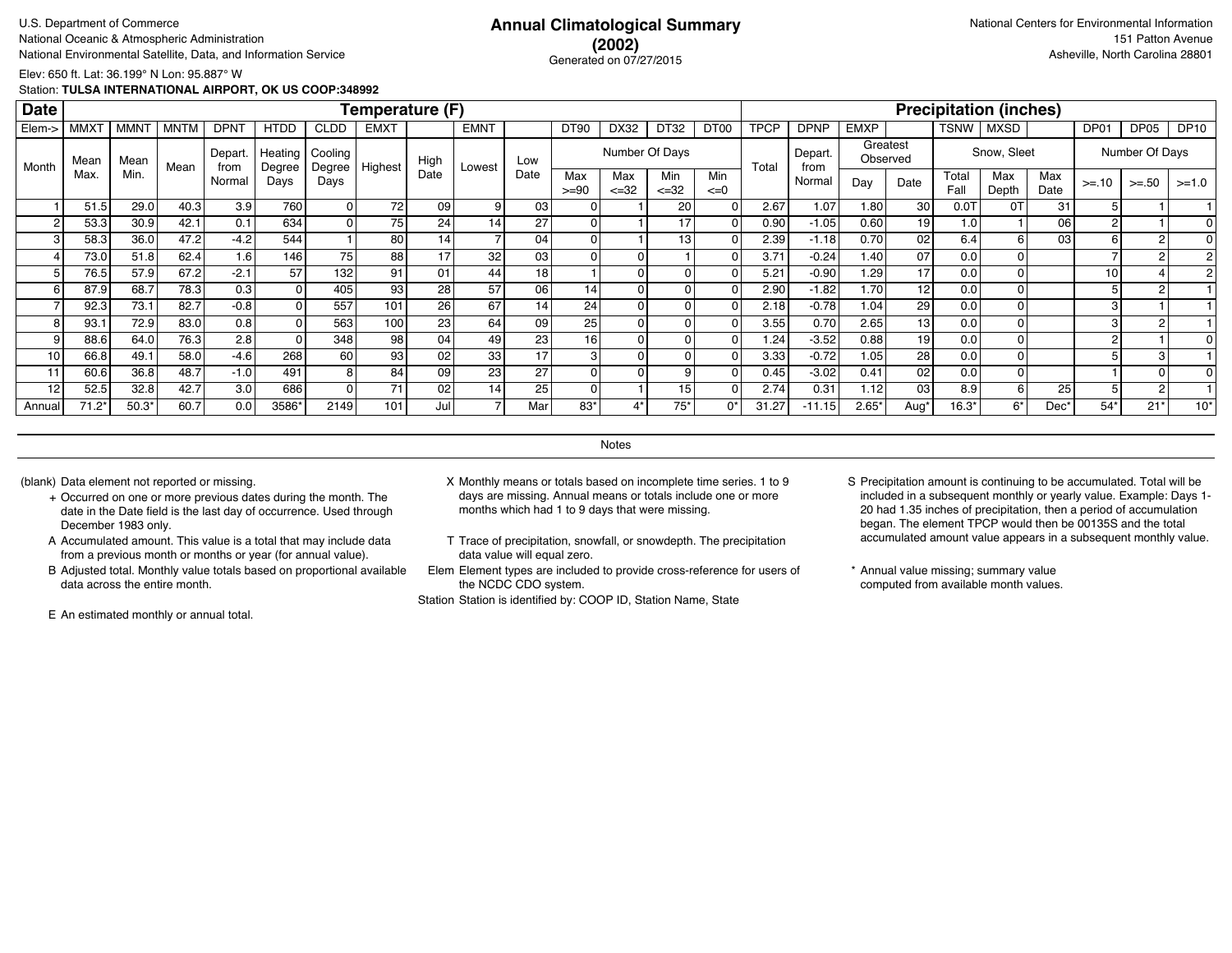### **(2001)** Generated on 07/27/2015

Elev: 650 ft. Lat: 36.199° N Lon: 95.887° W

Station: **TULSA INTERNATIONAL AIRPORT, OK US COOP:348992**

| <b>Date</b> |             |             |             |                 |                   |                   | Temperature (F) |                 |                 |      |                 |                   |                  |                  |             |                 |             |                      |               | <b>Precipitation (inches)</b> |                 |                |                |             |
|-------------|-------------|-------------|-------------|-----------------|-------------------|-------------------|-----------------|-----------------|-----------------|------|-----------------|-------------------|------------------|------------------|-------------|-----------------|-------------|----------------------|---------------|-------------------------------|-----------------|----------------|----------------|-------------|
| Elem->      | <b>MMXT</b> | <b>MMNT</b> | <b>MNTM</b> | <b>DPNT</b>     | <b>HTDD</b>       | <b>CLDD</b>       | <b>EMXT</b>     |                 | <b>EMNT</b>     |      | <b>DT90</b>     | DX32              | DT32             | DT <sub>00</sub> | <b>TPCP</b> | <b>DPNP</b>     | <b>EMXP</b> |                      | <b>TSNW</b>   | MXSD                          |                 | DP01           | DP05           | <b>DP10</b> |
| Month       | Mean        | Mean        | Mean        | Depart.<br>from | Heating<br>Degree | Cooling<br>Degree | Highest         | High            | Lowest          | Low  |                 | Number Of Days    |                  |                  | Total       | Depart.<br>from |             | Greatest<br>Observed |               | Snow, Sleet                   |                 |                | Number Of Days |             |
|             | Max.        | Min.        |             | Normal          | Days              | Days              |                 | Date            |                 | Date | Max<br>$>= 90$  | Max<br>$\leq$ =32 | Min<br>$\leq$ 32 | Min<br>$\leq=0$  |             | Normal          | Day         | Date                 | Total<br>Fall | Max<br>Depth                  | Max<br>Date     | $>= 10$        | $>=.50$        | $>=1.0$     |
|             | 44.7        | 25.8        | 35.3        | 0.1             | 914               | ٥I                | 57              | 26              | $\overline{2}$  | 02   |                 |                   | 24               |                  | 2.09        | 0.55            | 1.07        | 28                   | 1.4           |                               | 03 <sub>l</sub> |                |                |             |
|             | 52.0        | 30.6        | 41.3        | 1.0             | 657               |                   | 72              | 08 <sub>1</sub> | 15 <sub>1</sub> | 02   |                 |                   |                  |                  | 2.62        | 0.65            | 1.47        | 23 <sub>l</sub>      | 0.07          | 0T                            | 07              |                |                |             |
|             | 57.6        | 36.6        | 47.1        | $-3.5$          | 546               | 01                | 76              | 22              | 27              | 25   | 0               |                   | 10               |                  | 0.77        | $-2.69$         | 0.58        | 11                   | 0.0           | 01                            |                 | 2              |                |             |
|             | 77.2        | 55.5        | 66.4        | 4.9             | 93                | 139               | 89              | 04              | 34              | 18   | 0               |                   |                  |                  | 1.19        | $-2.53$         | 0.56        | 15 <sup>1</sup>      | 0.0           | οI                            |                 | 3              |                |             |
|             | 80.6        | 60.5        | 70.6        | 1.3             | 18 <sub>1</sub>   | 197               | 89              | 16              | 47              | 08   | 0               |                   |                  |                  | 6.32        | 0.72            | 1.72        | 11 <sub>1</sub>      | 0.0           | ΩI                            |                 |                |                |             |
| 6           | 88.1        | 68.2        | 78.2        | 0.5             |                   | 401               | 92              | 27              | 52              | 01   | 16 <sub>1</sub> |                   |                  |                  | 3.04        | $-1.40$         | 1.31        | 14 <sup>1</sup>      | 0.0           | ΩI                            |                 |                |                |             |
|             | 97.3        | 77.4        | 87.4        | 4.1             |                   | 700               | 104             | 30              | 69              | 15   | 28              |                   |                  |                  | 0.51        | $-2.58$         | 0.47        | 16                   | 0.0           | $\overline{0}$                |                 |                |                |             |
| 8           | 96.7        | 73.6        | 85.2        | 3.7             |                   | 630               | 104             | 09              | 66              | 31   | 29              |                   |                  |                  | 2.26        | $-0.86$         | 0.77        | 23 <sub>l</sub>      | 0.0           |                               |                 |                |                |             |
|             | 83.5        | 60.2        | 71.9        | $-1.4$          | 20                | 236               | 94              | 04              | 42              | 25   | 8               |                   |                  |                  | 1.95        | $-2.75$         | 0.66        | 18 <sup>1</sup>      | 0.0           |                               |                 |                |                |             |
| 10          | 73.9        | 50.0        | 62.0        | $-0.2$          | 142               | 56 l              | 86              | 23 <sub>1</sub> | 32              | 27   |                 |                   |                  |                  | 2.81        | $-0.85$         | 1.33        | 10 <sup>1</sup>      | 0.0           | ΩI                            |                 | 3              |                |             |
| 11          | 64.8        | 45.5        | 55.2        | 5.3             | 298               | 10 <sup>1</sup>   | 78              | 01              | 27              | 28   |                 |                   |                  |                  | 3.33        | 0.20            | 1.93        | 03                   | 3.0           |                               | 29              |                |                |             |
| 12          | 53.7        | 33.4        | 43.6        | 4.7             | 660               | зI                | 76              | 05 <sub>1</sub> | 14 <sub>1</sub> | 31   |                 |                   | 15               |                  | 2.25,       | 0.09            | 1.46        | 16                   | 0.07          | 0T                            | 31              | 5 <sup>1</sup> |                |             |
| Annual      | $72.5*$     | $51.4*$     | 62.0        | 1.7             | 3348*             | 2374              | 104             | Aug             | $\overline{2}$  | Jan  | 81'             | $\rightarrow$     | $72*$            | $0^*$            | 29.14       | $-11.45$        | 1.93*       | Nov*                 | $4.4*$        | $2^*$                         | Nov'            | 48*            | $19*$          | 9*          |

**Notes** 

- + Occurred on one or more previous dates during the month. The date in the Date field is the last day of occurrence. Used through December 1983 only.
- A Accumulated amount. This value is a total that may include data from a previous month or months or year (for annual value).
- B Adjusted total. Monthly value totals based on proportional available data across the entire month.

E An estimated monthly or annual total.

- (blank) Data element not reported or missing. X Monthly means or totals based on incomplete time series. 1 to 9 days are missing. Annual means or totals include one or more months which had 1 to 9 days that were missing.
	- T Trace of precipitation, snowfall, or snowdepth. The precipitation data value will equal zero.
	- Elem Element types are included to provide cross-reference for users of the NCDC CDO system.

- S Precipitation amount is continuing to be accumulated. Total will be included in a subsequent monthly or yearly value. Example: Days 1- 20 had 1.35 inches of precipitation, then a period of accumulation began. The element TPCP would then be 00135S and the total accumulated amount value appears in a subsequent monthly value.
- \* Annual value missing; summary value computed from available month values.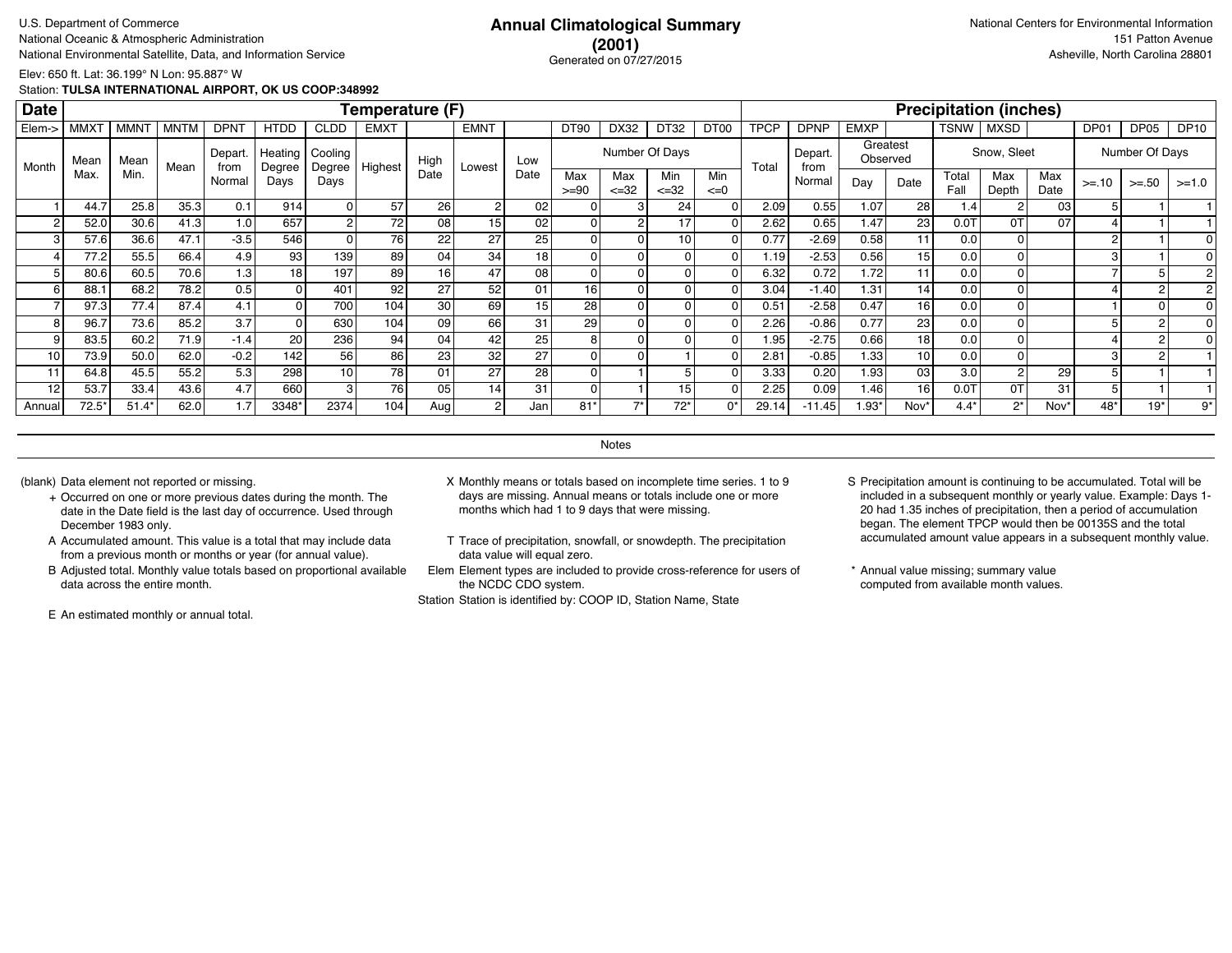## **(2000)** Generated on 07/27/2015

Elev: 650 ft. Lat: 36.199° N Lon: 95.887° W

Station: **TULSA INTERNATIONAL AIRPORT, OK US COOP:348992**

| <b>Date</b>     |             |             |             |                 |                   |                   | Temperature (F)  |                 |                 |                 |                 |                   |                  |                  |             |                 |             |                      |               | <b>Precipitation (inches)</b> |             |         |                |             |
|-----------------|-------------|-------------|-------------|-----------------|-------------------|-------------------|------------------|-----------------|-----------------|-----------------|-----------------|-------------------|------------------|------------------|-------------|-----------------|-------------|----------------------|---------------|-------------------------------|-------------|---------|----------------|-------------|
| Elem->          | <b>MMXT</b> | <b>MMNT</b> | <b>MNTM</b> | <b>DPNT</b>     | <b>HTDD</b>       | <b>CLDD</b>       | <b>EMXT</b>      |                 | <b>EMNT</b>     |                 | DT90            | DX32              | DT32             | DT <sub>00</sub> | <b>TPCP</b> | <b>DPNP</b>     | <b>EMXP</b> |                      | TSNW          | MXSD                          |             | DP01    | DP05           | <b>DP10</b> |
| Month           | Mean        | Mean        | Mean        | Depart.<br>from | Heating<br>Degree | Cooling<br>Degree | Highest          | High            | Lowest          | Low             |                 |                   | Number Of Days   |                  | Total       | Depart.<br>from |             | Greatest<br>Observed |               | Snow, Sleet                   |             |         | Number Of Days |             |
|                 | Max         | Min.        |             | Normal          | Days              | Days              |                  | Date            |                 | Date            | Max<br>$>= 90$  | Max<br>$\leq$ =32 | Min<br>$\leq$ 32 | Min<br>$\leq=0$  |             | Normal          | Day         | Date                 | Total<br>Fall | Max<br>Depth                  | Max<br>Date | $>= 10$ | $>=.50$        | $>=1.0$     |
|                 | 50.3        | 29.6        | 40.0        | 4.8             | 770               |                   | 74               | 12              | 16 <sub>1</sub> | 24              |                 |                   | 19               |                  | 0.89        | $-0.65$         | 0.46        | 27                   | 7.1           |                               | 28          | 2       |                |             |
| 2               | 59.7        | 36.3        | 48.0        | 7.7             | 487               |                   | 76               | 24              | 18 <sub>1</sub> | 02              | $\Omega$        |                   | 13               |                  | 1.33        | $-0.64$         | 0.66        | 221                  | 0.0           |                               |             |         |                |             |
| 3 <sub>1</sub>  | 63.0        | 43.4        | 53.2        | 2.6             | 363               | 2                 | 80               | 24              | 29              | 12              | 0               |                   |                  |                  | 3.77        | 0.31            | 0.89        | 021                  | 2.2           |                               | 11          | 12      | 2              |             |
|                 | 71.2        | 47.8        | 59.5        | $-2.0$          | 183               | 26                | 88               | 05 <sub>1</sub> | 33 <sub>1</sub> | 08              | 0               |                   |                  |                  | 2.71        | $-1.01$         | 1.77        | 30 l                 | 0.0           |                               |             |         |                |             |
|                 | 80.7        | 60.9        | 70.8        | 1.5             | 23 <sub>1</sub>   | 211               | 94               | 23 <sub>1</sub> | 45              | 14 <sub>1</sub> | 6               |                   |                  |                  | 7.01        | 1.41            | 2.83        | 06 l                 | 0.0           |                               |             |         |                |             |
| 6               | 82.7        | 66.0        | 74.4        | $-3.3$          |                   | 290               | 91               | 23 <sub>1</sub> | 50 <sub>1</sub> | 06              | 3               |                   |                  |                  | 6.25        | 1.81            | 1.32        | 14 <sup>1</sup>      | 0.0           |                               |             | 10      |                |             |
|                 | 91.3        | 71.5        | 81.4        | $-1.9$          |                   | 517               | 102              | 16              | 64              | 24              | 19              |                   |                  |                  | 6.58        | 3.49            | 2.85        | 21                   | 0.0           |                               |             |         |                |             |
| 8 <sup>1</sup>  | 98.4        | 75.1        | 86.8        | 5.3             |                   | 684               | 105 <sub>1</sub> | 31              | 67              | 19 <sub>1</sub> | 29              |                   |                  |                  | 0.01        | $-3.11$         | 0.01        | 18 <sup>1</sup>      | 0.0           |                               |             |         | 0              |             |
| 9               | 89.5        | 61.9        | 75.7        | 2.4             | 26                | 353               | 108              | 01              | 42              | 26              | 16 <sub>1</sub> |                   |                  |                  | 1.10        | $-3.60$         | 0.50        | 23 <sub>1</sub>      | 0.0           |                               |             |         |                |             |
| 10 <sup>1</sup> | 76.3        | 56.0        | 66.2        | 4.0             | 100               | 143               | 92               | 04              | 28              | 09              |                 |                   |                  |                  | 6.34        | 2.68            | 1.65        | 23                   |               |                               |             |         |                |             |
| 11              | 53.5        | 34.1        | 43.8        | $-6.1$          | 628               |                   | 75               | 01              | 20 <sub>1</sub> | 17              |                 |                   | 19               |                  | 3.52        | 0.39            | 0.87        | 24                   |               |                               |             |         |                |             |
| 12              | 36.4        | 20.8        | 28.6        | $-10.3$         | 1121              |                   | 60               | 07              | 8               | 22              | $\Omega$        | 13                | 29               |                  | 1.62        | $-0.54$         | 0.72        | 13 I                 | 11.4          |                               | 14          |         |                |             |
| Annual          | 71.1'       | $50.3*$     | 60.7        | 0.4             | 3703*             | 2227              | 108              | Sep             | 81              | Dec             | $77*$           | $17*$             | 87'              | $0^*$            | 41.13       | 0.54            | 2.85'       | Jul*                 | $20.7*$       | 7'                            | Dec'        | $70*$   | $25*$          | $11*$       |

**Notes** 

- + Occurred on one or more previous dates during the month. The date in the Date field is the last day of occurrence. Used through December 1983 only.
- A Accumulated amount. This value is a total that may include data from a previous month or months or year (for annual value).
- B Adjusted total. Monthly value totals based on proportional available data across the entire month.

E An estimated monthly or annual total.

- (blank) Data element not reported or missing. X Monthly means or totals based on incomplete time series. 1 to 9 days are missing. Annual means or totals include one or more months which had 1 to 9 days that were missing.
	- T Trace of precipitation, snowfall, or snowdepth. The precipitation data value will equal zero.
	- Elem Element types are included to provide cross-reference for users of the NCDC CDO system.

- S Precipitation amount is continuing to be accumulated. Total will be included in a subsequent monthly or yearly value. Example: Days 1- 20 had 1.35 inches of precipitation, then a period of accumulation began. The element TPCP would then be 00135S and the total accumulated amount value appears in a subsequent monthly value.
- \* Annual value missing; summary value computed from available month values.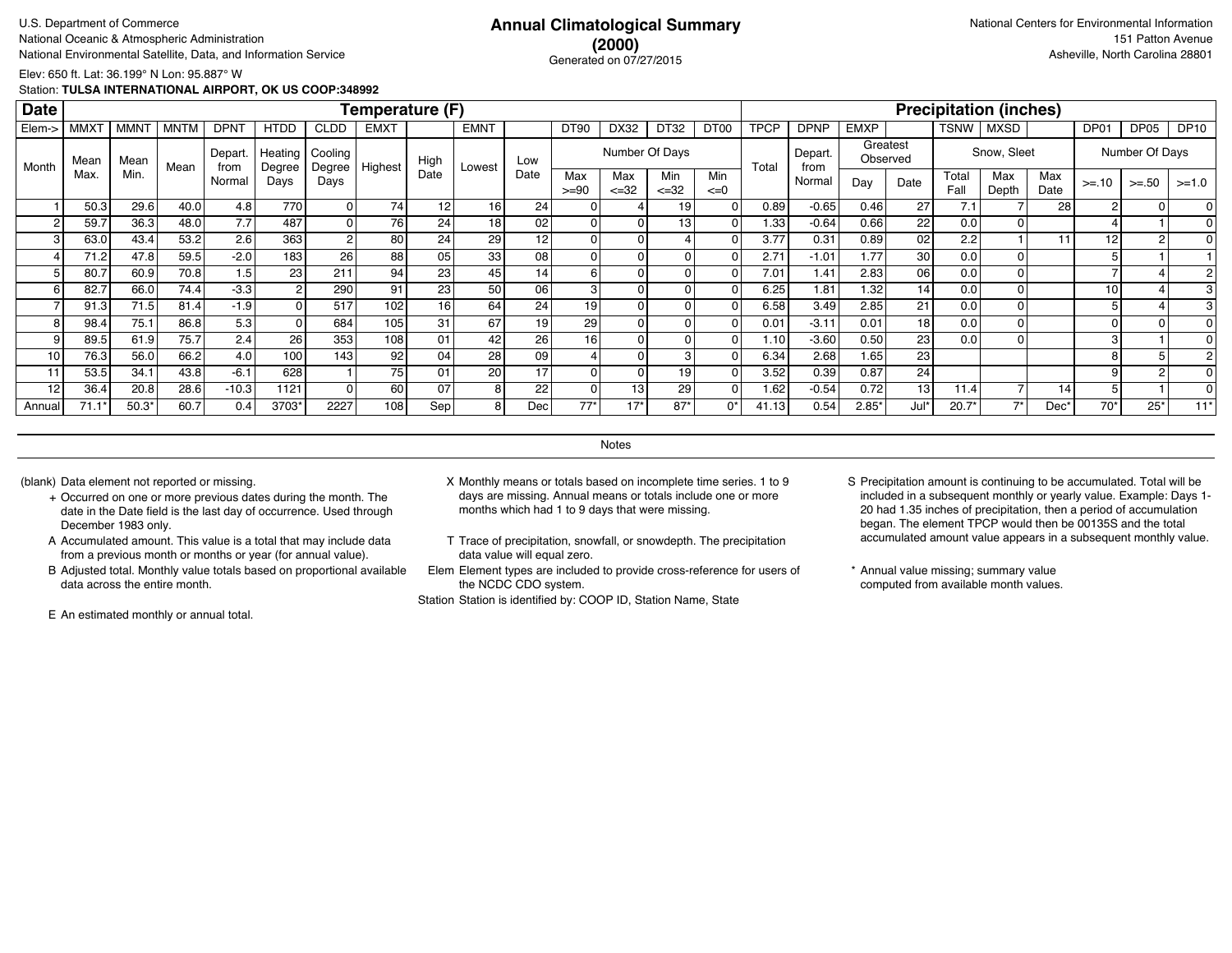### **(1999)** Generated on 07/27/2015

Elev: 650 ft. Lat: 36.199° N Lon: 95.887° W

Station: **TULSA INTERNATIONAL AIRPORT, OK US COOP:348992**

| <b>Date</b> |             |             |             |                |                   |                   | Temperature (F) |      |                |                 |                |                   |                  |                 |             |                 |             |                      |               | <b>Precipitation (inches)</b> |             |                |                |             |
|-------------|-------------|-------------|-------------|----------------|-------------------|-------------------|-----------------|------|----------------|-----------------|----------------|-------------------|------------------|-----------------|-------------|-----------------|-------------|----------------------|---------------|-------------------------------|-------------|----------------|----------------|-------------|
| Elem->      | <b>MMXT</b> | <b>MMNT</b> | <b>MNTM</b> | <b>DPNT</b>    | <b>HTDD</b>       | <b>CLDD</b>       | <b>EMXT</b>     |      | <b>EMNT</b>    |                 | <b>DT90</b>    | DX32              | DT32             | DT00            | <b>TPCP</b> | <b>DPNP</b>     | <b>EMXP</b> |                      | TSNW          | <b>MXSD</b>                   |             | DP01           | DP05           | <b>DP10</b> |
| Month       | Mean        | Mean        | Mean        | Depart<br>from | Heating<br>Degree | Cooling<br>Degree | Highest         | High | Lowest         | Low             |                |                   | Number Of Days   |                 | Total       | Depart.<br>from |             | Greatest<br>Observed |               | Snow, Sleet                   |             |                | Number Of Days |             |
|             | Max.        | Min.        |             | Normal         | Days              | Days              |                 | Date |                | Date            | Max<br>$>= 90$ | Max<br>$\leq$ =32 | Min<br>$\leq 32$ | Min<br>$\leq=0$ |             | Normal          | Day         | Date                 | Total<br>Fall | Max<br>Depth                  | Max<br>Date | $>= 10$        | $>=.50$        | $>=1.0$     |
|             | 48.8        | 29.2        | 39.0        | 3.8            | 798               | 01                | 71              | 21   | 9 <sub>1</sub> | 04              |                |                   | 22               |                 | 3.03        | 1.49            | 1.46        | 30                   | 3.3           |                               | 23          |                |                |             |
|             | 61.6        | 38.4        | 50.0        | 9.7            | 415               | 2                 | 77              |      | 26             | 22              |                |                   |                  |                 | 1.25        | $-0.72$         | 0.64        | 06                   | 0.0           |                               |             |                |                |             |
| 3           | 58.8        | 38.7        | 48.8        | $-1.8$         | 496               | 0                 | 78              | 01   | 26             | 15 <sub>1</sub> |                |                   |                  |                 | 3.55        | 0.09            | 1.33        | 12                   | 5.9           |                               | 14          | 6              |                |             |
|             | 71.2        | 51.7        | 61.5        | 0.0            | 134               | 35 <sub>1</sub>   | 85              | 20   | 37             | 18 <sub>1</sub> |                |                   |                  |                 | 7.20        | 3.48            | 2.76        | 25 <sub>1</sub>      | 0.0           |                               |             | 8              |                |             |
|             | 78.7        | 57.4        | 68.1        | $-1.2$         | 18 <sub>1</sub>   | 118               | 87              | 08   | 48             | 13 <sub>1</sub> |                |                   |                  |                 | 9.55        | 3.95            | 2.30        | 04                   | 0.0           |                               |             | 10             |                |             |
| 6           | 84.1        | 66.7        | 75.4        | $-2.3$         |                   | 318               | 93              | 27   | 55             | 17              |                |                   |                  |                 | 5.21        | 0.77            | 1.24        | 19 <sup>1</sup>      | 0.0           |                               |             | 10             |                |             |
|             | 93.9        | 74.8        | 84.4        | 1.1            |                   | 607               | 104             | 29   | 58             | 13              | 26             |                   |                  |                 | 0.40        | $-2.69$         | 0.39        | 01                   | 0.0           |                               |             |                | 0              |             |
| 8           | 97.5        | 71.6        | 84.6        | 3.1            |                   | 616               | 109             | 26   | 61             | 20              | 30             |                   |                  |                 | 0.42        | $-2.70$         | 0.18        | 04                   | 0.0           |                               |             | $\overline{c}$ | 0              |             |
|             | 80.0        | 59.6        | 69.8        | $-3.5$         | 38                | 190               | 98              | 04   | 43             | 22              | 6              |                   |                  |                 | 9.70        | 5.00            | 3.10        | 10 <sup>1</sup>      | 0.0           |                               |             | 10             |                |             |
| 10          | 75.1        | 49.5        | 62.3        | 0.1            | 130.              | 57                | 87              | 15   | 32             | 24 <sub>1</sub> |                |                   |                  |                 | 1.75        | $-1.91$         | 1.57        | 30 <sup>1</sup>      | 0.0           |                               |             | 2              |                |             |
| 11          | 70.4        | 44.9        | 57.7        | 7.8            | 238               | 25                | 83              | 13   | 28             | 25              |                |                   |                  |                 | 1.32        | $-1.81$         | 1.23        | 221                  | 0.0           |                               |             |                |                |             |
| 12          | 54.5        | 32.3        | 43.4        | 4.5            | 664               | ΩI                | 70              | 29   | 18             | 21              |                |                   | 19               |                 | 5.10        | 2.94            | 1.71        | 09                   | 0.0T          | 0T                            | 05          |                |                |             |
| Annual      | $72.9*$     | $51.2*$     | 62.1        | 1.8            | 2931*             | 1968              | 109             | Aug  | 91             | Jan             | 66*            | 5*                | $57*$            | $0^*$           | 48.48       | 7.89            | 3.10'       | Sep <sup>®</sup>     | $9.2*$        | $5*$                          | Mar'        | $62*$          | $34*$          | $19*$       |

**Notes** 

- + Occurred on one or more previous dates during the month. The date in the Date field is the last day of occurrence. Used through December 1983 only.
- A Accumulated amount. This value is a total that may include data from a previous month or months or year (for annual value).
- B Adjusted total. Monthly value totals based on proportional available data across the entire month.

E An estimated monthly or annual total.

- (blank) Data element not reported or missing. X Monthly means or totals based on incomplete time series. 1 to 9 days are missing. Annual means or totals include one or more months which had 1 to 9 days that were missing.
	- T Trace of precipitation, snowfall, or snowdepth. The precipitation data value will equal zero.
	- Elem Element types are included to provide cross-reference for users of the NCDC CDO system.

- S Precipitation amount is continuing to be accumulated. Total will be included in a subsequent monthly or yearly value. Example: Days 1- 20 had 1.35 inches of precipitation, then a period of accumulation began. The element TPCP would then be 00135S and the total accumulated amount value appears in a subsequent monthly value.
- \* Annual value missing; summary value computed from available month values.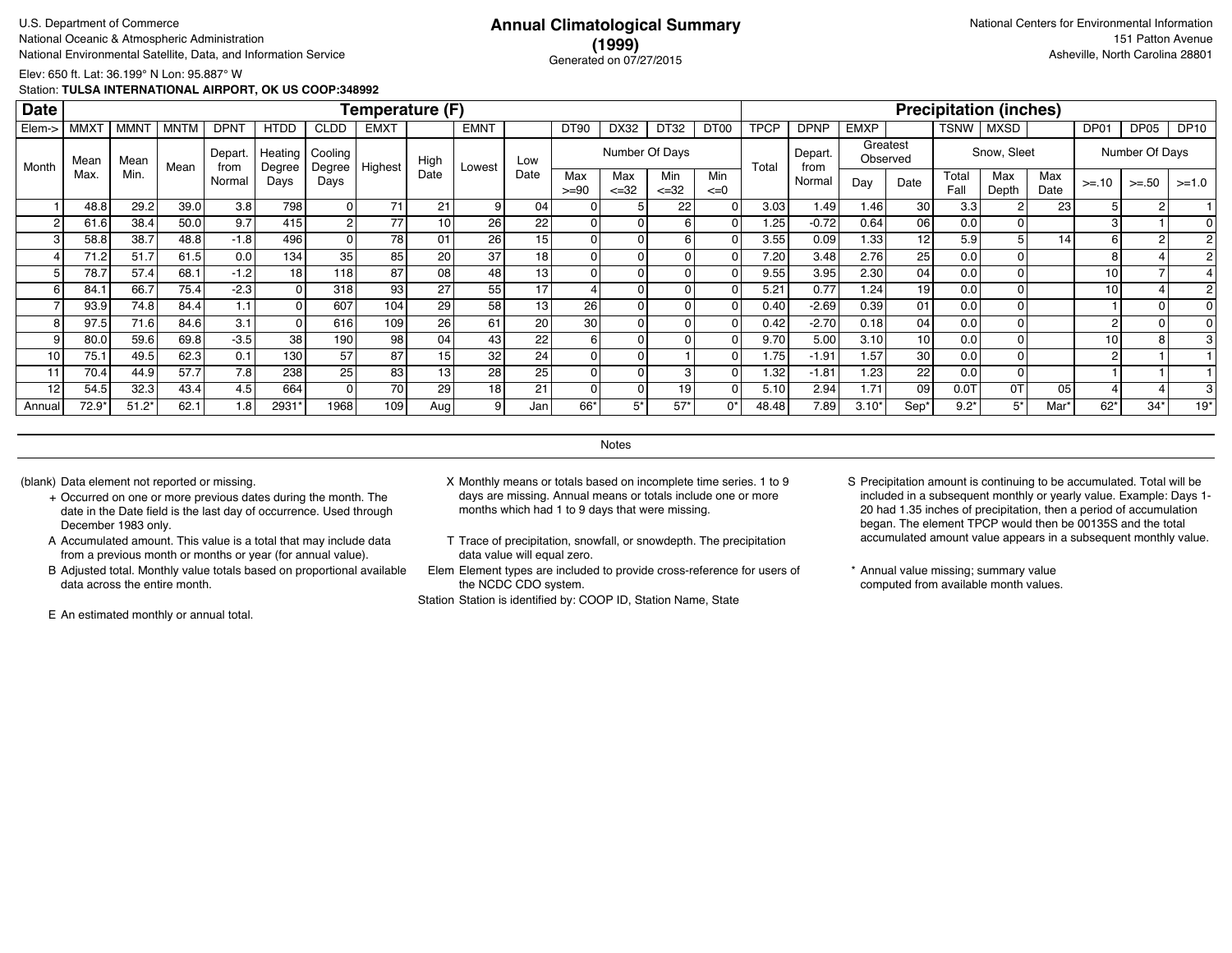## **(1998)** Generated on 07/27/2015

Elev: 650 ft. Lat: 36.199° N Lon: 95.887° W

Station: **TULSA INTERNATIONAL AIRPORT, OK US COOP:348992**

| <b>Date</b>     |             |             |             |                 |                   |                   | Temperature (F) |                 |                 |      |                |                   |                  |                  |             |                 |             |                      |               | <b>Precipitation (inches)</b> |             |         |                |             |
|-----------------|-------------|-------------|-------------|-----------------|-------------------|-------------------|-----------------|-----------------|-----------------|------|----------------|-------------------|------------------|------------------|-------------|-----------------|-------------|----------------------|---------------|-------------------------------|-------------|---------|----------------|-------------|
| Elem->          | <b>MMXT</b> | <b>MMNT</b> | <b>MNTM</b> | <b>DPNT</b>     | <b>HTDD</b>       | <b>CLDD</b>       | <b>EMXT</b>     |                 | <b>EMNT</b>     |      | <b>DT90</b>    | DX32              | DT32             | DT <sub>00</sub> | <b>TPCP</b> | <b>DPNP</b>     | <b>EMXP</b> |                      | TSNW          | MXSD                          |             | DP01    | DP05           | <b>DP10</b> |
| Month           | Mean        | Mean        | Mean        | Depart.<br>from | Heating<br>Degree | Cooling<br>Degree | Highest         | High            | Lowest          | Low  |                |                   | Number Of Days   |                  | Total       | Depart.<br>from |             | Greatest<br>Observed |               | Snow, Sleet                   |             |         | Number Of Days |             |
|                 | Max         | Min.        |             | Normal          | Days              | Days              |                 | Date            |                 | Date | Max<br>$>= 90$ | Max<br>$\leq$ =32 | Min<br>$\leq$ 32 | Min<br>$\leq=0$  |             | Normal          | Day         | Date                 | Total<br>Fall | Max<br>Depth                  | Max<br>Date | $>= 10$ | $>=.50$        | $>=1.0$     |
|                 | 47.9        | 32.2        | 40.1        | 4.9             | 764               |                   | 70              | 03 <sub>1</sub> | 20 <sub>2</sub> | 23   |                |                   | 18               |                  | 3.49        | 1.95            | 1.29        | 04 <sub>1</sub>      | 4.0           |                               | 08          |         |                |             |
|                 | 54.1        | 35.5        | 44.8        | 4.5             | 558               |                   | 69              | 24              | 26              | 07   |                |                   |                  |                  | 0.30        | $-1.67$         | 0.12        | 01                   | 0.0           |                               |             | $\sim$  |                |             |
| 3               | 55.9        | 37.4        | 46.7        | $-3.9$          | 581               | 18                | 84              | 28              | 14              | 10   | 0              |                   | 10               |                  | 7.30        | 3.84            | 2.72        | 07                   | $0.0$ T       | 0T                            | 09          |         |                |             |
|                 | 69.0        | 46.6        | 57.8        | $-3.7$          | 225               | 16 <sup>1</sup>   | 84              | 14              | 36              | 05   | 0              |                   |                  |                  | 4.54        | 0.82            | 2.33        | 27                   | 0.0           |                               |             |         |                |             |
|                 | 83.8        | 61.9        | 72.9        | 3.6             | 12                | 264               | 94 <sub>1</sub> | 30              | 44              | 01   |                |                   |                  |                  | 2.52        | $-3.08$         | 0.82        | 06                   | 0.0           |                               |             |         |                |             |
| 6               | 90.2        | 69.6        | 79.9        | 2.2             | 6 I               | 459               | 98              | 29              | 50 <sub>1</sub> | 06   | 20             |                   |                  |                  | 3.36        | $-1.08$         | 1.49        | 30 l                 | 0.0           |                               |             |         | з              |             |
|                 | 95.7        | 75.1        | 85.4        | 2.1             |                   | 640               | 106             | 30              | 69              | 01   | 28             |                   |                  |                  | 4.31        | 1.22            | 1.61        | 12 <sup>1</sup>      | 0.0           |                               |             |         | з              |             |
| 8               | 95.8        | 72.4        | 84.1        | 2.6             |                   | 598               | 106             | 02              | 64              | 07   | 26             |                   |                  |                  | 1.67        | $-1.45$         | 0.72        | 04                   | 0.0           |                               |             |         |                |             |
| 9               | 91.6        | 69.9        | 80.8        | 7.5             |                   | 480               | 107             | 04              | 56              | 10   | 19             |                   |                  |                  | 5.13        | 0.43            | 2.34        | 13 <sup>1</sup>      | 0.0           |                               |             |         |                |             |
| 10 <sub>1</sub> | 73.4        | 52.5        | 63.0        | 0.8             | 109               | 53                | 86              | 04              | 39              | 23   |                |                   |                  |                  | 9.14        | 5.48            | 4.90        | 05                   | 0.0           |                               |             |         |                |             |
| 11              | 62.9        | 43.9        | 53.4        | 3.5             | 344               |                   | 75              | 27              | 32              | 20   |                |                   |                  |                  | 3.26        | 0.13            | 1.68        | 01                   | 0.0           |                               |             |         |                |             |
| 12              | 50.8        | 30.8        | 40.8        | 1.9             | 747               | 2                 | 75              | 05 <sub>1</sub> | 9 <sup>1</sup>  | 22   |                |                   | 20               |                  | 1.58        | $-0.58$         | 0.50        | 03                   | $0.0$ T       | 0T                            | 22          |         |                |             |
| Annual          | $72.6*$     | $52.3*$     | 62.5        | 2.2             | 3346*             | 2535              | 107             | Sep             | 91              | Dec  | $100*$         | $\rightarrow$     | 59'              | $0^*$            | 46.60       | 6.01            | 4.90*       | Oct'                 | $4.0*$        | $2^*$                         | Jan*        | $60*$   | $27*$          | $14*$       |

**Notes** 

- + Occurred on one or more previous dates during the month. The date in the Date field is the last day of occurrence. Used through December 1983 only.
- A Accumulated amount. This value is a total that may include data from a previous month or months or year (for annual value).
- B Adjusted total. Monthly value totals based on proportional available data across the entire month.

E An estimated monthly or annual total.

- (blank) Data element not reported or missing. X Monthly means or totals based on incomplete time series. 1 to 9 days are missing. Annual means or totals include one or more months which had 1 to 9 days that were missing.
	- T Trace of precipitation, snowfall, or snowdepth. The precipitation data value will equal zero.
	- Elem Element types are included to provide cross-reference for users of the NCDC CDO system.

- S Precipitation amount is continuing to be accumulated. Total will be included in a subsequent monthly or yearly value. Example: Days 1- 20 had 1.35 inches of precipitation, then a period of accumulation began. The element TPCP would then be 00135S and the total accumulated amount value appears in a subsequent monthly value.
- \* Annual value missing; summary value computed from available month values.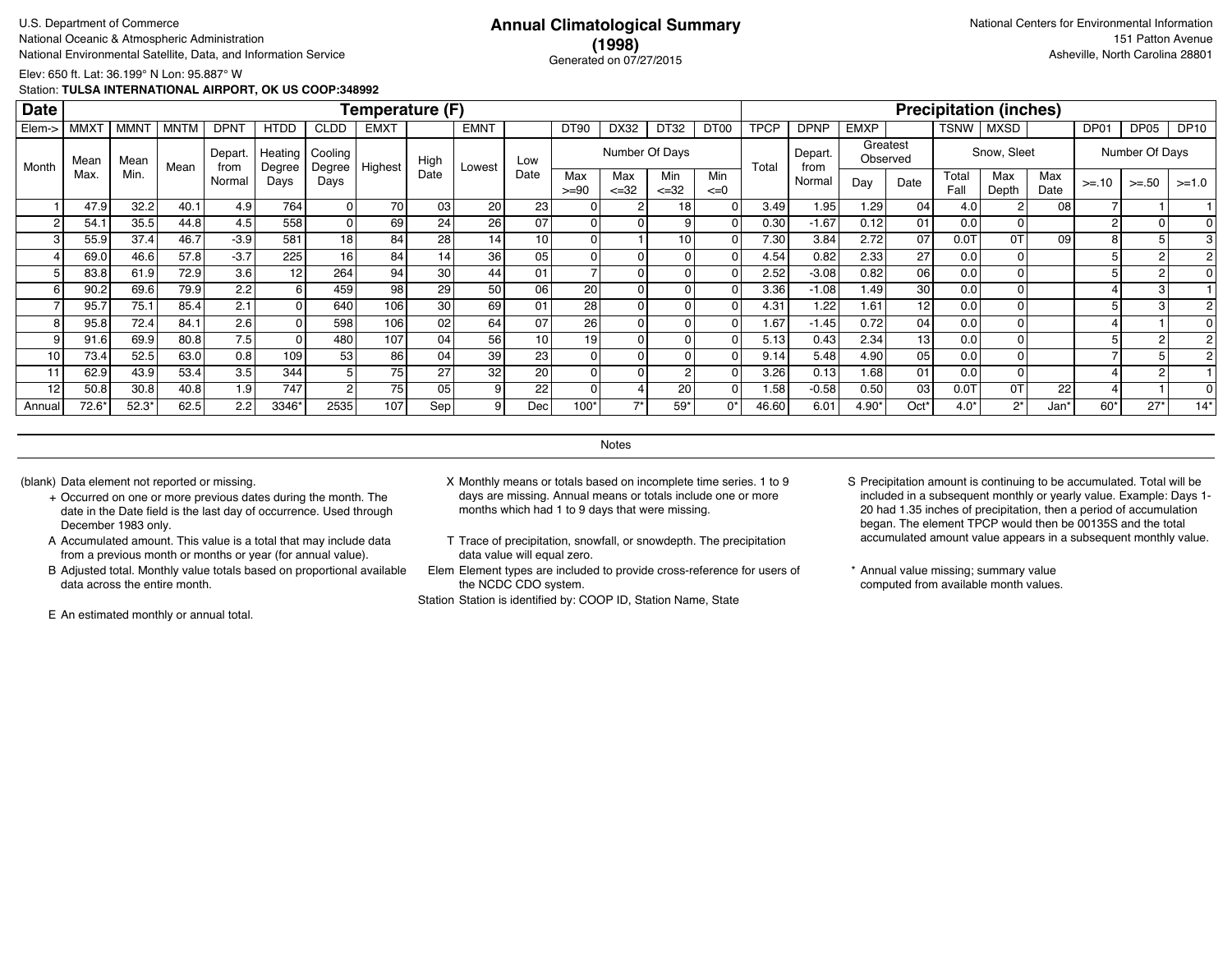### **(1997)** Generated on 07/27/2015

Elev: 650 ft. Lat: 36.199° N Lon: 95.887° W

Station: **TULSA INTERNATIONAL AIRPORT, OK US COOP:348992**

| <b>Date</b>     |                  |             |             |                 |                   |                   | Temperature (F) |                 |                 |      |                |                   |                  |                  |             |                 |             |                      |               | <b>Precipitation (inches)</b> |             |         |                  |             |
|-----------------|------------------|-------------|-------------|-----------------|-------------------|-------------------|-----------------|-----------------|-----------------|------|----------------|-------------------|------------------|------------------|-------------|-----------------|-------------|----------------------|---------------|-------------------------------|-------------|---------|------------------|-------------|
| Elem->          | MMX <sup>-</sup> | <b>MMNT</b> | <b>MNTM</b> | <b>DPNT</b>     | <b>HTDD</b>       | <b>CLDD</b>       | <b>EMXT</b>     |                 | <b>EMNT</b>     |      | <b>DT90</b>    | DX32              | DT32             | DT <sub>00</sub> | <b>TPCP</b> | <b>DPNP</b>     | <b>EMXP</b> |                      | TSNW          | <b>MXSD</b>                   |             | DP01    | DP <sub>05</sub> | <b>DP10</b> |
| Month           | Mean             | Mean        | Mean        | Depart.<br>from | Heating<br>Degree | Cooling<br>Degree | Highest         | High            | Lowest          | Low  |                |                   | Number Of Days   |                  | Total       | Depart.<br>from |             | Greatest<br>Observed |               | Snow, Sleet                   |             |         | Number Of Days   |             |
|                 | Max              | Min.        |             | Normal          | Days              | Days              |                 | Date            |                 | Date | Max<br>$>= 90$ | Max<br>$\leq$ =32 | Min<br>$\leq$ 32 | Min<br>$\leq=0$  |             | Normal          | Day         | Date                 | Total<br>Fall | Max<br>Depth                  | Max<br>Date | $>= 10$ | $>=.50$          | $>=1.0$     |
|                 | 46.2             | 25.6        | 35.9        | 0.7             | 896               |                   | 76              | 02              |                 | 28   |                |                   | 21               |                  | 0.27        | $-1.27$         | 0.23        | 09                   |               |                               |             |         |                  |             |
| 2               | 53.2             | 35.0        | 44.1        | 3.8             | 579               | 0                 | 72              | 01              | 22              | 11   | $\Omega$       |                   | 13               |                  | 3.41        | 1.44            | 1.94        | 20                   |               |                               |             |         |                  |             |
| 3 <sub>1</sub>  | 65.7             | 39.1        | 52.4        | 1.8             | 393               | 9                 | 92 <sub>1</sub> | 21              | 26              | 16   |                |                   | 6                |                  | 1.39        | $-2.07$         | 0.87        | 25 <sub>1</sub>      | 0.0           |                               |             | 2       |                  |             |
|                 | 67.2             | 44.6        | 55.9        | $-5.6$          | 275               | 10 <sup>1</sup>   | 86              | 20              | 28              | 13   | 0              |                   |                  |                  | 4.09        | 0.37            | 1.65        | 08 l                 | $0.0$ T       |                               |             | 8       | 2                |             |
|                 | 78.5             | 55.2        | 66.9        | $-2.4$          | 40                | 106               | 90              | 26 <sub>1</sub> | 42              | 01   | 3              |                   |                  |                  | 1.66        | $-3.94$         | 0.50        | 08 l                 | 0.0           |                               |             |         |                  |             |
| 6 <sup>1</sup>  | 85.9             | 65.1        | 75.5        | $-2.2$          |                   | 321               | 94              | 20              | 53              | 06   |                |                   |                  |                  | 5.77        | 1.33            | 1.80        | 29                   | 0.0           |                               |             | 10      |                  |             |
|                 | 90.9             | 72.5        | 81.7        | $-1.6$          |                   | 524               | 98              | 28 <sub>1</sub> | 59              | 05   | 20             |                   |                  |                  | 5.64        | 2.55            | 1.42        | 10 <sup>1</sup>      | 0.01          |                               |             |         |                  |             |
| 8               | 87.2             | 69.3        | 78.3        | $-3.2$          |                   | 420               | 96              | 30              | 60              | 06   | 12             |                   |                  |                  | 7.89        | 4.77            | 1.92        | 11                   | 0.0           |                               |             |         |                  |             |
| 9               | 84.0             | 63.7        | 73.9        | 0.6             |                   | 278               | 96              | 16              | 53              | 29   | 8              |                   |                  |                  | 3.06        | $-1.64$         | 2.25        | 23                   | 0.0           |                               |             |         |                  |             |
| 10 <sup>1</sup> | 71.9             | 52.0        | 62.0        | $-0.2$          | 195               | 108               | 92              | 03              | 34              | 28   |                |                   |                  |                  | 2.07        | $-1.59$         | 1.17        | 12 <sup>1</sup>      | 0.0           |                               |             |         |                  |             |
| 11              | 55.2             | 36.8        | 46.0        | $-3.9$          | 563               |                   | 70              | 27              | 21              | 16   |                |                   |                  |                  | 1.63        | $-1.50$         | 0.73        | 28 <sup>1</sup>      | $0.0$ T       |                               |             |         |                  |             |
| 12              | 47.2             | 31.4        | 39.3        | 0.4             | 791               | 0                 | 69              | 19              | 20 <sub>1</sub> | 06   | 0              |                   | 16               |                  | 4.32        | 2.16            | 1.60        | 23 <sub>l</sub>      | 0.6X          |                               |             | 6       |                  |             |
| Annual          | 69.4             | 49.2*       | 59.3        | $-1.0$          | 3735*             | 1779              | 98              | Jul             |                 | Jan  | $57*$          | $8*$              | 68*              | 0*               | 41.20       | 0.61            | 2.25'       | Sep'                 | $0.6*$        |                               |             | 65*     | $27*$            | $15*$       |

**Notes** 

- + Occurred on one or more previous dates during the month. The date in the Date field is the last day of occurrence. Used through December 1983 only.
- A Accumulated amount. This value is a total that may include data from a previous month or months or year (for annual value).
- B Adjusted total. Monthly value totals based on proportional available data across the entire month.

E An estimated monthly or annual total.

- (blank) Data element not reported or missing. X Monthly means or totals based on incomplete time series. 1 to 9 days are missing. Annual means or totals include one or more months which had 1 to 9 days that were missing.
	- T Trace of precipitation, snowfall, or snowdepth. The precipitation data value will equal zero.
	- Elem Element types are included to provide cross-reference for users of the NCDC CDO system.

- S Precipitation amount is continuing to be accumulated. Total will be included in a subsequent monthly or yearly value. Example: Days 1- 20 had 1.35 inches of precipitation, then a period of accumulation began. The element TPCP would then be 00135S and the total accumulated amount value appears in a subsequent monthly value.
- \* Annual value missing; summary value computed from available month values.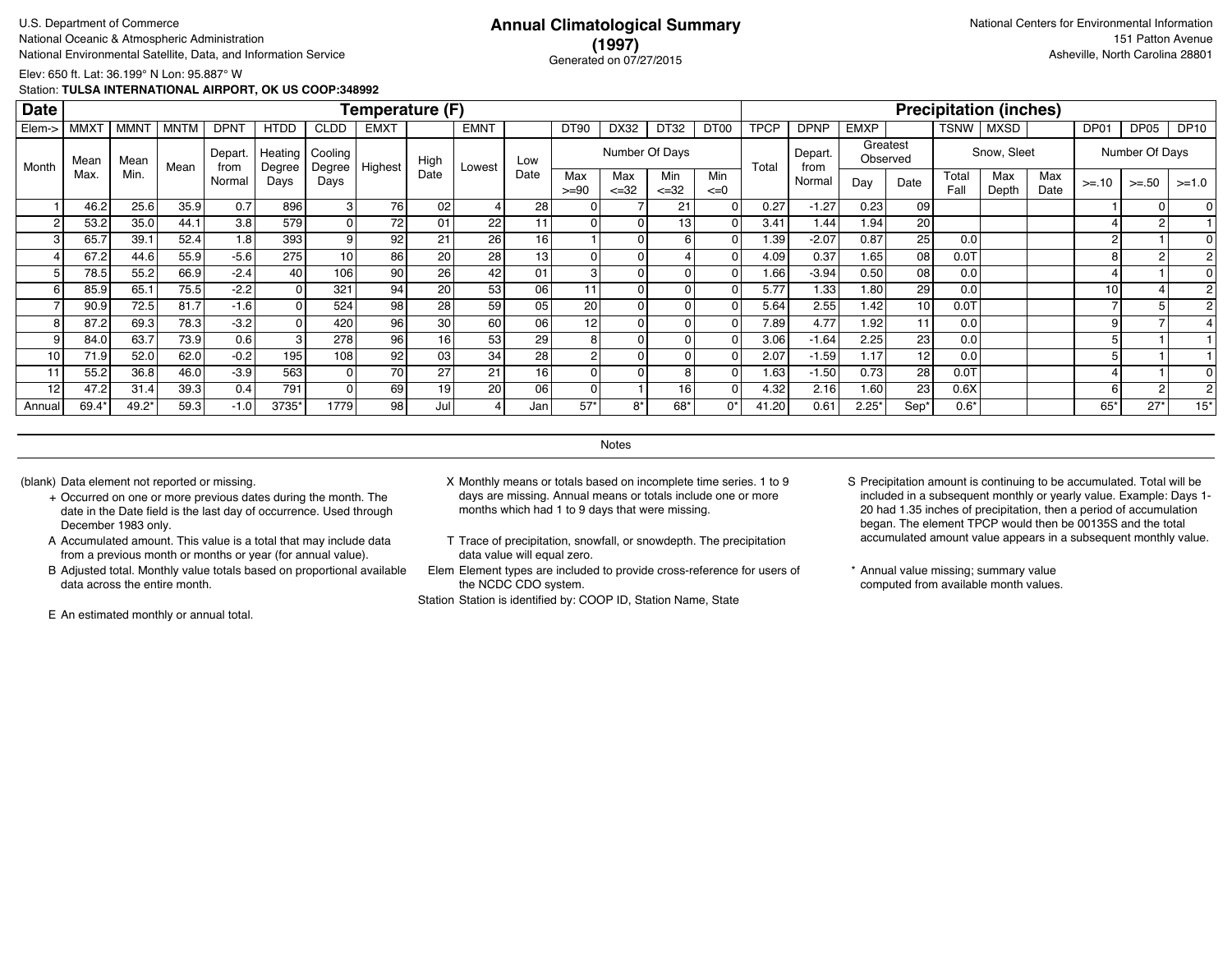### **(1996)** Generated on 07/27/2015

Elev: 650 ft. Lat: 36.199° N Lon: 95.887° W

Station: **TULSA INTERNATIONAL AIRPORT, OK US COOP:348992**

| <b>Date</b>    |             |             |             |                 |                   |                   | Temperature (F) |                 |                 |                 |                |                   |                  |                 |             |                 |             |                 |               | <b>Precipitation (inches)</b> |             |         |                |             |
|----------------|-------------|-------------|-------------|-----------------|-------------------|-------------------|-----------------|-----------------|-----------------|-----------------|----------------|-------------------|------------------|-----------------|-------------|-----------------|-------------|-----------------|---------------|-------------------------------|-------------|---------|----------------|-------------|
| Elem->         | <b>MMXT</b> | <b>MMNT</b> | <b>MNTM</b> | <b>DPNT</b>     | <b>HTDD</b>       | <b>CLDD</b>       | <b>EMXT</b>     |                 | <b>EMNT</b>     |                 | DT90           | DX32              | DT32             | DT00            | <b>TPCP</b> | <b>DPNP</b>     | <b>EMXP</b> |                 | TSNW          | <b>MXSD</b>                   |             | DP01    | DP05           | <b>DP10</b> |
| Month          | Mean        | Mean        | Mean        | Depart.<br>from | Heating<br>Degree | Cooling<br>Degree | Highest         | High            | Lowest          | Low             |                | Number Of Days    |                  |                 | Total       | Depart.<br>from | Observed    | Greatest        |               | Snow, Sleet                   |             |         | Number Of Days |             |
|                | Max.        | Min.        |             | Normal          | Days              | Days              |                 | Date            |                 | Date            | Max<br>$>= 90$ | Max<br>$\leq$ =32 | Min<br>$\leq 32$ | Min<br>$\leq=0$ |             | Normal          | Day         | Date            | Total<br>Fall | Max<br>Depth                  | Max<br>Date | $>= 10$ | $>=.50$        | $>=1.0$     |
|                | 46.5        | 24.3        | 35.4        | 0.2             | 911               | 01                | 71              | 13              |                 | 19              |                |                   | 23               |                 | 0.47        | $-1.07$         | 0.39        | 17              | 1.0           |                               | 18          |         |                |             |
| $\overline{2}$ | 57.1        | 28.9        | 43.0        | 2.7             | 640               | 6 I               | 90              | 22              | $-11$           | 04 <sub>1</sub> |                |                   | 15               |                 | 0.16        | $-1.81$         | 0.15        | 01              | 5.0           |                               | 02          |         |                |             |
| 3              | 57.1        | 33.7        | 45.4        | $-5.2$          | 604               | Οl                | 78              | 13 <sub>1</sub> |                 | 08              | $\Omega$       | 2                 | 14.              |                 | 2.07        | $-1.39$         | 0.58        | 27              | 0.0           |                               |             |         | 2              |             |
|                | 72.2        | 46.2        | 59.2        | $-2.3$          | 204               | 37                | 88              | 19              | 29              | 06              |                |                   |                  |                 | 1.40        | $-2.32$         | 0.65        | 21              | 0.0X          |                               |             | 3       |                |             |
|                | 81.9        | 63.9        | 72.9        | 3.6             | 19                | 273               | 92              | 23 <sub>1</sub> | 47              | 12              |                |                   |                  |                 | 2.14        | $-3.46$         | 1.22        | 26              | 0.0           |                               |             | 3       |                |             |
| 6              | 89.0        | 67.9        | 78.5        | 0.8             |                   | 410               | 98              | 30 <sub>1</sub> | 56              | 09              | 19             |                   |                  |                 | 3.64        | $-0.80$         | 1.93        | 01              |               |                               |             | 6       |                |             |
|                | 91.4        | 71.8        | 81.6        | $-1.7$          |                   | 522               | 111             | 06              | 64              | 27              | 19             |                   |                  |                 | 3.22        | 0.13            | 1.05        | 30              |               |                               |             | 6       | 3              |             |
|                | 89.3        | 70.2        | 79.8        | $-1.7$          |                   | 463               | 96              | 07              | 62              | 13              | 20             |                   |                  |                 | 1.34        | $-1.78$         | 0.56        | 10 <sup>1</sup> |               |                               |             |         |                |             |
|                | 80.8        | 59.2        | 70.0        | $-3.3$          | 26                | 183               | 96              |                 | 43              | 28              |                |                   |                  |                 | 5.04        | 0.34            | 2.37        | 26              |               |                               |             | 6       |                |             |
| 10             | 72.1        | 50.7        | 61.4        | $-0.8$          | 152               | 49                | 84              | 16 <sub>1</sub> | 37              | 22              |                |                   |                  |                 | 5.60        | 1.94            | 2.07        | 27              |               |                               |             | 6       |                |             |
| 11             | 53.7        | 36.1        | 44.9        | $-5.0$          | 594               | $\overline{0}$    | 75              | 05              | 21              | 27              |                |                   | 10               |                 | 7.16        | 4.03            | 3.49        | 06              |               |                               |             |         |                |             |
| 12             | 53.4        | 30.8        | 42.1        | 3.2             | 701               | οI                | 74 <sub>1</sub> | 10              | 11 <sub>1</sub> | 19              |                | з                 | 17               |                 | 0.10        | $-2.06$         | 0.10        | 14              |               |                               |             |         |                |             |
| Annual         | $70.4*$     | 48.6*       | 59.5        | $-0.8$          | 3851*             | 1943              | 111             | Jul             | $-11$           | Feb             | 69*            | 14*               | 80'              | $2^*$           | 32.34       | $-8.25$         | $3.49*$     | Nov'            | $6.0*$        | 5*                            | Feb*        | $51*$   | $20*$          | 9*          |

**Notes** 

- + Occurred on one or more previous dates during the month. The date in the Date field is the last day of occurrence. Used through December 1983 only.
- A Accumulated amount. This value is a total that may include data from a previous month or months or year (for annual value).
- B Adjusted total. Monthly value totals based on proportional available data across the entire month.

E An estimated monthly or annual total.

- (blank) Data element not reported or missing. X Monthly means or totals based on incomplete time series. 1 to 9 days are missing. Annual means or totals include one or more months which had 1 to 9 days that were missing.
	- T Trace of precipitation, snowfall, or snowdepth. The precipitation data value will equal zero.
	- Elem Element types are included to provide cross-reference for users of the NCDC CDO system.

- S Precipitation amount is continuing to be accumulated. Total will be included in a subsequent monthly or yearly value. Example: Days 1- 20 had 1.35 inches of precipitation, then a period of accumulation began. The element TPCP would then be 00135S and the total accumulated amount value appears in a subsequent monthly value.
- \* Annual value missing; summary value computed from available month values.